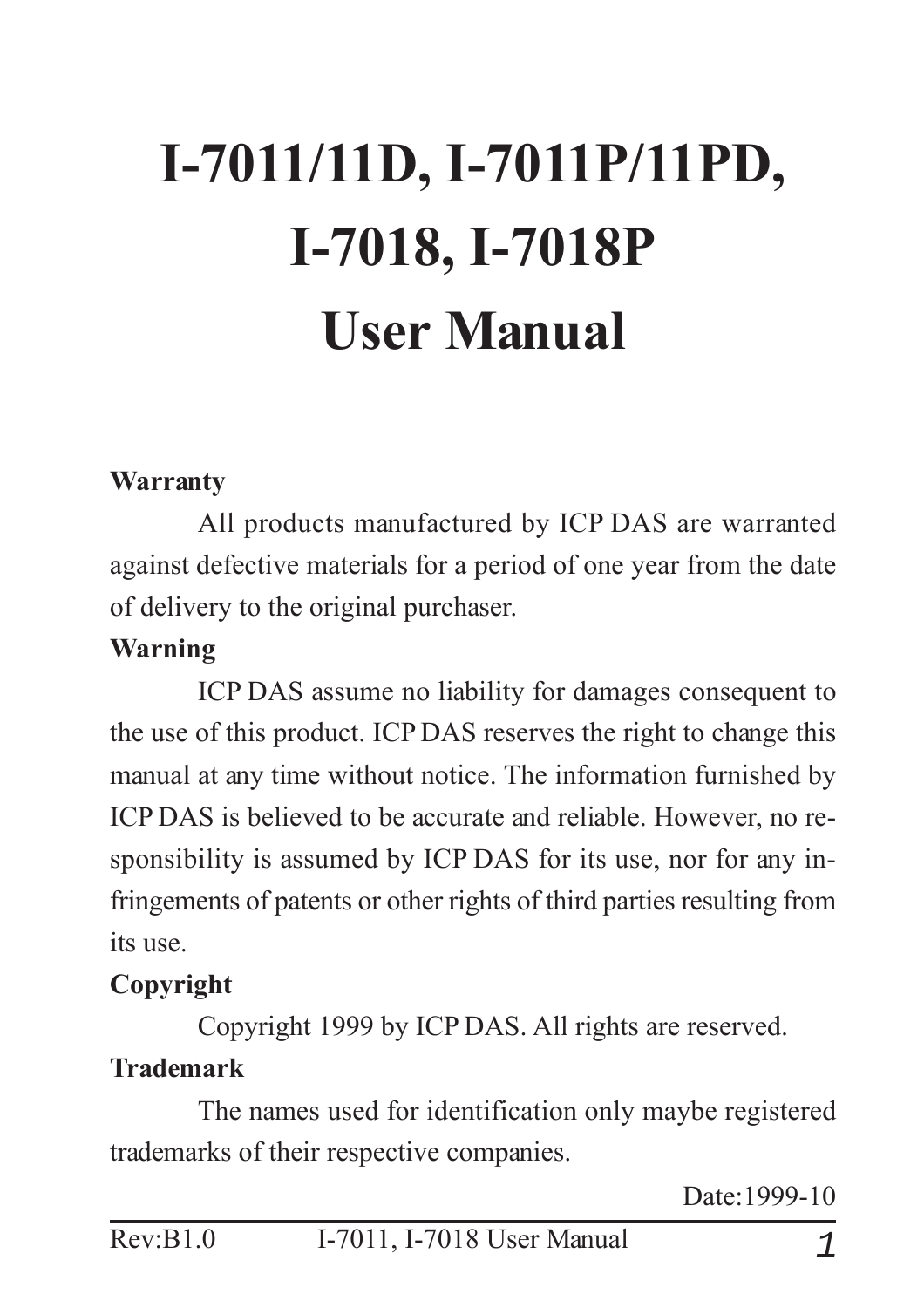### **Table of Contents**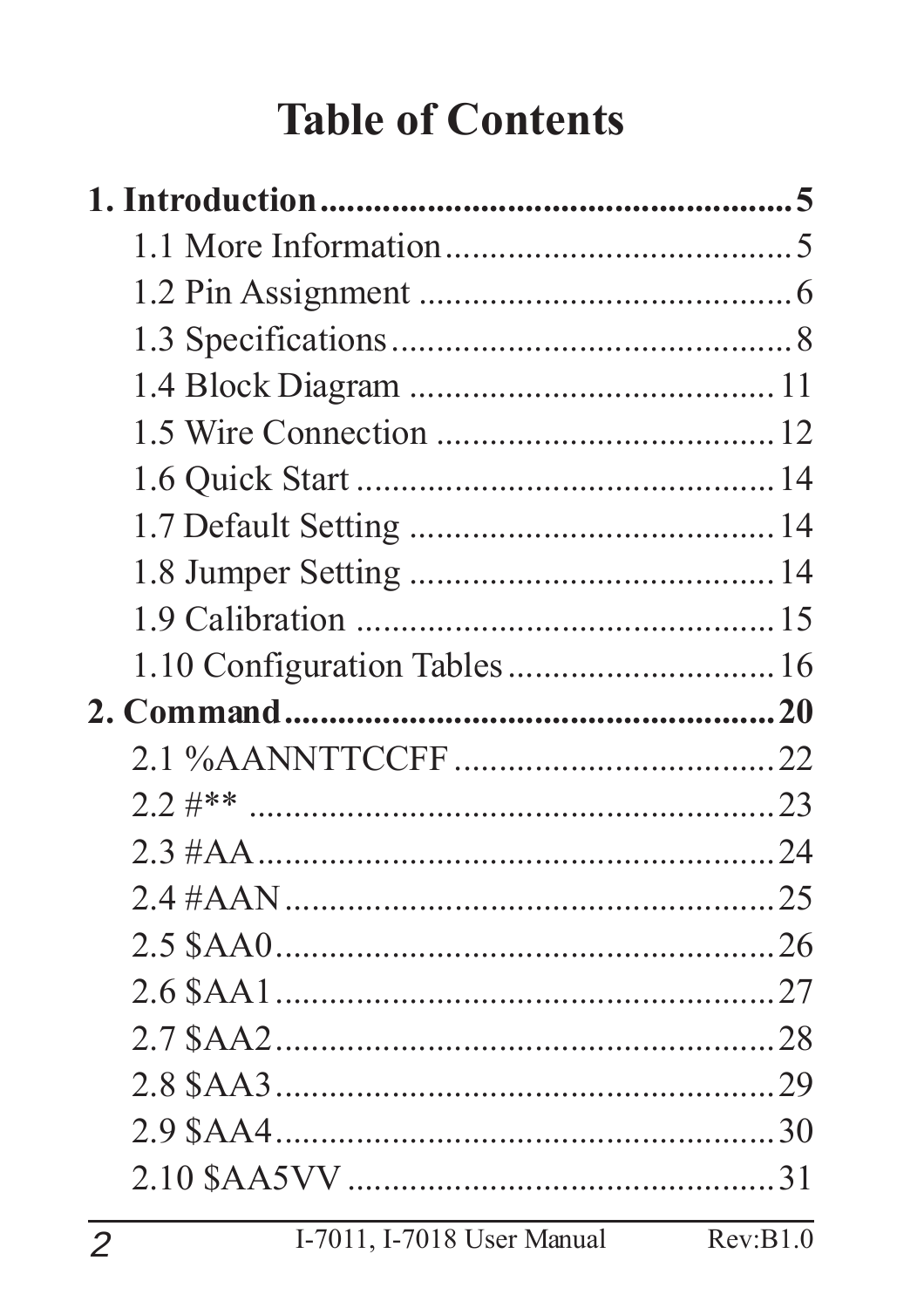| Rev:B1.0<br>I-7011, I-7018 User Manual | 3 |
|----------------------------------------|---|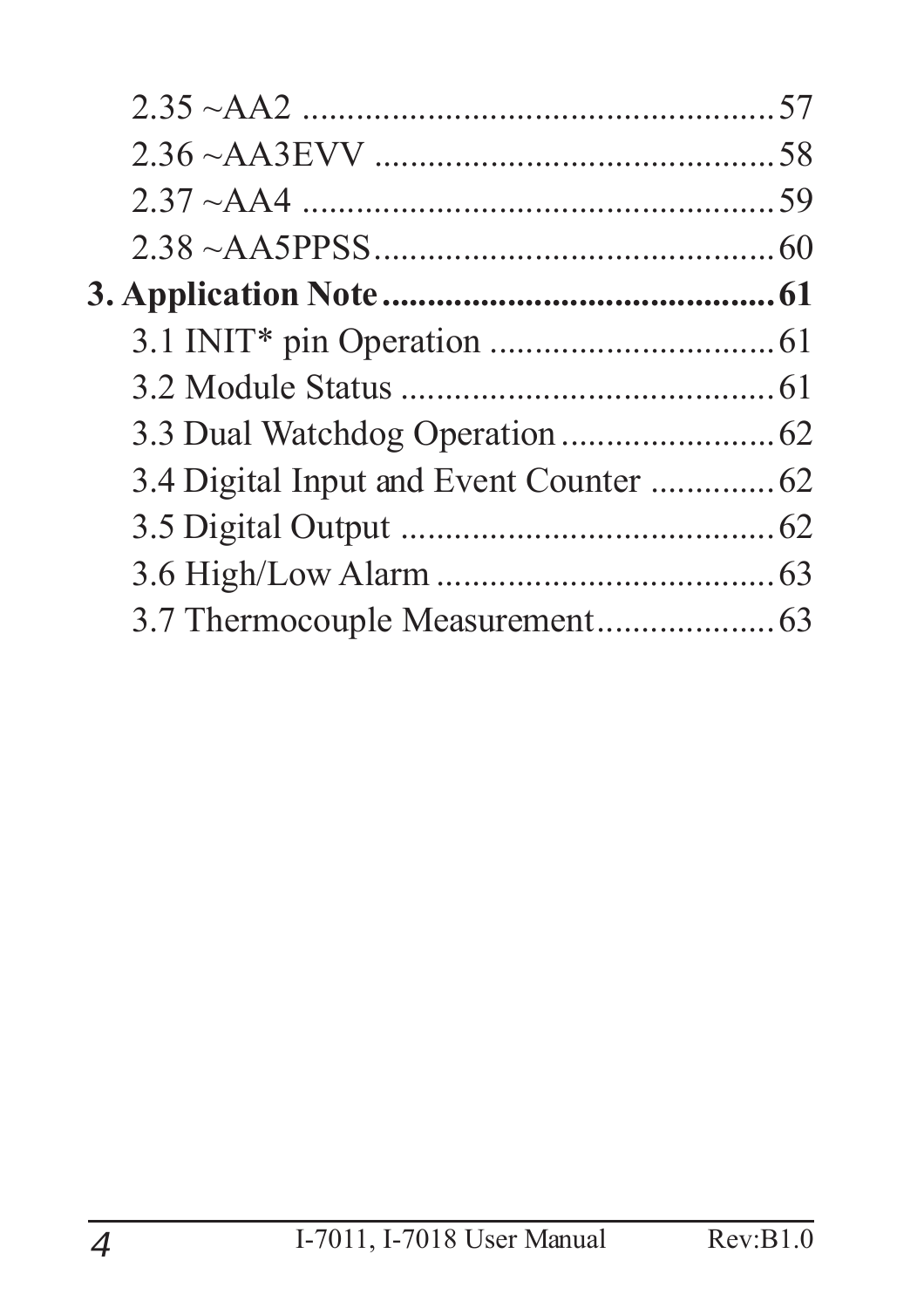# **1. Introduction**

I-7000 is a family of network data acquisition and control modules. They provide analog-to-digital, digital-to-analog, digital input/output, timer/counter and other functions. These modules can be remote controlled by a set of commands. The common features of I-7011/11D/11P/11PD/18/18P are given as following :

- <sup>z</sup> 3000VDC Isolated analog input
- 24-bits sigma-delta ADC to provide excellent accuracy
- Thermocouple direct connect with build-in CJC
- Software calibration

The I-7011 is a single channel analog input module. The I-7011D is the I-7011 with a 4½ digit LED display. The I-7018 is a 8-channel analog input module. The I-7011P/11PD/18P is the enhanced version of I-7011/11D/18. The I-7011P/11PD/18P support more thermocouple types and enhanced the measure range of some types.

### **1.1 More Information**

Refer to "**I-7000 Bus Converter User Manual**" chapter 1 for more information as following:

|  | <b>1.1 I-7000 Overview</b> |
|--|----------------------------|
|  |                            |

- **1.2 I-7000 Related Documentation**
- **1.3 I-7000 Command Features**
- **1.4 I-7000 System Network Configuration**
- **1.5 I-7000 Dimension**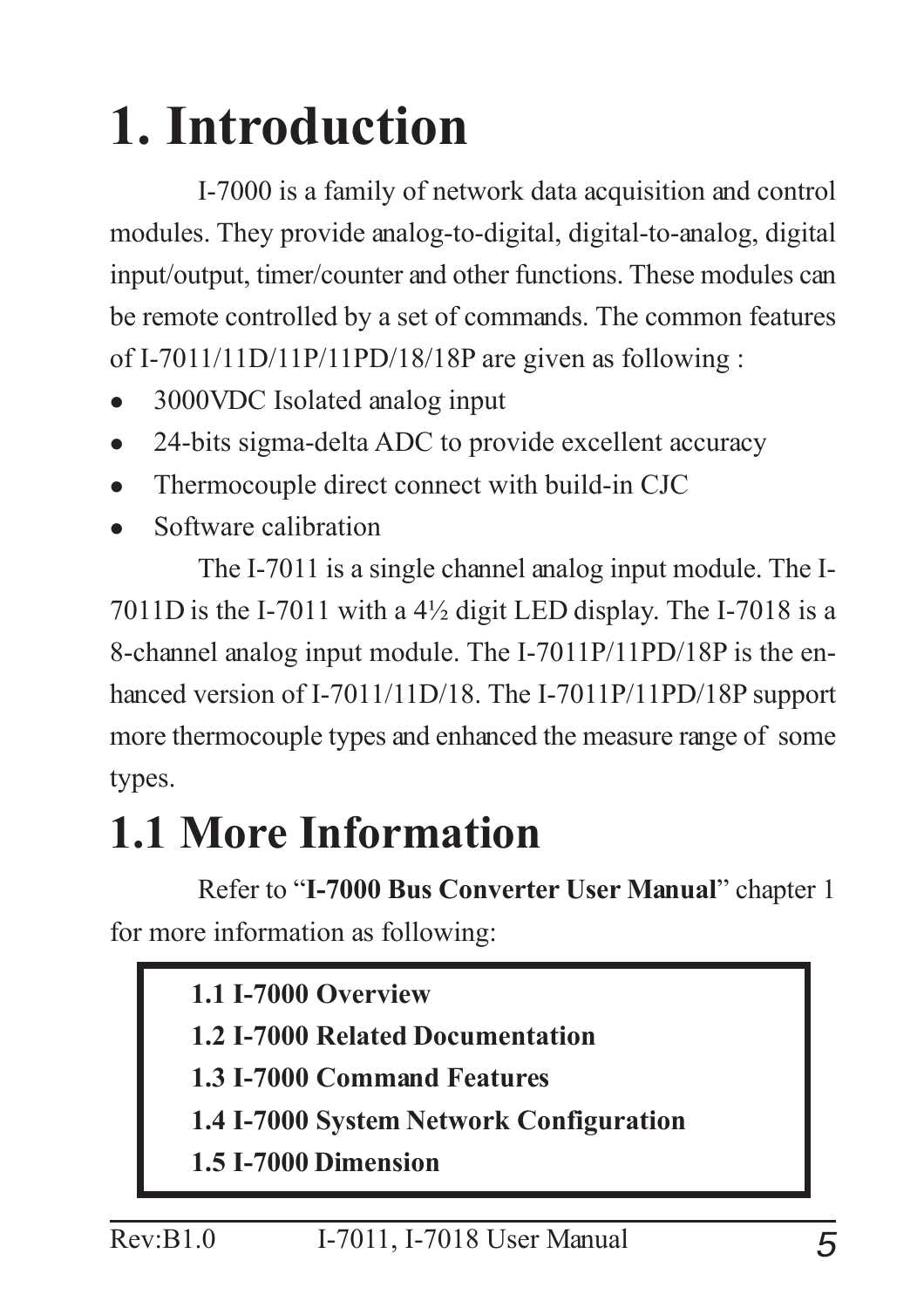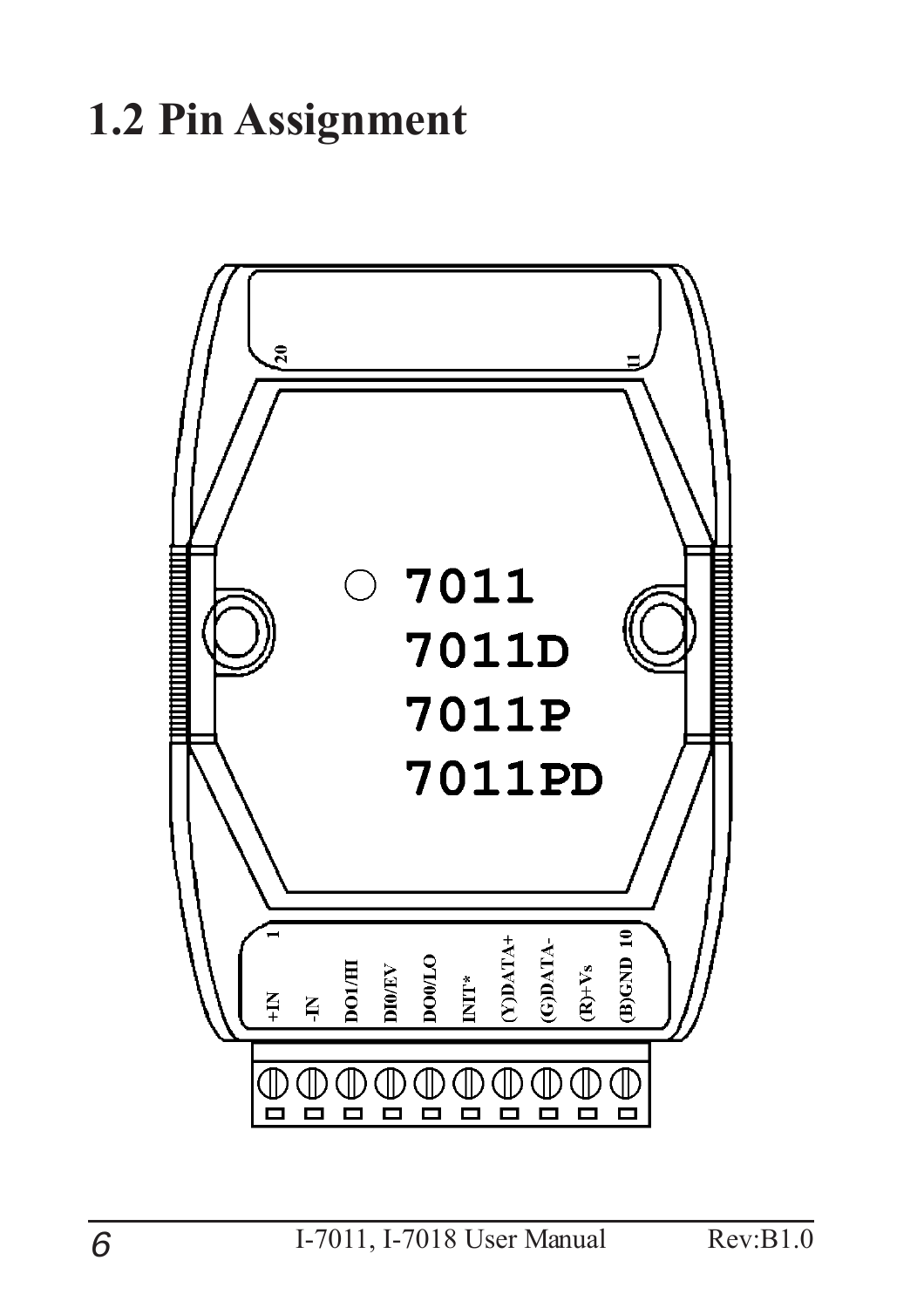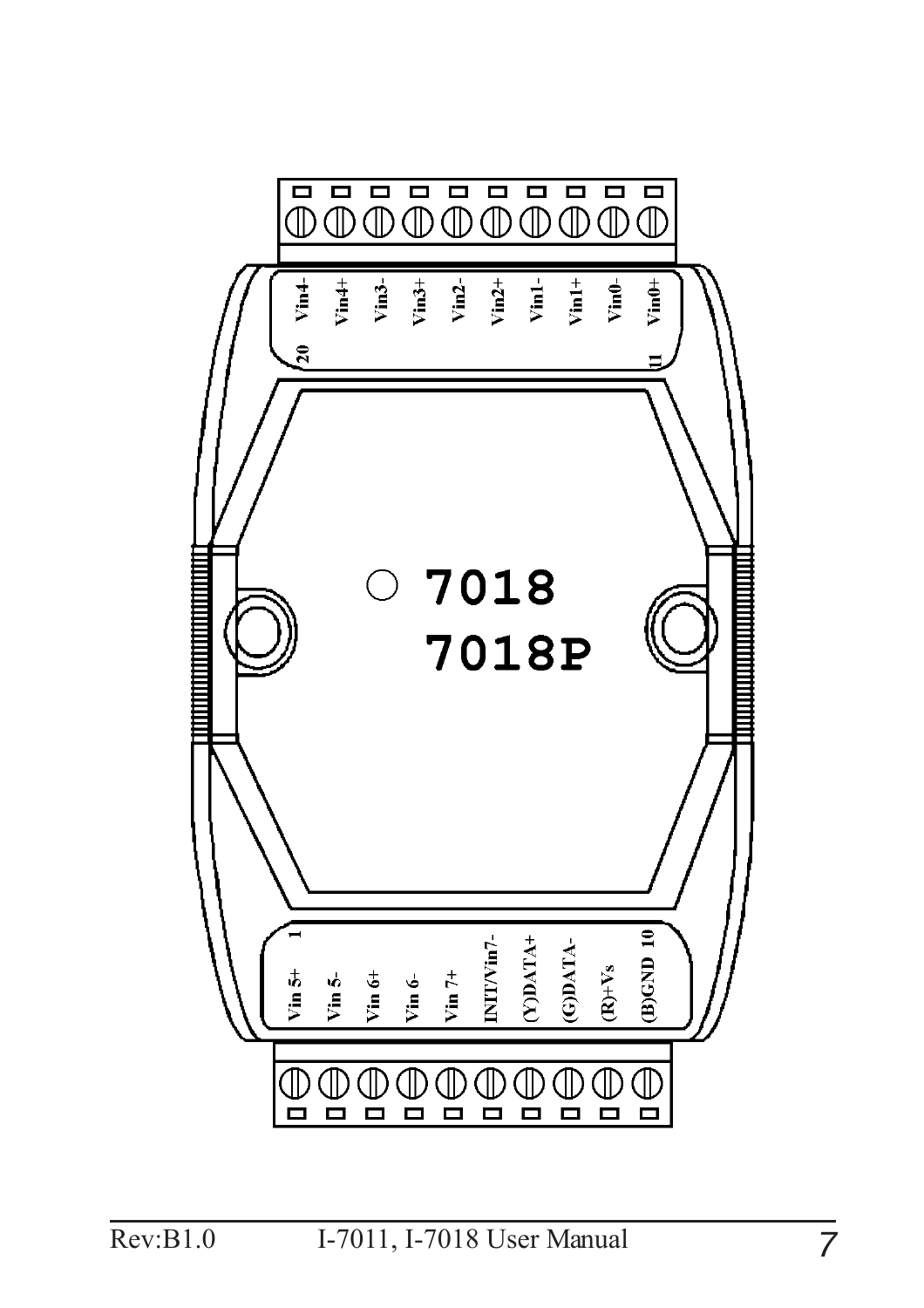### **1.3 Specifications**

#### **I-7011/I-7011D**

#### *Analog Input*

Input Channel : 1 Input Type : 125 ohms resistor) Thermocouple : Type J, K, *Displayed LED* T, E, R, S, B, N, C Sampling Rate : 10 Samples/Second Bandwidth : 5.24 Hz Accuracy :  $\pm 0.05\%$ Zero Drift : 0.5µV/°C Span Drift : 25ppm/°C CMR@50/60Hz : 150dB NMR@50/60Hz : 100dB Input Impedance : 20M Ohms Isolation : 3000VDC *Digital Output* 2 channel Open Collector to 30V

Output Load : sink 30mA max

Power Dissipation : 300mW

#### *Digital Input*

1 channel

mV, V, mA(with external Max Input Frequency : 50 Hz Logic Level  $0:+1V$  max Logic Level  $1: +3.5$  to 30V *Event Counter* Min. Pulse Width : 1 mS 4½ digits (for I-7011D) *Power Supply* Input :  $+10$  to  $+30$  VDC Consumption : 0.9W for I-7011 1.5W for I-7011D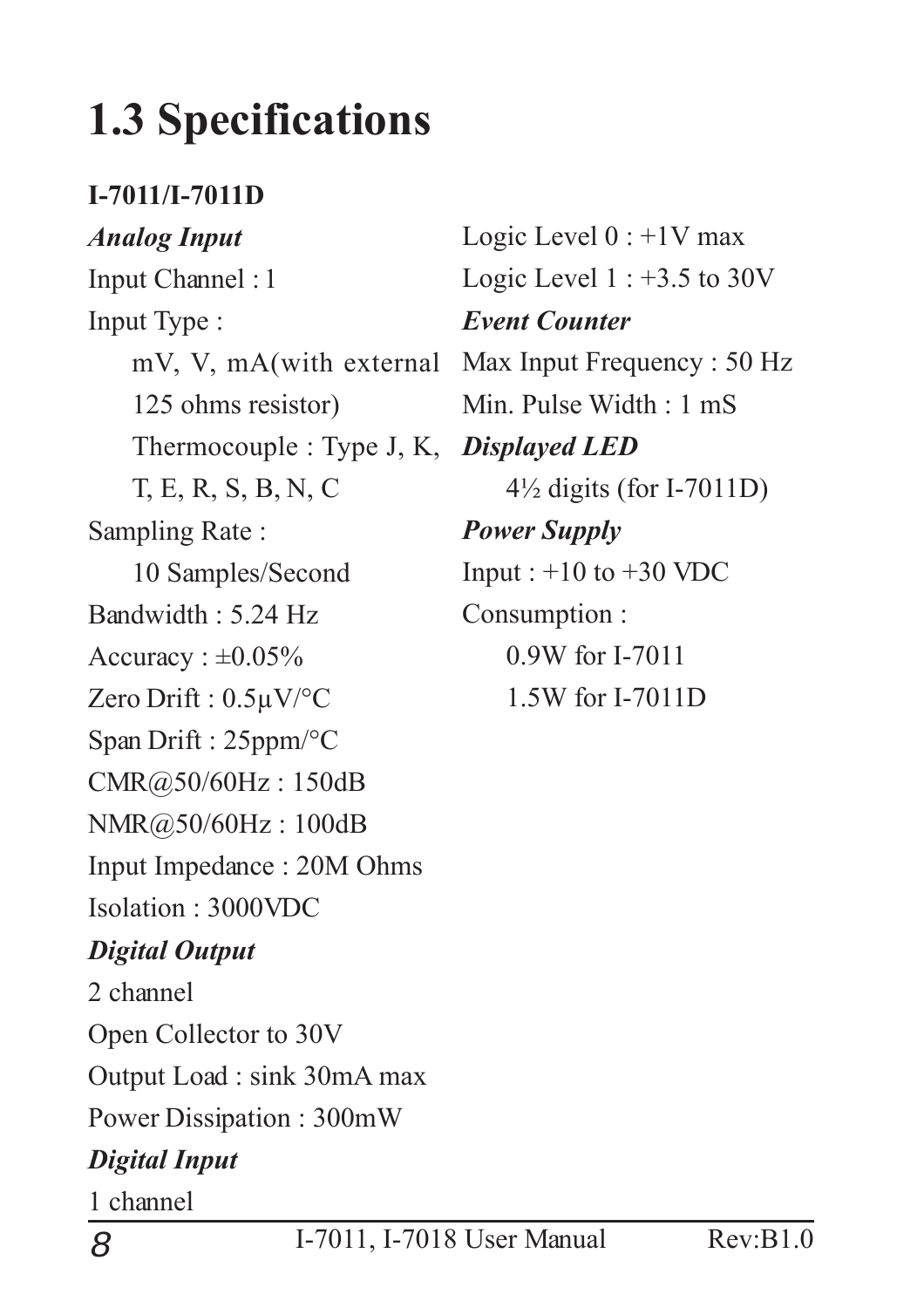#### **I-7011P/I-7011PD**

#### *Analog Input*

Input Channel : 1 Input Type : 125 ohms resistor) Thermocouple : Type J, K, T, E, R, S, B, N, C, L, M Sampling Rate : 10 Samples/Second Bandwidth : 5.24 Hz Accuracy :  $\pm 0.05\%$ Zero Drift : 0.5µV/°C Span Drift : 25ppm/°C CMR@50/60Hz : 150dB NMR@50/60Hz : 100dB Input Impedance : 20M Ohms Isolation : 3000VDC *Digital Output* 2 channel

Open Collector to 30V Output Load : sink 30mA max Power Dissipation : 300mW

#### *Digital Input*

1 channel

mV, V, mA(with external Max Input Frequency : 50 Hz Logic Level  $0:+1V$  max Logic Level  $1: +3.5$  to 30V *Event Counter* Min. Pulse Width : 1 mS *Displayed LED* 4½ digits (for I-7011PD) *Power Supply* Input :  $+10$  to  $+30$  VDC Consumption : 0.9W for I-7011P 1.5W for I-7011PD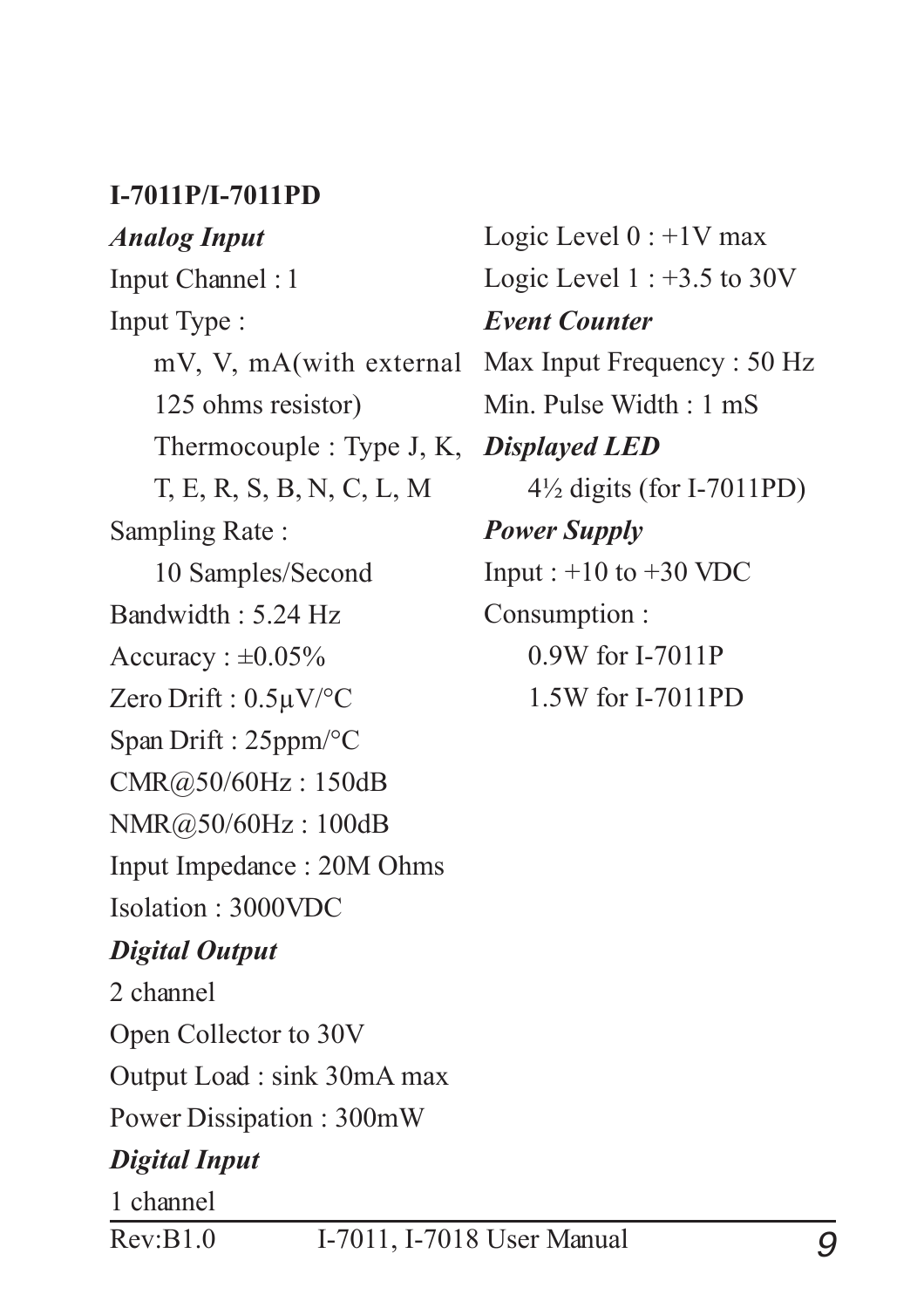#### **I-7018**

#### *Analog Input*

Input Channel : 8 differential or 6 differential and 2 single-ended. Jumper select. Input Type : mV, V, mA(with external 125 ohms resistor) Thermocouple : Type J, K, T, E, R, S, B, N, C Sampling Rate : 10 Samples/Second Bandwidth  $\cdot$  15.7 Hz Accuracy :  $\pm 0.1\%$ Zero Drift : 0.5µV/°C Span Drift : 25ppm/°C CMR@50/60Hz : 150dB NMR@50/60Hz : 100dB Input Impedance : 20M Ohms Overvoltage Protection : ±35V Isolation : 3000VDC *Power Supply* Input :  $+10$  to  $+30$  VDC Consumption : 1.0W

#### **I-7018P** *Analog Input* Input Channel : 8 differential or 6 differential and 2 single-ended. Jumper select. Analog Input Type : mV, V, mA(with external 125 ohms resistor) Thermocouple : Type J, K, T, E, R, S, B, N, C, L, M Sampling Rate : 10 Samples/Second Bandwidth  $\cdot$  15.7 Hz Accuracy :  $\pm 0.1\%$ Zero Drift : 0.5µV/°C

Span Drift : 25ppm/°C

CMR@50/60Hz : 150dB

NMR@50/60Hz : 100dB

Input Impedance : 20M Ohms

Overvoltage Protection : ±35V Isolation : 3000VDC

*Power Supply* Input :  $+10$  to  $+30$  VDC Consumption : 1.0W

10 I-7011, I-7018 User Manual Rev:B1.0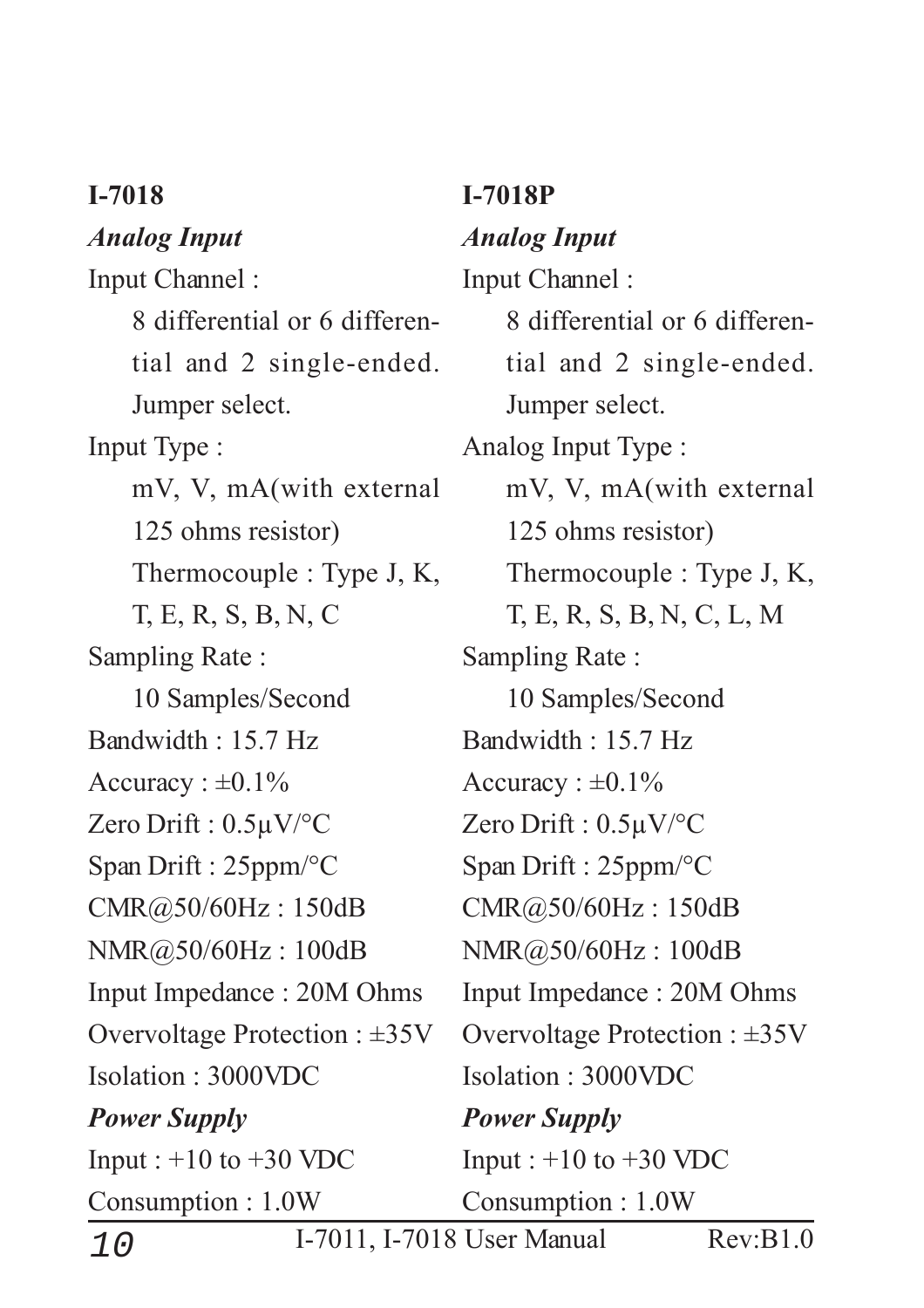**1.4 Block Diagram**



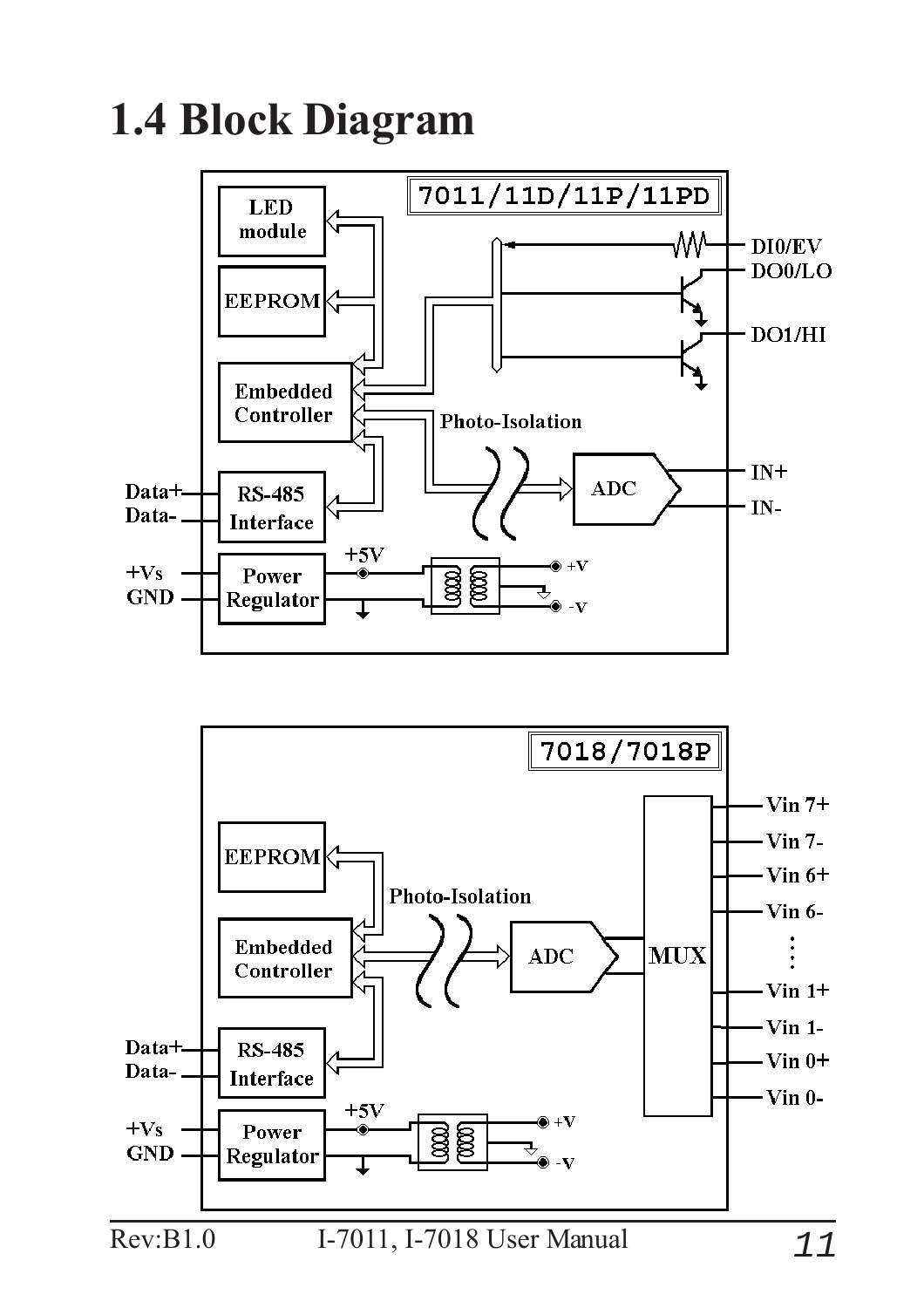### **1.5 Wire Connection**

Input Wire Connection



**I-7011/11D/11P/11PD** Analog **I-7011/11D/11P/11PD** Digital Output Wire Connection





**I-7018/18P** Analog Input Chan-

#### **I-7011/11D/11P/11PD** Digital

nel 0 to 5 Wire Connection

#### Input Wire Connection



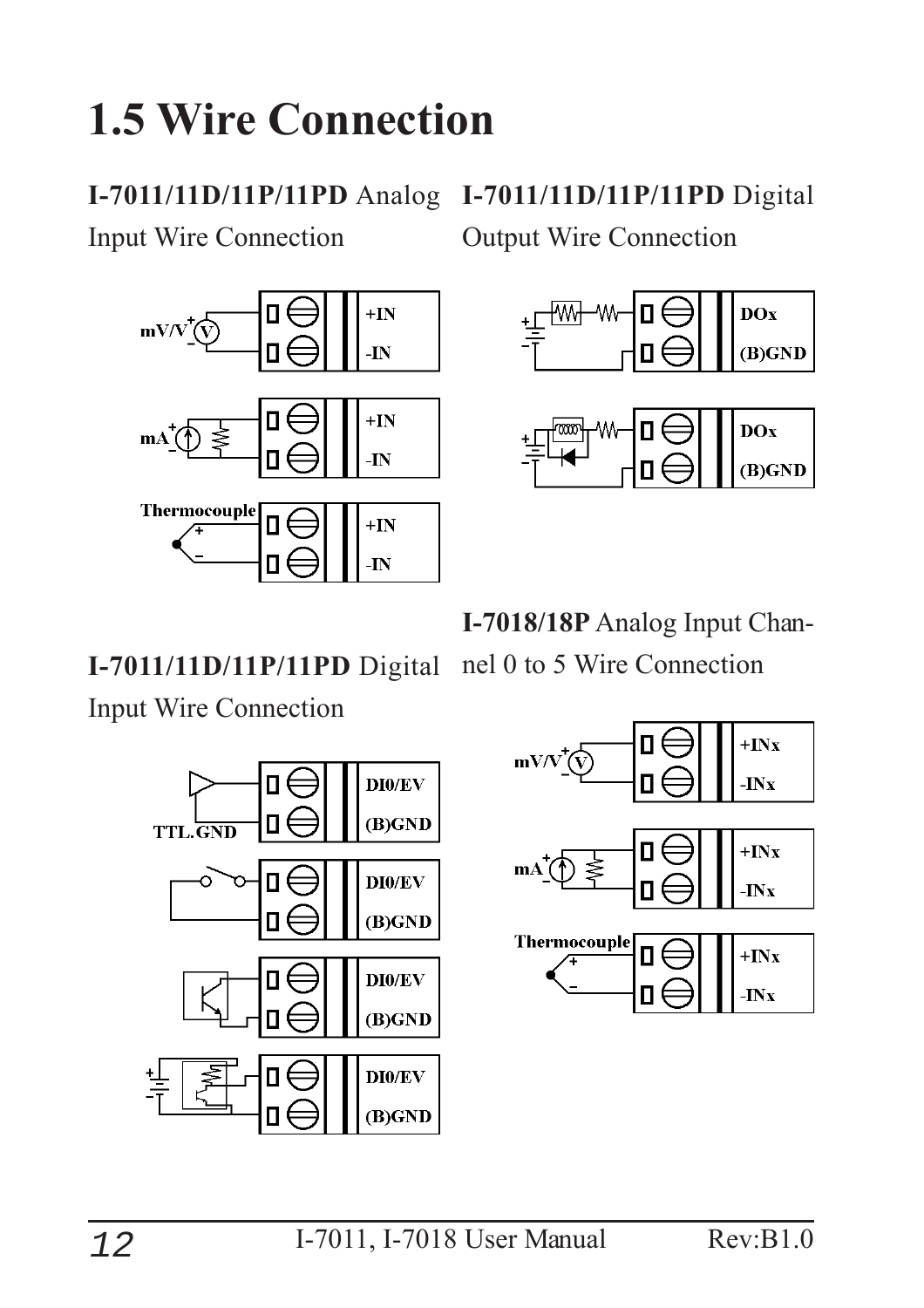**I-7018/18P** Analog Input Channel 6 and 7 Wire Connection, while the jumper JP1 setting is 8 differential mode.

**I-7018/18P** Analog Input Channel 6 and 7 Wire Connection, while the jumper JP1 setting is INIT\* mode.

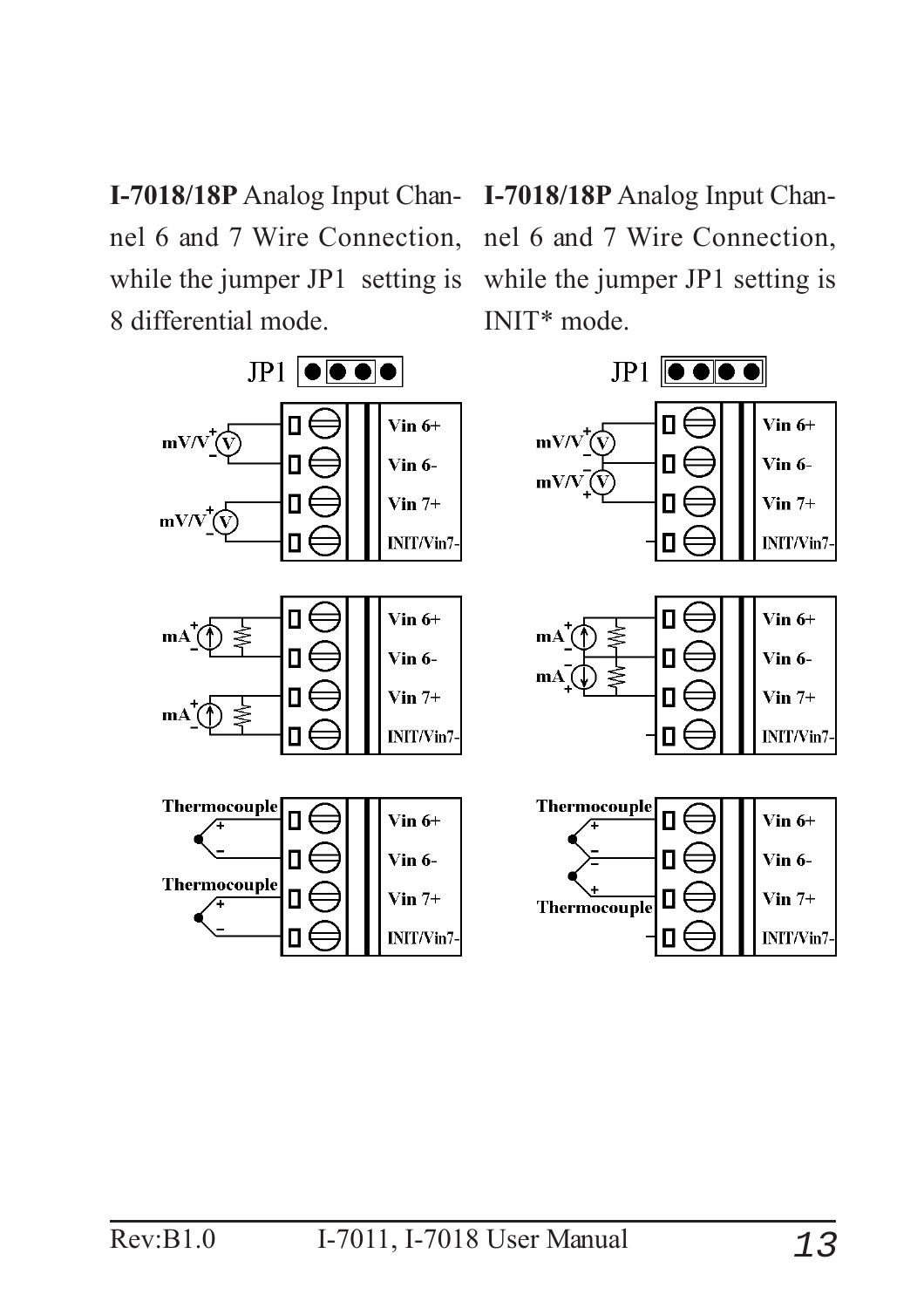### **1.6 Quick Start**

Refer to "**I-7000 Bus Converter User Manual**" and "**Getting Start**" for more detail.

### **1.7 Default Setting**

Default setting for I-7011/11D/11P/11PD/18/18P :

- Address  $\cdot$  01
- Analog Input Type : Type  $05$ ,  $-2.5$  to  $+2.5$  V
- Baudrate: 9600 bps
- Checksum disable, 60Hz rejection, engineer unit format
- <sup>z</sup> I-7018/18P set as INIT\* mode, and the analog input is 6 differential and 2 single-ended.

### **1.8 Jumper Setting**

I-7018/18P : Jumper JP1 for select the pin INIT\*/Vin 7-

Select 8 differential mode, the pin INIT\*/Vin7- is set to Vin7-



Select INIT\* mode, the pin INIT\*/Vin7- is set to INIT\*

 $IP1$   $\bullet \bullet \bullet \bullet$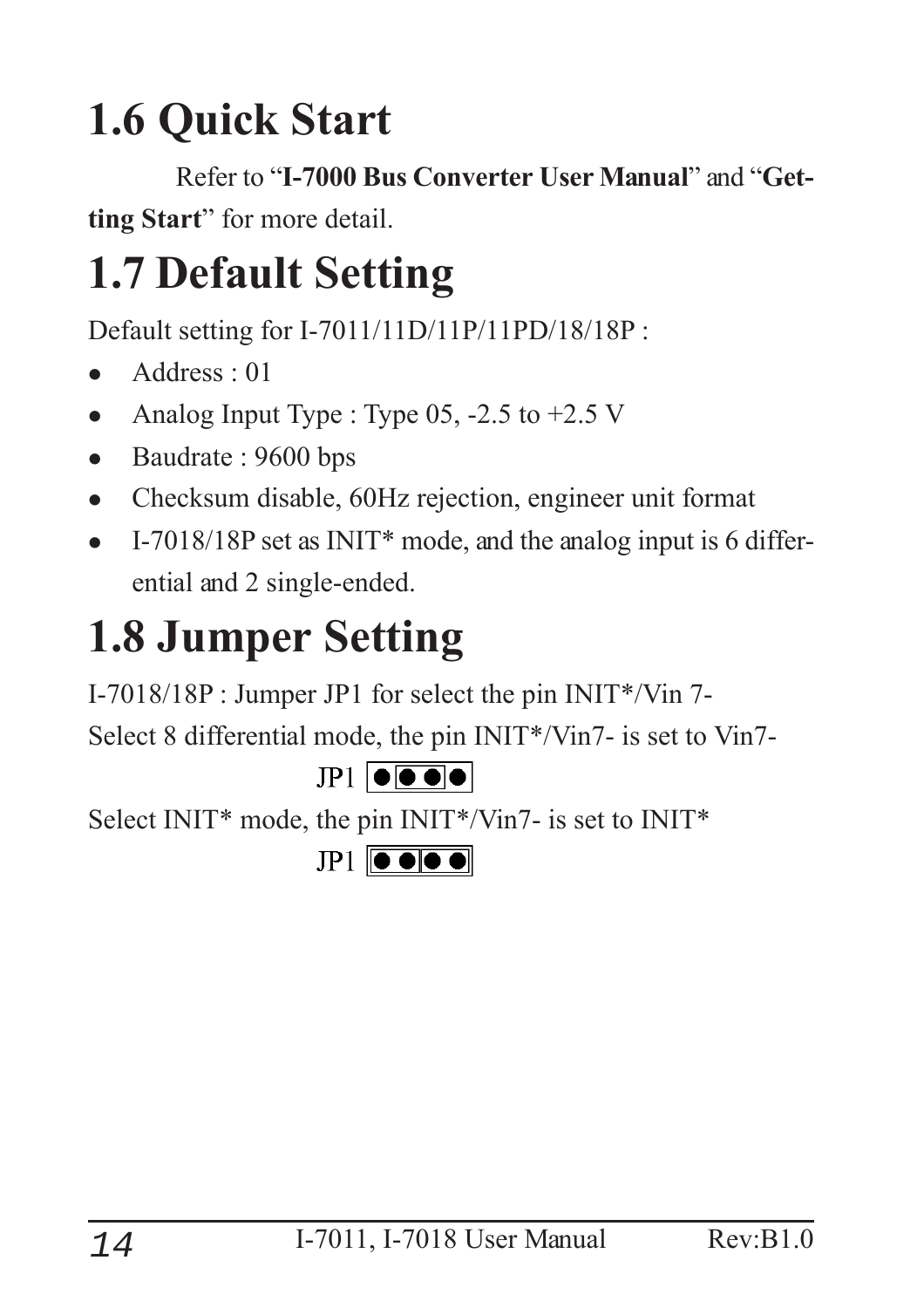### **1.9 Calibration**

#### *Don't Perform Calibrate Until You Really Understand.*

Calibration Requirement for I-7011/11D/11P/11PD/18/18P

| Type Code  | 00             | 01             | 02             | 03             | 04             | 05             | 06             |
|------------|----------------|----------------|----------------|----------------|----------------|----------------|----------------|
| Min. Input | $0 \text{ mV}$ | $0 \text{ mV}$ | $0 \text{ mV}$ | $0 \text{ mV}$ | 0 <sub>V</sub> | 0 <sub>V</sub> | $0 \text{ mA}$ |
| Max Input  | $+15$<br>mV    | $+50$<br>mV    | $+100$<br>mV   | $+500$<br>mV   | $+1$ V         | $+2.5$ V       | $+20$<br>mA    |

Notification :

- 1 While calibrate type 06, need connect external shunt resistor, 125 ohms, 0.1% (Ref *Sec.1.5*).
- 2 Connect calibration voltage(or current) signal to module's input. For I-7018/18P, connect to channel 0. (Wire connect ref *Sec.1.5)*
- 3 Before calibration, warm-up module about 30 minutes for better accuracy.

Example Calibration Sequence for Type 00 :

| 1 Setting Type to 00                    | $\rightarrow$ Ref Sec. 2.1.  |
|-----------------------------------------|------------------------------|
| 2 Enable Calibration                    | $\rightarrow$ Ref Sec. 2.20. |
| 3 Apply Zero Calibration Voltage (0mV)  |                              |
| 4 Preform Zero Calibration Command      | $\Rightarrow$ Ref Sec. 2.6.  |
| 5 Apply Span Calibration Voltage (15mV) |                              |
| 6 Perform Span Calibration Command      | $\rightarrow$ Ref Sec. 2.5.  |
| 7 Repeat step1 to step6 three times.    |                              |

Calibration sequence for other type is similiar but different in step 1 to set different type.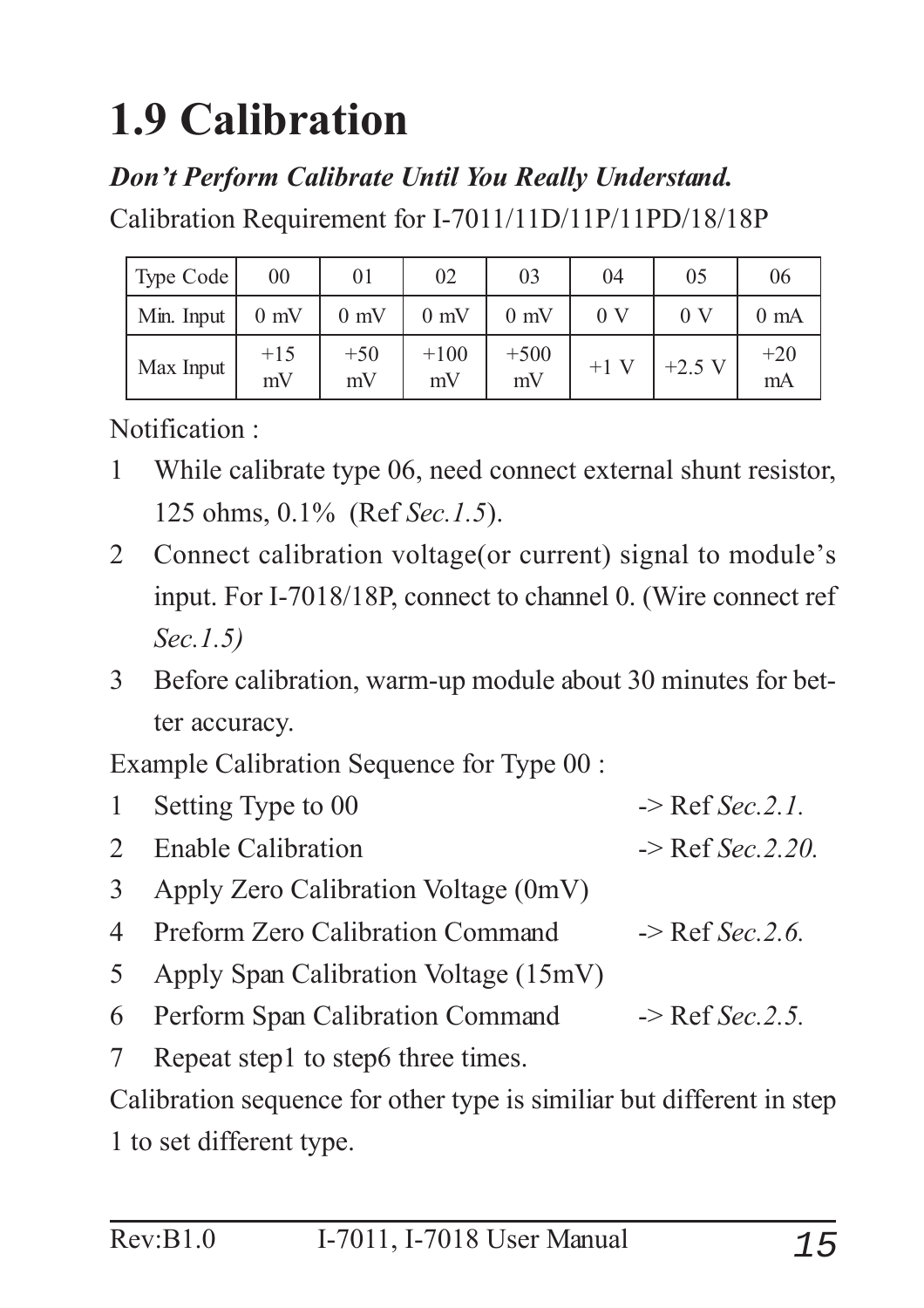### **1.10 Configuration Tables**

#### Configuration Table of I-7011/11D/11P/11PD/18/18P :

#### **Baudrate Setting (CC)**

| Code     |      | 04                                                  | 05 | 06 | 08 |  |
|----------|------|-----------------------------------------------------|----|----|----|--|
| Baudrate | 1200 | 2400   4800   9600   19200   38400   57600   115200 |    |    |    |  |

#### **Analog Input Type Setting (TT)**

| Type Code                                  | 00       |        | 01       | 02                     |             |                    | 03       |                     | 04     | 05             |          |          | 06     |          |
|--------------------------------------------|----------|--------|----------|------------------------|-------------|--------------------|----------|---------------------|--------|----------------|----------|----------|--------|----------|
| Min. Input                                 | $-15$ mV |        | $-50$ mV | $-100$ mV              |             |                    |          | $-1$ V<br>$-500$ mV |        |                | $-2.5$ V |          |        | $-20$ mA |
| Max Input                                  | $+15$ mV |        | $+50$ mV | $+100$ mV<br>$+500$ mV |             | $+1$ V<br>$+2.5$ V |          |                     |        |                |          | $+20$ mA |        |          |
| <b>Type Code</b>                           | 0E       | 0F     | 10       | 11                     | 12          |                    | 13       | 14                  | 15     | 16             |          | 17       | 18     |          |
| T.C. Type                                  | J        | K      | T        | E                      | $\mathbf R$ |                    | S        | B                   | N      | $\mathcal{C}$  |          | L        | M      |          |
| Min Temp.                                  | $-210$   | $-270$ | $-270$   | $-270$                 | $\theta$    |                    | $\theta$ | $\boldsymbol{0}$    | $-270$ | $\overline{0}$ |          | $-200$   | $-200$ |          |
| Max Temp.                                  | 760      | 1372   | 400      | 1000                   | 1768        |                    | 1768     | 1820                | 1300   | 2320           |          | 800      | 100    |          |
| The temperature is shown in degree Celsius |          |        |          |                        |             |                    |          |                     |        |                |          |          |        |          |

T.C Type L and M for I-7011P/11PD/18P only.

#### **Data Format Setting (FF)**

|     |      | ت ا         |                |     |               |  |
|-----|------|-------------|----------------|-----|---------------|--|
| * * | $*2$ | $\bullet$ O | $\blacksquare$ | I D | $*$ $\subset$ |  |

 $*1$ : Filter Select :  $0 = 60$ Hz rejection

 $1 = 50$ Hz rejection

\*2 :Checksum Bit : 0=Disable, 1=Enable

\*3 :00 = Engineer Unit Format

 $01$  = Percent Format

10 = 2's Complement HEX Format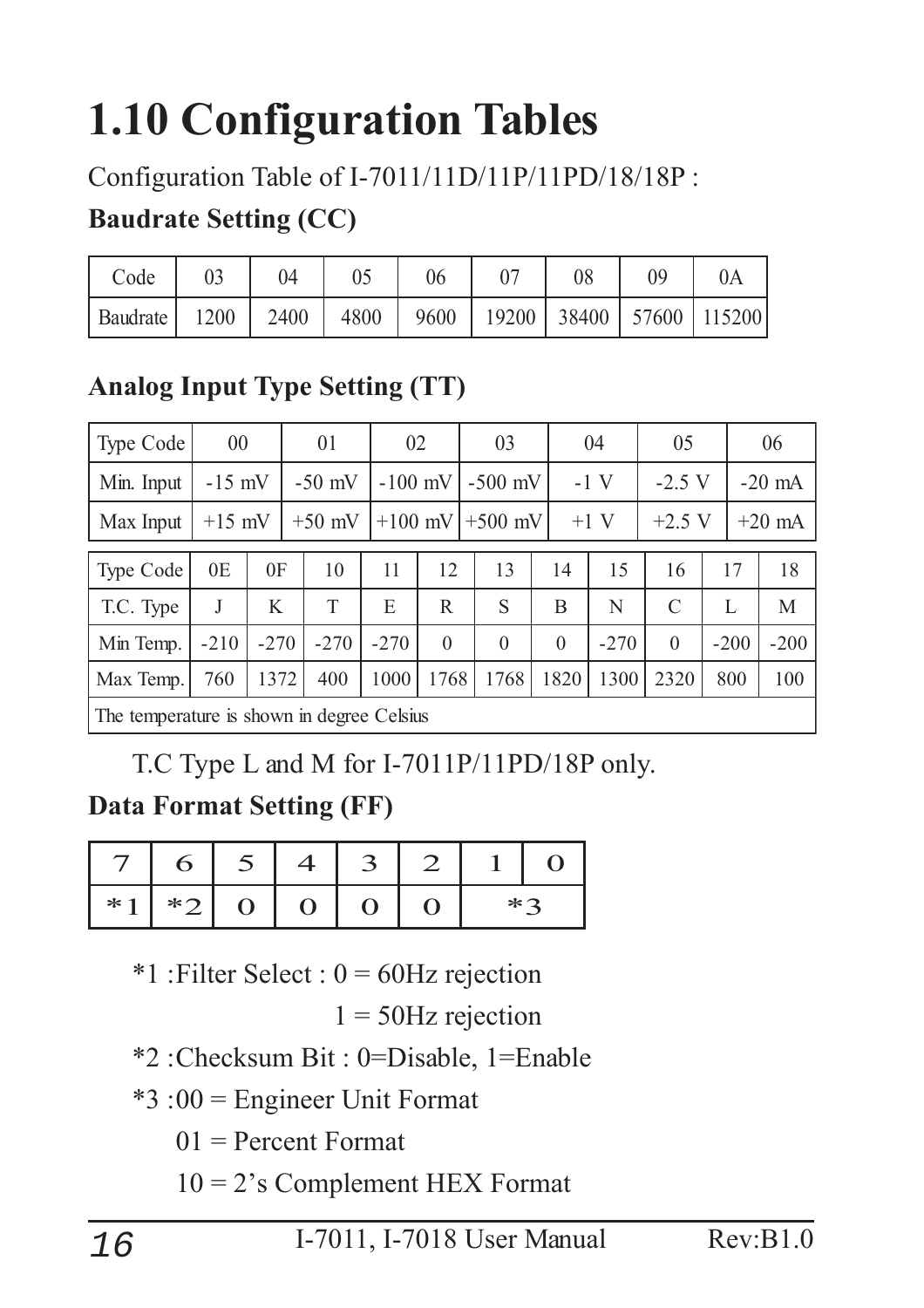| <b>Type</b><br>Code | <b>Input Range</b>     | Data Format          | $+$ <b>F.S.</b> | <b>Zero</b> | $-F.S.$   |
|---------------------|------------------------|----------------------|-----------------|-------------|-----------|
|                     |                        | Engineer Unit        | $+15.000$       | $+00.000$   | $-15.000$ |
| 00                  | $-15$ to $+15$<br>mV   | % of FSR             | $+100.00$       | $+000.00$   | $-100.00$ |
|                     |                        | 2's complement HEX   | 7FFF            | 0000        | 8000      |
|                     |                        | <b>Engineer Unit</b> | $+50.000$       | $+00.000$   | $-50.000$ |
| 01                  | $-50$ to $+50$<br>mV   | $%$ of FSR           | $+100.00$       | $+000.00$   | $-100.00$ |
|                     |                        | 2's complement HEX   | 7FFF            | 0000        | 8000      |
| 02                  |                        | Engineer Unit        | $+100.00$       | $+000.00$   | $-100.00$ |
|                     | $-100$ to $+100$<br>mV | % of FSR             | $+100.00$       | $+000.00$   | $-100.00$ |
|                     |                        | 2's complement HEX   | 7FFF            | 0000        | 8000      |
|                     | $-500$ to $+500$<br>mV | Engineer Unit        | $+500.00$       | $+000.00$   | $-500.00$ |
| 03                  |                        | % of FSR             | $+100.00$       | $+000.00$   | $-100.00$ |
|                     |                        | 2's complement HEX   | 7FFF            | 0000        | 8000      |
|                     |                        | Engineer Unit        | $+1.0000$       | $+0.0000$   | $-1.0000$ |
| 04                  | $-1$ to $+1$ V         | % of FSR             | $+100.00$       | $+000.00$   | $-100.00$ |
|                     |                        | 2's complement HEX   | 7FFF            | 0000        | 8000      |
|                     |                        | Engineer Unit        | $+2.5000$       | $+0.0000$   | $-2.5000$ |
| 05                  | $-2.5$ to $+2.5$<br>V  | $%$ of FSR           | $+100.00$       | $+000.00$   | $-100.00$ |
|                     |                        | 2's complement HEX   | 7FFF            | 0000        | 8000      |
|                     |                        | <b>Engineer Unit</b> | $+20.000$       | $+00.000$   | $-20.000$ |
| 06                  | $-20$ to $+20$<br>mA   | $%$ of FSR           | $+100.00$       | $+000.00$   | $-100.00$ |
|                     |                        | 2's complement HEX   | 7FFF            | 0000        | 8000      |

#### **Analog input type and data format table**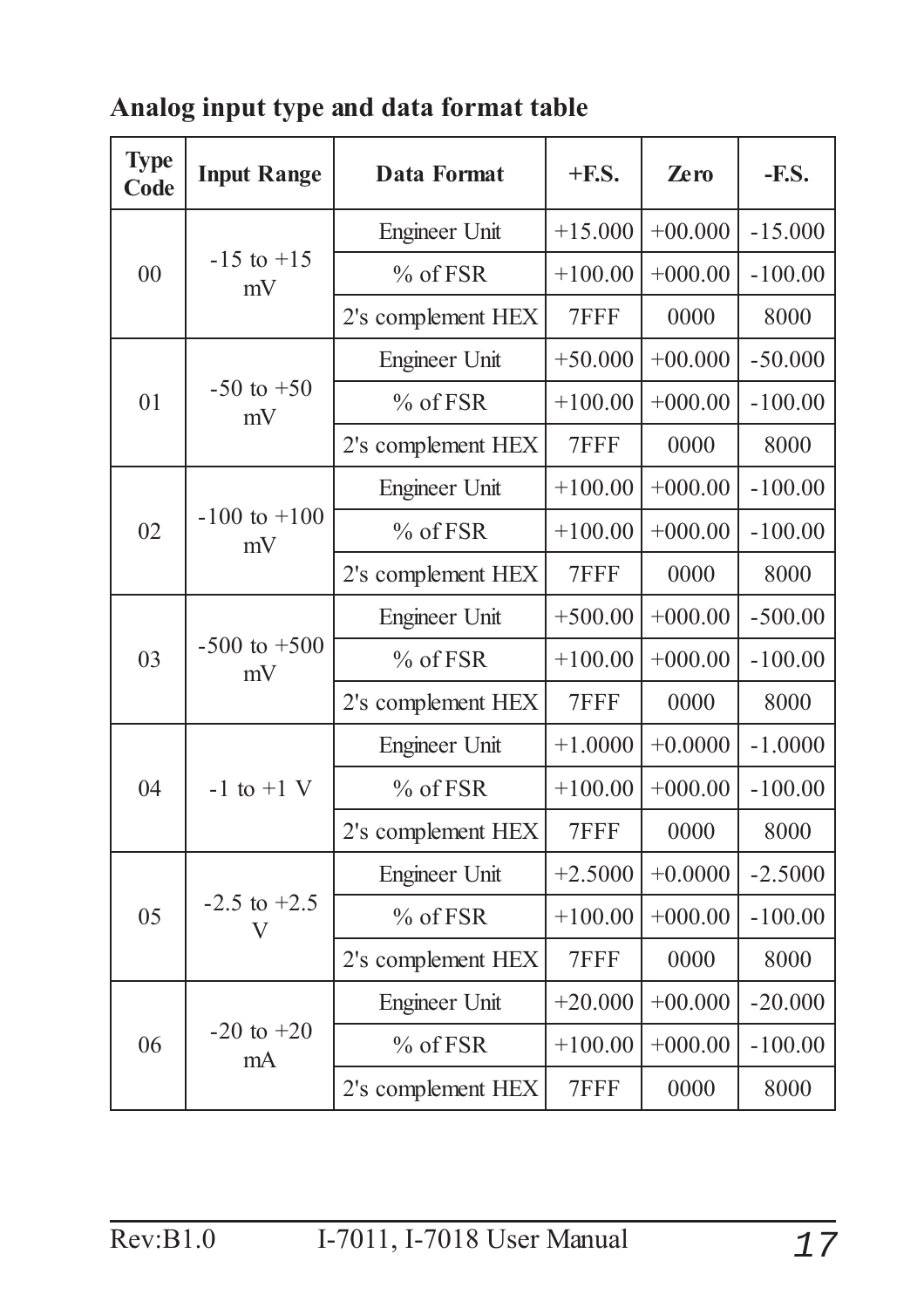| <b>Type</b><br>Code | <b>Input Range</b>                 | <b>Data Format</b> | $+$ <b>F.S.</b> | <b>Zero</b> | $-F.S.$           |
|---------------------|------------------------------------|--------------------|-----------------|-------------|-------------------|
|                     | J Type                             | Engineer Unit      | $+760.00$       | $+00.000$   | $-210.00$         |
| 0E                  | $-210$ to 760                      | % of FSR           | $+100.00$       | $+000.00$   | $-027.63$         |
|                     | degree Celsius                     | 2's complement HEX | 7FFF            | 0000        | DCA <sub>2</sub>  |
|                     | K Type                             | Engineer Unit      | $+1372.0$       | $+00.000$   | $-0270.0$         |
| 0F                  | $-270$ to 1372                     | % of FSR           | $+100.00$       | $+000.00$   | $-019.68$         |
|                     | degree Celsius                     | 2's complement HEX | 7FFF            | 0000        | E6D <sub>0</sub>  |
|                     | T Type                             | Engineer Unit      | $+400.00$       | $+000.00$   | $-270.00$         |
| 10                  | $-270$ to $400$                    | % of FSR           | $+100.00$       | $+000.00$   | $-067.50$         |
|                     | degree Celsius                     | 2's complement HEX | 7FFF            | 0000        | A99A              |
|                     | E Type                             | Engineer Unit      | $+1000.0$       | $+000.00$   | $-0270.0$         |
| 11                  | $-270$ to $1000$<br>degree Celsius | % of FSR           | $+100.00$       | $+000.00$   | $-027.00$         |
|                     |                                    | 2's complement HEX | 7FFF            | 0000        | DD71              |
|                     | R Type                             | Engineer Unit      | $+1768.0$       | $+0000.0$   | $+0000.0$         |
| 12                  | 0 to 1768                          | % of FSR           | $+100.00$       | $+0000.0$   | $+0000.0$         |
|                     | degree Celsius                     | 2's complement HEX | 7FFF            | 0000        | 0000              |
|                     | S Type                             | Engineer Unit      | $+1786.0$       | $+0.0000$   | $+0000.0$         |
| 13                  | 0 to 1768                          | % of FSR           | $+100.00$       | $+000.00$   | $+0000.0$         |
|                     | degree Celsius                     | 2's complement HEX | 7FFF            | 0000        | 0000              |
|                     | <b>B</b> Type                      | Engineer Unit      | $+1820.0$       | $+00.000$   | $+0000.0$         |
| 14                  | 0 to 1820                          | $%$ of FSR         | $+100.00$       | $+000.00$   | $+0000.0$         |
|                     | degree Celsius                     | 2's complement HEX | 7FFF            | 0000        | 0000              |
|                     | N Type                             | Engineer Unit      | $+1300.0$       | $+00.000$   | $-0270.0$         |
| 15                  | $-270$ to 1300                     | $%$ of FSR         | $+100.00$       | $+000.00$   | $-20.77$          |
|                     | degree Celsius                     | 2's complement HEX | 7FFF            | 0000        | E <sub>56</sub> B |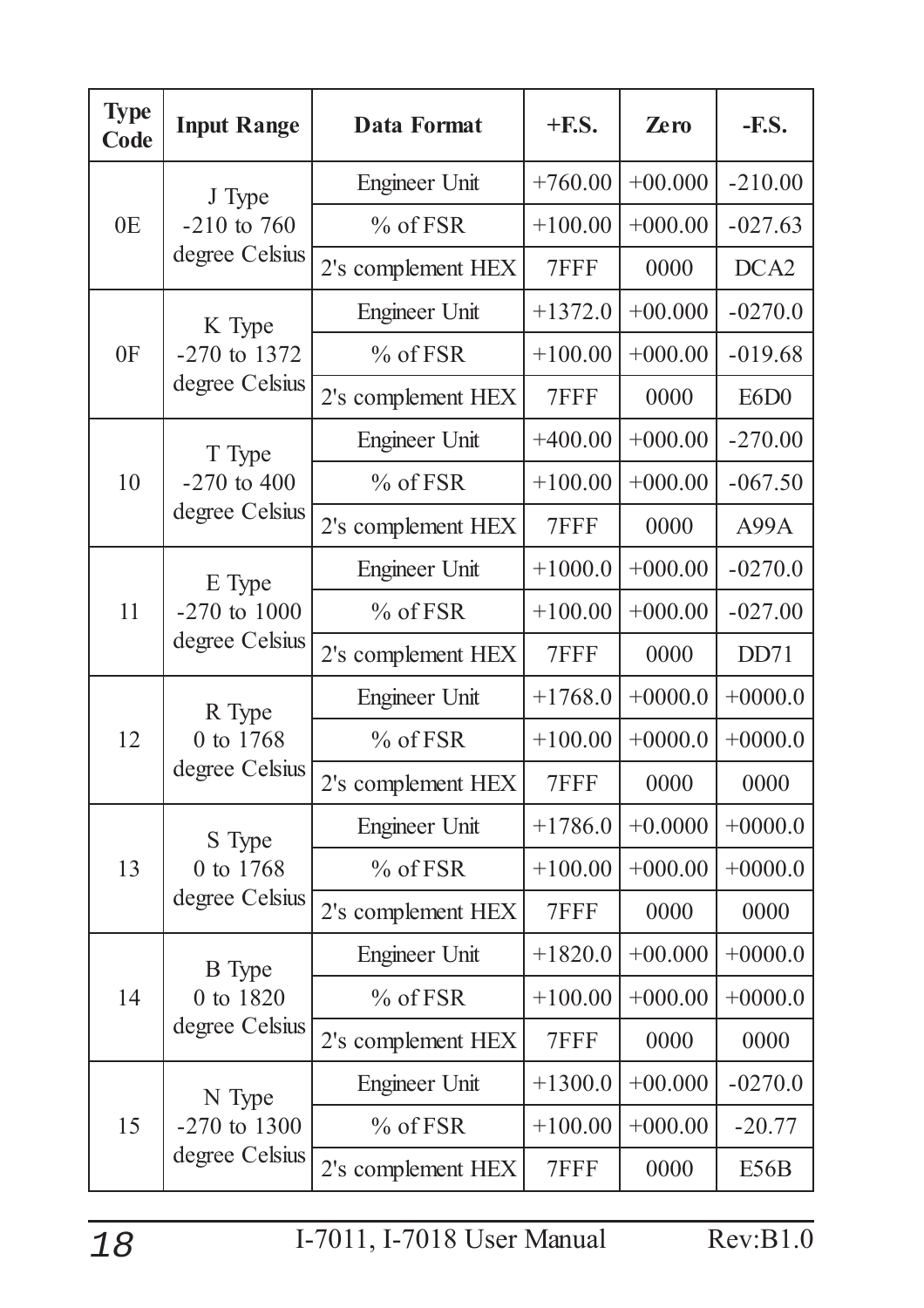| <b>Type</b><br>Code | <b>Input Range</b>                        | Data Format                                             | $+$ <b>F.S.</b> | <b>Zero</b> | $-F.S.$     |
|---------------------|-------------------------------------------|---------------------------------------------------------|-----------------|-------------|-------------|
| 16                  | C Type<br>0 to 2320<br>degree Celsius     | Engineer Unit                                           | $+2320.0$       | $+00.000$   | $+00.000$   |
|                     |                                           | $%$ of FSR                                              | $+100.00$       | $+000.00$   | $+000.00$   |
|                     |                                           | 2's complement HEX                                      | 7FFF            | 0000        | 0000        |
|                     | L Type<br>$-200$ to 800<br>degree Celsius | Engineer Unit                                           | $+800.00$       | $+00.000$   | $-200.00$   |
| $17^{*1}$           |                                           | $\%$ of FSR                                             | $+100.00$       | $+000.00$   | $-025.00$   |
|                     |                                           | 2's complement HEX                                      | 7FFF            | 0000        | <b>E000</b> |
|                     | M Type                                    | Engineer Unit                                           | $+100.00$       | $+000.00$   | $-200.00$   |
| $18^{*1}$           | $-200$ to $100$                           | $%$ of FSR                                              | $+050.00$       | $+000.00$   | $-100.00$   |
|                     | degree Celsius                            | 2's complement HEX                                      | 4000            | 0000        | 8000        |
|                     |                                           | $*1$ : Only available for I-7011P, I-7011PD and I-7018P |                 |             |             |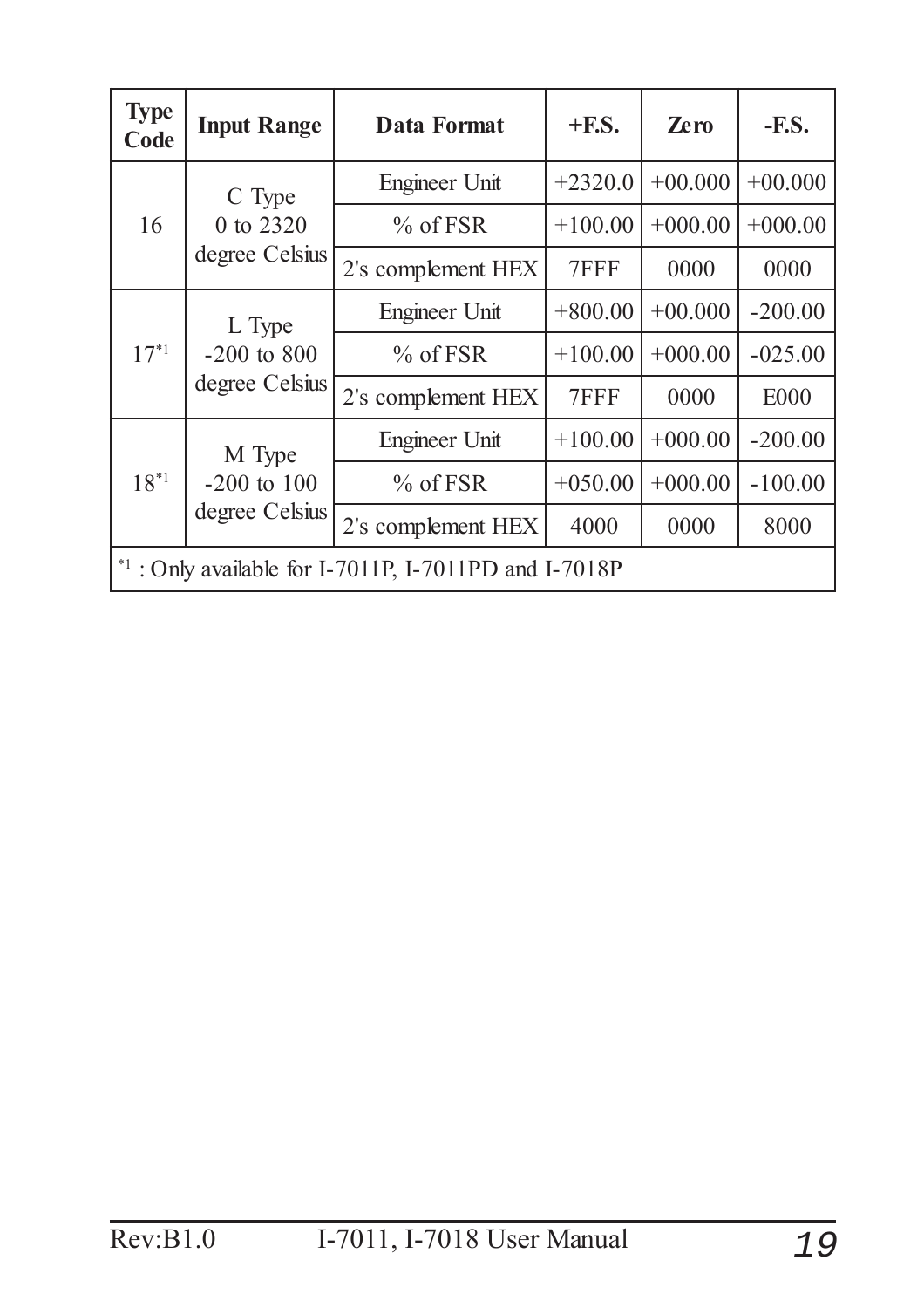# **2. Command**

Command Format : **(Leading)(Address)(Command)[CHK](cr)** Response Format : **(Leading)(Address)(Data)[CHK](cr)**

**[CHK]** 2-character checksum

**(cr)** end-of-command character, character return(0x0D)

| <b>General Command Sets</b> |                  |                                     |                |  |
|-----------------------------|------------------|-------------------------------------|----------------|--|
| <b>Command</b>              | <b>Response</b>  | <b>Description</b>                  | <b>Section</b> |  |
| %AANNTTCCFF                 | !AA              | <b>Set Module Configuration</b>     | Sec. 2.1       |  |
| #**                         | No Response      | <b>Synchronized Sampling</b>        | Sec. 2.2       |  |
| #AA                         | $>(\text{Data})$ | Read Analog Input                   | Sec. 2.3       |  |
| #AAN                        | $>(\text{Data})$ | Read Analog Input from<br>channel N | Sec. 2.4       |  |
| <b>\$AA0</b>                | !AA              | Perform Span Calibration            | Sec. 2.5       |  |
| \$AA1                       | !AA              | Perform Zero Calibration            | Sec. 2.6       |  |
| $\beta$ AA2                 | !AATTCCFF        | Read Configuration                  | Sec. 2.7       |  |
| $\text{SAA}$                | $>(\text{Data})$ | Read CJC Temperature                | Sec. 2.8       |  |
| \$AA4                       | >AAS(Data)       | Read Synchronized Data              | Sec. 2.9       |  |
| \$AA5VV                     | !AA              | <b>Set Channel Enable</b>           | Sec. 2.10      |  |
| $\delta$ AA6                | !AAVV            | <b>Read Channel Status</b>          | Sec. 2.11      |  |
| SAA8                        | !AAV             | Read LED Configuration              | Sec. 2.12      |  |
| \$AA8V                      | !AA              | <b>Set LED Configuration</b>        | Sec. 2.13      |  |
| $\text{SAA9}(Data)$         | !AA              | Set CJC Offset Value                | Sec. 2.14      |  |
| \$AAB                       | !AAS             | T.C. Open Dectection                | Sec. 2.15      |  |
| \$AAF                       | !AA(Data)        | <b>Read Firmware Version</b>        | Sec. 2.16      |  |
| \$AAM                       | !AA(Data)        | Read Module Name                    | Sec. 2.17      |  |
| \$AAZ(Data)                 | !AA              | Send LED Data                       | Sec. 2.18      |  |

20 I-7011, I-7018 User Manual Rev:B1.0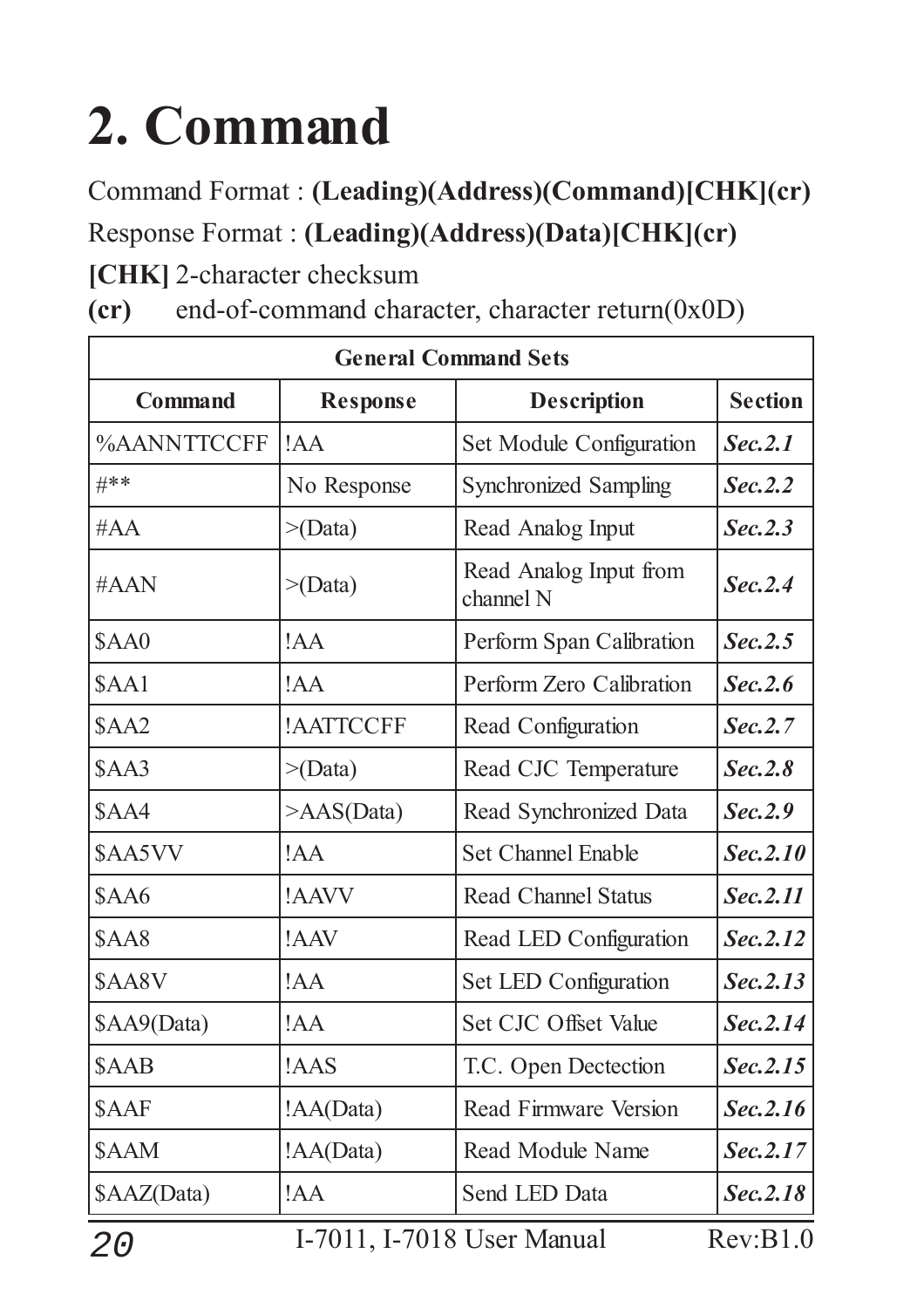| !AA<br>Set Module Name<br>$\sim$ AAO(Data)<br>$~\sim$ AAEV<br>Enable/Disable Calibration<br>!AA<br><b>Digital Input/Output, Alarm and Event Counter Command Sets</b><br>Read Digital I/O and<br>!AASOOII<br>@AADI<br><b>Alarm Status</b><br>@AADO(Data)<br><b>Set Digital Output</b><br>!AA<br>@AAEAT<br>!AA<br>Enable Alarm<br>@AAHI(Data)<br>!AA<br>Set High Alarm<br>@AALO(Data)<br><b>Set Low Alarm</b><br>!AA<br>Disable Alarm<br>@AADA<br>!AA<br>@AACA<br>!AA<br><b>Clear Latch Alarm</b><br>@AARH<br>!AA(Data)<br>Read High Alarm<br>@AARL<br>!AA(Data)<br>Read Low Alarm<br>!AA(Data)<br>@AARE<br>Read Event Counter<br>@AACE<br>!AA<br><b>Clear Event Counter</b><br><b>Host Watchdog Command Sets</b><br>$\sim$ **<br>No Response<br>Host OK<br>!AASS<br><b>Read Module Status</b><br>$~\sim$ AA0<br>!AA<br><b>Reset Module Status</b><br>$\sim$ AA1<br>Read Host Watchdog<br>!AAVV<br>$\sim$ AA2<br><b>Timeout Value</b><br><b>Set Host Watchdog</b><br>!AA<br>$~\sim$ AA3EVV<br><b>Timeout Value</b><br>Read PowerOn Value and<br>!AAPPSS<br>$~\sim$ AA4<br>Safe Value | <b>General Command Sets (Continued)</b> |  |  |           |  |  |
|------------------------------------------------------------------------------------------------------------------------------------------------------------------------------------------------------------------------------------------------------------------------------------------------------------------------------------------------------------------------------------------------------------------------------------------------------------------------------------------------------------------------------------------------------------------------------------------------------------------------------------------------------------------------------------------------------------------------------------------------------------------------------------------------------------------------------------------------------------------------------------------------------------------------------------------------------------------------------------------------------------------------------------------------------------------------------------|-----------------------------------------|--|--|-----------|--|--|
|                                                                                                                                                                                                                                                                                                                                                                                                                                                                                                                                                                                                                                                                                                                                                                                                                                                                                                                                                                                                                                                                                    |                                         |  |  | Sec. 2.19 |  |  |
|                                                                                                                                                                                                                                                                                                                                                                                                                                                                                                                                                                                                                                                                                                                                                                                                                                                                                                                                                                                                                                                                                    |                                         |  |  | Sec. 2.20 |  |  |
|                                                                                                                                                                                                                                                                                                                                                                                                                                                                                                                                                                                                                                                                                                                                                                                                                                                                                                                                                                                                                                                                                    |                                         |  |  |           |  |  |
|                                                                                                                                                                                                                                                                                                                                                                                                                                                                                                                                                                                                                                                                                                                                                                                                                                                                                                                                                                                                                                                                                    |                                         |  |  | Sec. 2.21 |  |  |
|                                                                                                                                                                                                                                                                                                                                                                                                                                                                                                                                                                                                                                                                                                                                                                                                                                                                                                                                                                                                                                                                                    |                                         |  |  | Sec. 2.22 |  |  |
|                                                                                                                                                                                                                                                                                                                                                                                                                                                                                                                                                                                                                                                                                                                                                                                                                                                                                                                                                                                                                                                                                    |                                         |  |  | Sec. 2.23 |  |  |
|                                                                                                                                                                                                                                                                                                                                                                                                                                                                                                                                                                                                                                                                                                                                                                                                                                                                                                                                                                                                                                                                                    |                                         |  |  | Sec. 2.24 |  |  |
|                                                                                                                                                                                                                                                                                                                                                                                                                                                                                                                                                                                                                                                                                                                                                                                                                                                                                                                                                                                                                                                                                    |                                         |  |  | Sec. 2.25 |  |  |
|                                                                                                                                                                                                                                                                                                                                                                                                                                                                                                                                                                                                                                                                                                                                                                                                                                                                                                                                                                                                                                                                                    |                                         |  |  | Sec. 2.26 |  |  |
|                                                                                                                                                                                                                                                                                                                                                                                                                                                                                                                                                                                                                                                                                                                                                                                                                                                                                                                                                                                                                                                                                    |                                         |  |  | Sec. 2.27 |  |  |
|                                                                                                                                                                                                                                                                                                                                                                                                                                                                                                                                                                                                                                                                                                                                                                                                                                                                                                                                                                                                                                                                                    |                                         |  |  | Sec. 2.28 |  |  |
|                                                                                                                                                                                                                                                                                                                                                                                                                                                                                                                                                                                                                                                                                                                                                                                                                                                                                                                                                                                                                                                                                    |                                         |  |  | Sec. 2.29 |  |  |
|                                                                                                                                                                                                                                                                                                                                                                                                                                                                                                                                                                                                                                                                                                                                                                                                                                                                                                                                                                                                                                                                                    |                                         |  |  | Sec. 2.30 |  |  |
|                                                                                                                                                                                                                                                                                                                                                                                                                                                                                                                                                                                                                                                                                                                                                                                                                                                                                                                                                                                                                                                                                    |                                         |  |  | Sec. 2.31 |  |  |
|                                                                                                                                                                                                                                                                                                                                                                                                                                                                                                                                                                                                                                                                                                                                                                                                                                                                                                                                                                                                                                                                                    |                                         |  |  |           |  |  |
|                                                                                                                                                                                                                                                                                                                                                                                                                                                                                                                                                                                                                                                                                                                                                                                                                                                                                                                                                                                                                                                                                    |                                         |  |  | Sec. 2.32 |  |  |
|                                                                                                                                                                                                                                                                                                                                                                                                                                                                                                                                                                                                                                                                                                                                                                                                                                                                                                                                                                                                                                                                                    |                                         |  |  | Sec. 2.33 |  |  |
|                                                                                                                                                                                                                                                                                                                                                                                                                                                                                                                                                                                                                                                                                                                                                                                                                                                                                                                                                                                                                                                                                    |                                         |  |  | Sec. 2.34 |  |  |
|                                                                                                                                                                                                                                                                                                                                                                                                                                                                                                                                                                                                                                                                                                                                                                                                                                                                                                                                                                                                                                                                                    |                                         |  |  | Sec. 2.35 |  |  |
|                                                                                                                                                                                                                                                                                                                                                                                                                                                                                                                                                                                                                                                                                                                                                                                                                                                                                                                                                                                                                                                                                    |                                         |  |  | Sec. 2.36 |  |  |
|                                                                                                                                                                                                                                                                                                                                                                                                                                                                                                                                                                                                                                                                                                                                                                                                                                                                                                                                                                                                                                                                                    |                                         |  |  | Sec. 2.37 |  |  |
| Set PowerOn Value and<br>!AA<br>$~\sim$ AA5PPSS<br>Safe Value                                                                                                                                                                                                                                                                                                                                                                                                                                                                                                                                                                                                                                                                                                                                                                                                                                                                                                                                                                                                                      |                                         |  |  | Sec. 2.38 |  |  |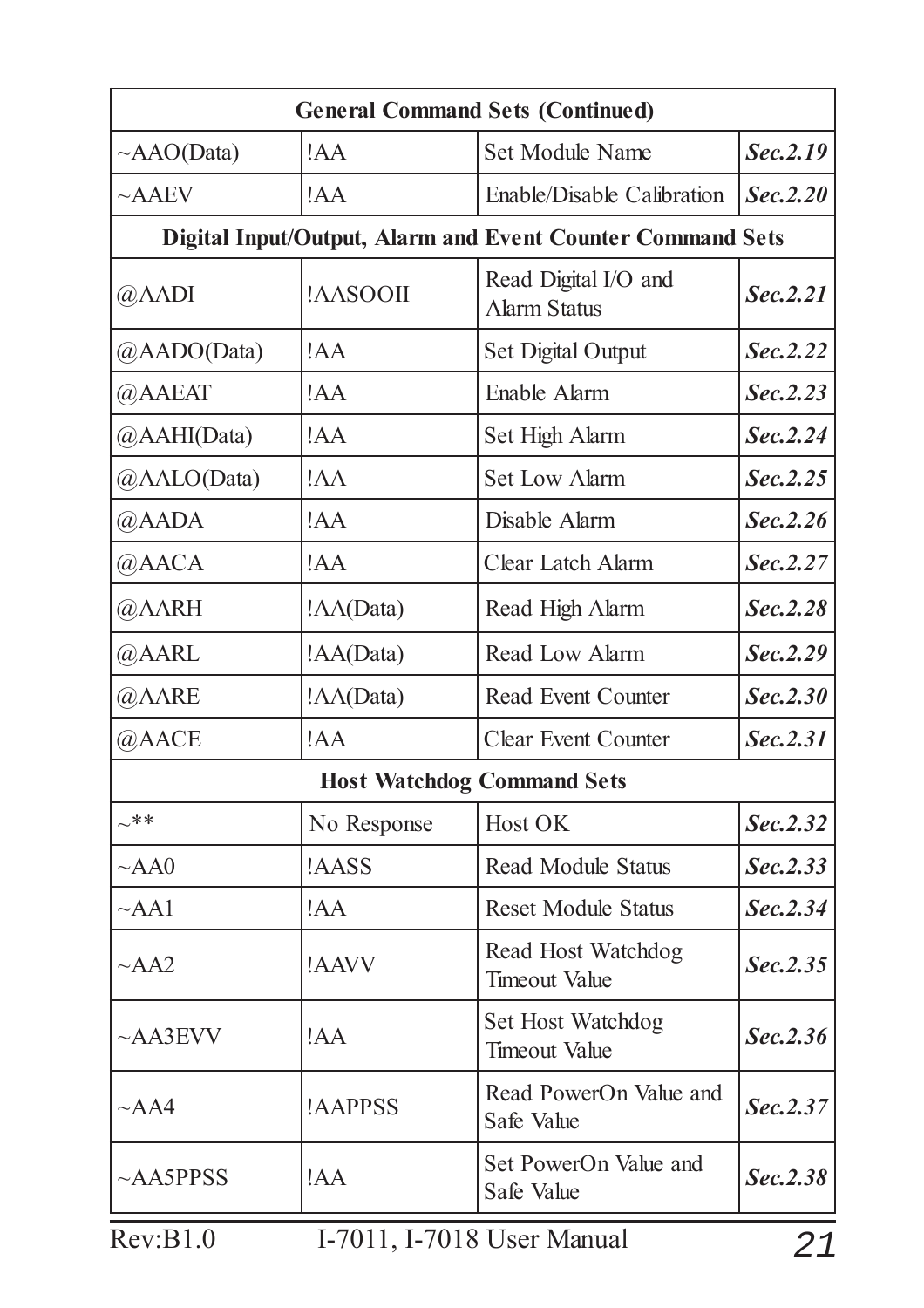### **2.1 %AANNTTCCFF**

#### **Description** : Set module Configuration **Syntax** : **%AANNTTCCFF[CHK](cr)**

- % a delimiter character
- AA address of setting module(00 to FF)
- NN new address for setting module(00 to FF)
- TT new type for setting module (Ref *Sec.1.10*)
- CC new baudrate for setting module (Ref *Sec.1.10*)
- FF new data format for setting module (Ref *Sec.1.10*) When changing the baudrate or checksum, it is necessary to short the pin INIT\* to ground.

**Response** : Valid Command : **!AA[CHK](cr)** Invalid Command : **?AA[CHK](cr)** Syntax error or communication error may get no response.

- ! delimiter for valid command
- ? delimiter for invalid command. While change baudrate or checksum setting without shorting INIT\* to ground, the module will return invalid command.
- AA address of response module(00 to FF)

#### **Example** :

Command : %0102050600 Receive : !02

Change address from 01 to 02, return success.

#### **Related Command** :

*Sec.2.7* \$AA2

#### **Related Topics** :

*Sec.1.10* Configuration Tables, *Sec.3.1* INIT\* pin Operation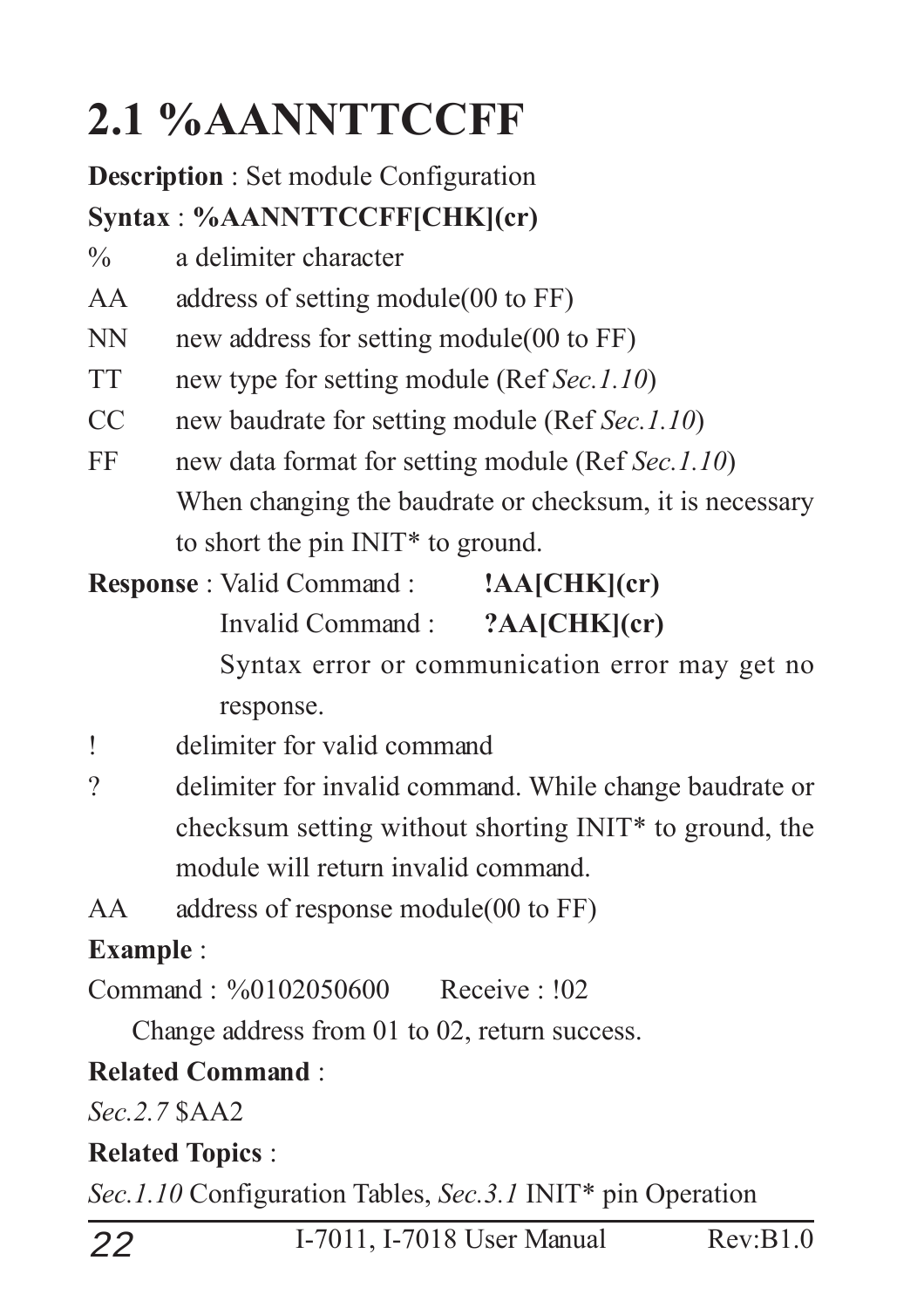### **2.2 #\*\***

**Description** : Synchronized Sampling **Syntax** : **#\*\*[CHK](cr)** # a delimiter character \*\* synchronized sampling command **Response** : No response **Example** :  $Common<sub>1</sub> \cdot $014$  Receive  $.201$ Read synchronized sampling data, return no data valid. Command :  $\#$ \*\* No response Send synchronized sampling command. Command : \$014 Receive : >011+025.123 First read, get status=1, first read.  $Commonad \cdot $014$  Receive  $\cdot > 010 + 025123$ Second read, get status=0, have readed. **Related Command** : *Sec.2.9* \$AA4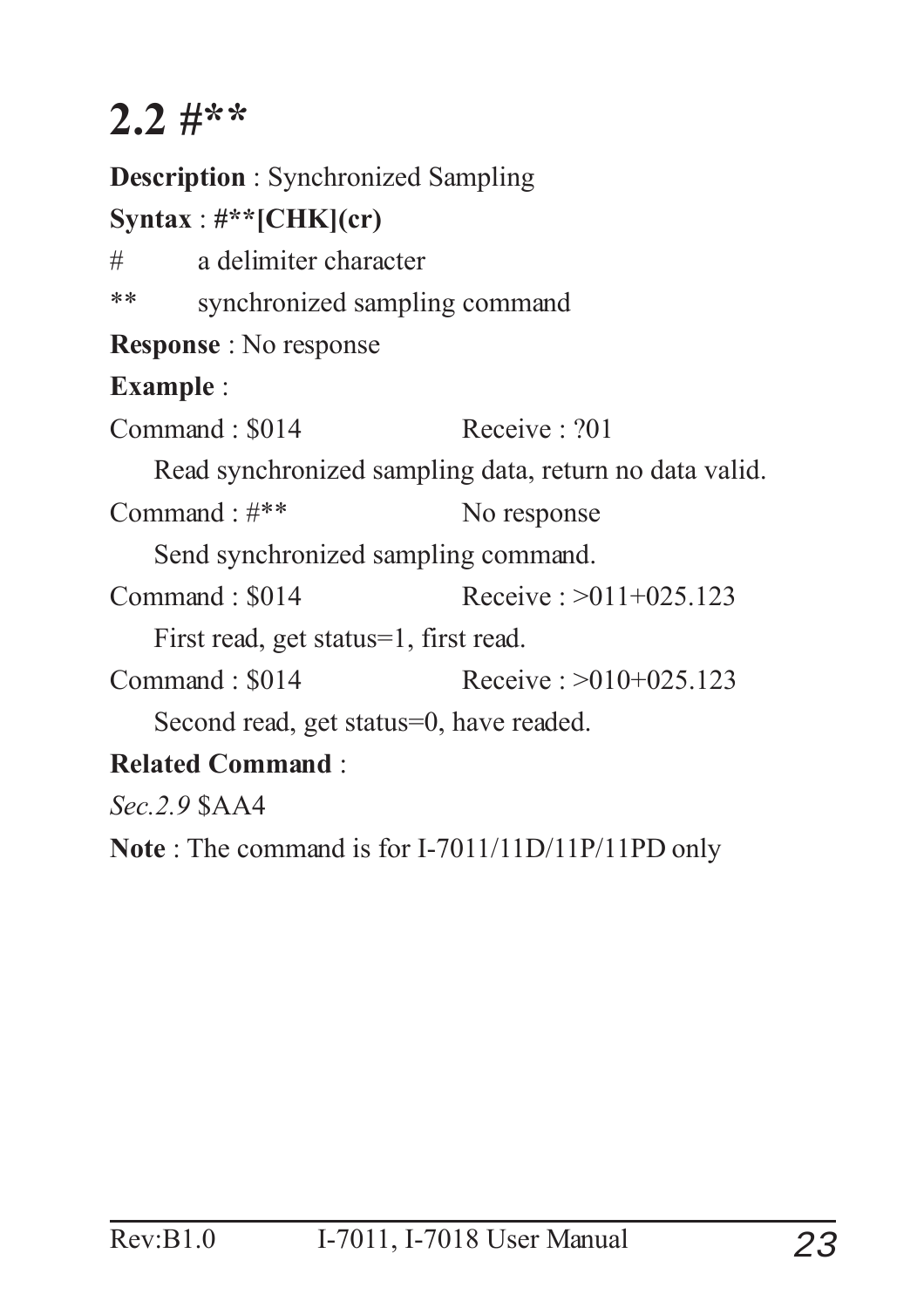### **2.3 #AA**

#### **Description** : Read Analog Input

#### **Syntax** : **#AA[CHK](cr)**

# delimiter character

AA address of reading module(00 to FF)

#### **Response** : Valid Command : **>(Data)[CHK](cr)**

Syntax error or communication error may get no response.

- > delimiter for valid command
- (Data) analog input value, reference *Sec.1.10* for its format. For I-7018/18P, the data is the combination for each channel respectively.

#### **Example** :

Command  $\pm 401$  Receive  $\rightarrow +02.635$ 

Read address 01, return data success.

 $Common and  $\pm 02$  *Receive*  $\pm 2C53$$ 

Read address 02, return data in HEX format success.

Command  $\cdot \text{\#}04$ 

Receive :  $>+05.123+04.153+07.234-02.356+10.000-05.133+02$ .

345+08.234

Module address 04 is I-7018. Read address 04, get analog input data of 8 channels.

#### **Related Command** :

*Sec.2.1* %AANNTTCCFF, *Sec.2.7* \$AA2

#### **Related Topics** :

*Sec.1.10* Configuration Tables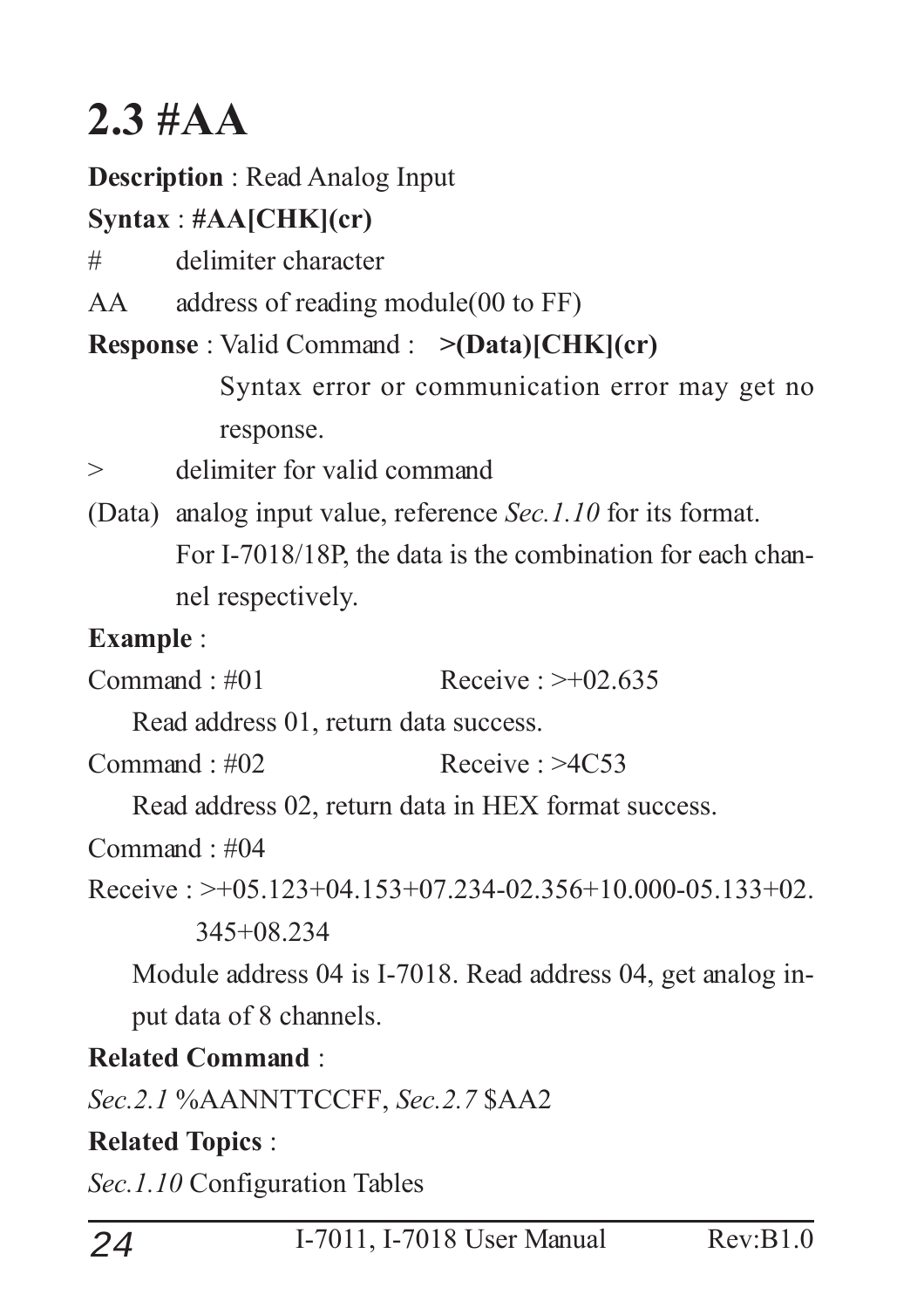### **2.4 #AAN**

**Description** : Read Analog Input from channel N

#### **Syntax** : **#AAN[CHK](cr)**

# delimiter character

AA address of reading module (00 to FF)

N channel to read, from 0 to 7

**Response** : Valid Command : **>(Data)[CHK](cr)** Invalid Command : **?AA[CHK](cr)** Syntax error or communication error may get no response.

> delimiter for valid command

? delimiter for invalid command

AA address of response module(00 to FF)

(Data) analog input value, reference *Sec.1.10* for its format

#### **Example** :

 $Commonard \cdot #032$  Receive  $\rightarrow +02.513$ 

Read address 03 channel 2, get data success.

 $Common<sub>1</sub> #029$  Receive  $.202$ 

Read address 02 channel 9, return error channel number.

#### **Related Command** :

*Sec.2.1* %AANNTTCCFF, *Sec.2.7* \$AA2

#### **Related Topics** :

*Sec.1.10* Configuration Tables

**Note** : The command is for I-7018/18P only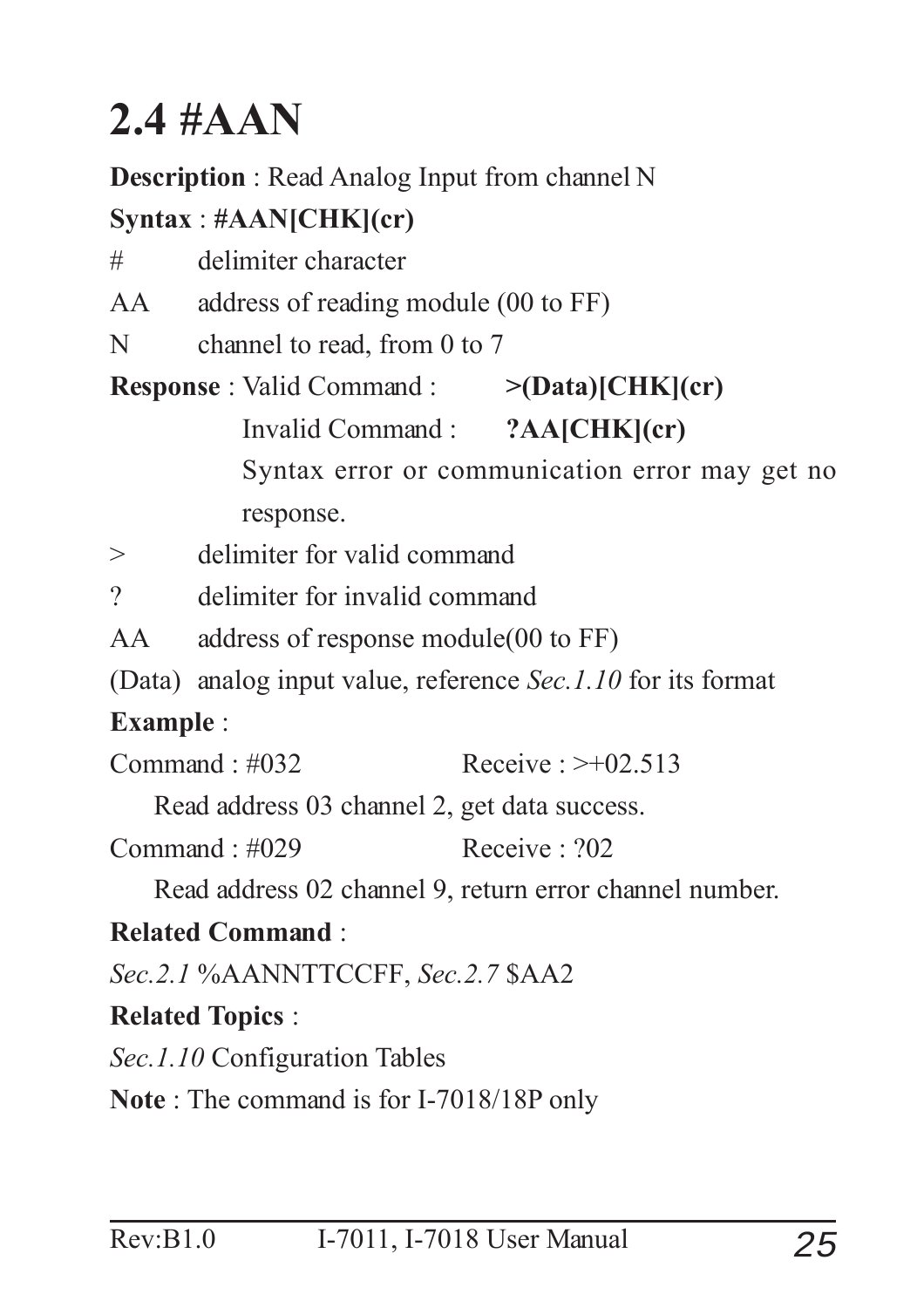### **2.5 \$AA0**

#### **Description** : Perform Span Calibration

#### **Syntax** : **\$AA0[CHK](cr)**

- \$ delimiter character
- AA address of setting module (00 to FF)
- 0 command for performing span calibration

#### **Response** : Valid Command : **!AA[CHK](cr)** Invalid Command : **?AA[CHK](cr)** Syntax error or communication error may get no response.

- ! delimiter for valid command
- ? delimiter for invalid command or the calibration is not enabled
- AA address of response module(00 to FF)

#### **Example** :

Command : \$010 Receive : !01

Perform address 01 span calibration, return success.

 $Commonard \cdot $020$  Receive  $.202$ 

Perform address 02 span calibration, return the calibration is not enabled before perform calibration command.

#### **Related Command** :

*Sec.2.6* \$AA1, *Sec.2.20* ~AAEV

#### **Related Topics** :

*Sec.1.9* Calibration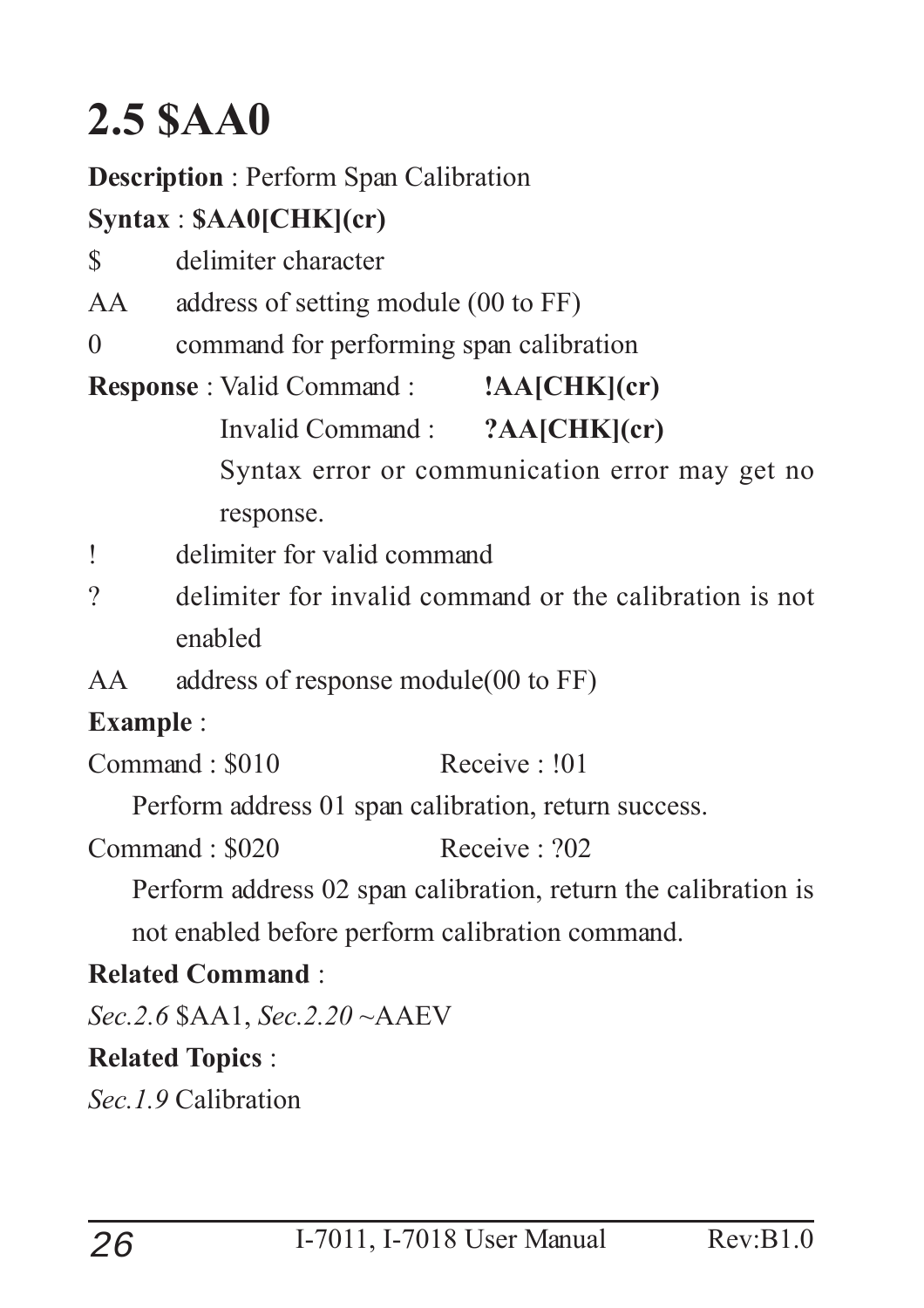### **2.6 \$AA1**

#### **Description** : Perform Zero Calibration

#### **Syntax** : **\$AA1[CHK](cr)**

- \$ delimiter character
- AA address of setting module (00 to FF)
- 1 command for performing zero calibration

**Response** : Valid Command : **!AA[CHK](cr)** Invalid Command : **?AA[CHK](cr)** Syntax error or communication error may get no response.

- ! delimiter for valid command
- ? delimiter for invalid command or the calibration is not enabled
- AA address of response module(00 to FF)

#### **Example** :

Command : \$011 Receive : !01

Perform address 01 zero calibration, return success.

 $Common<sub>1</sub>$   $$021$  Receive  $.202$ 

Perform address 02 zero calibration, return the calibration is not enabled before perform calibration command.

#### **Related Command** :

*Sec.2.5* \$AA0, *Sec.2.20* ~AAEV

#### **Related Topics** :

*Sec.1.9* Calibration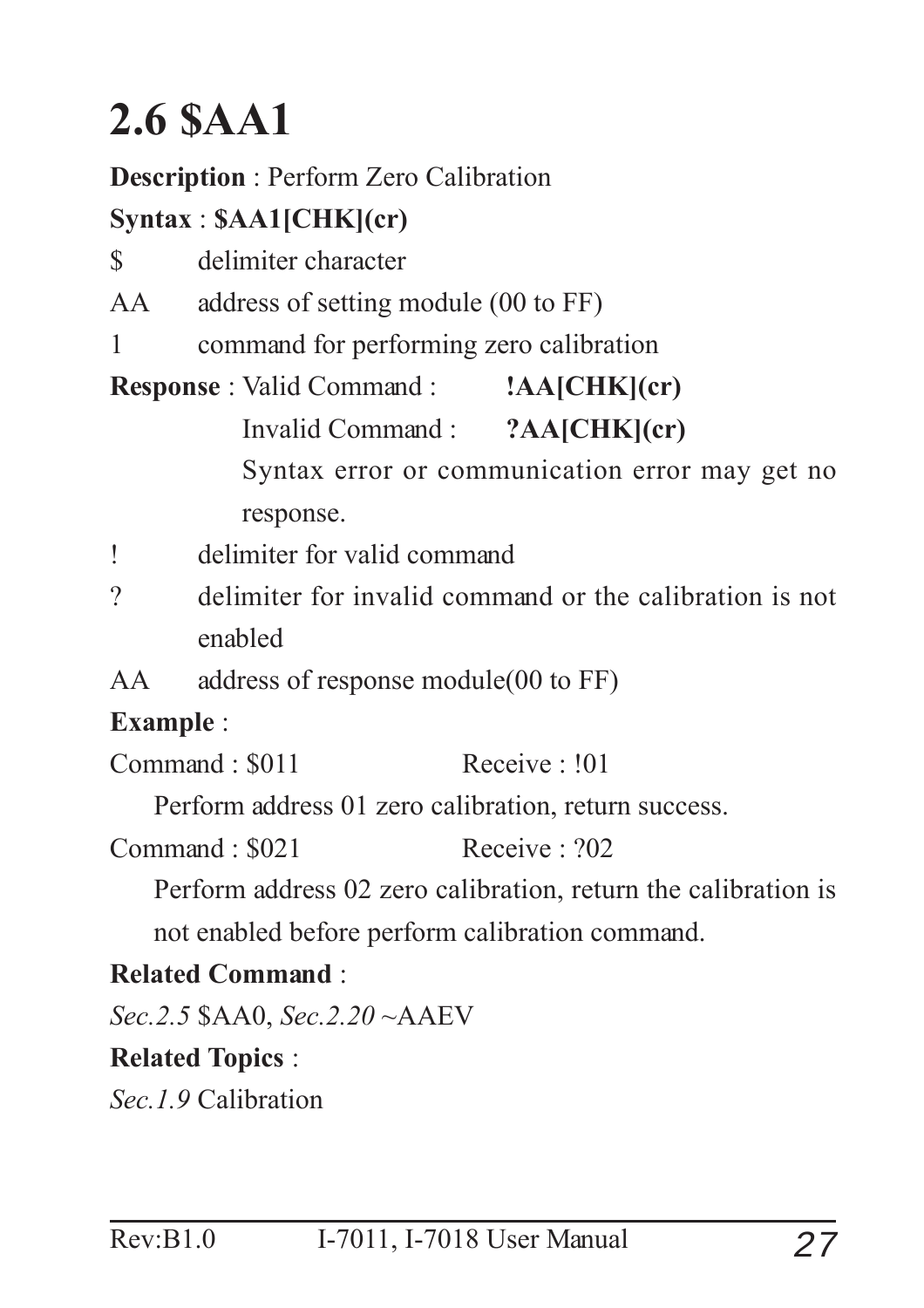### **2.7 \$AA2**

#### **Description** : Read Configuration

#### **Syntax** : **\$AA2[CHK](cr)**

- \$ delimiter character
- AA address of reading module (00 to FF)
- 2 command for reading configuration

#### **Response** : Valid Command : **!AATTCCFF[CHK](cr)** Invalid Command : **?AA[CHK](cr)** Syntax error or communication error may get no response.

- ! delimiter for valid command
- ? delimiter for invalid command
- AA address of response module(00 to FF)
- TT type code of module (reference *Sec.1.10*)
- CC baudrate code of module (reference *Sec.1.10*)
- FF data format of module (reference *Sec.1.10*)

#### **Example** :

 $Common<sub>1</sub> \cdot $012$  Receive  $\cdot 101050600$ 

Read address 01 configuration, return success.

Command : \$022 Receive : !02030602

Read address 02 configuration, return success.

#### **Related Command** :

*Sec2.1* %AANNTTCCFF

#### **Related Topics** :

*Sec.1.10* Configuration Tables, *Sec.3.1* INIT\* pin Operation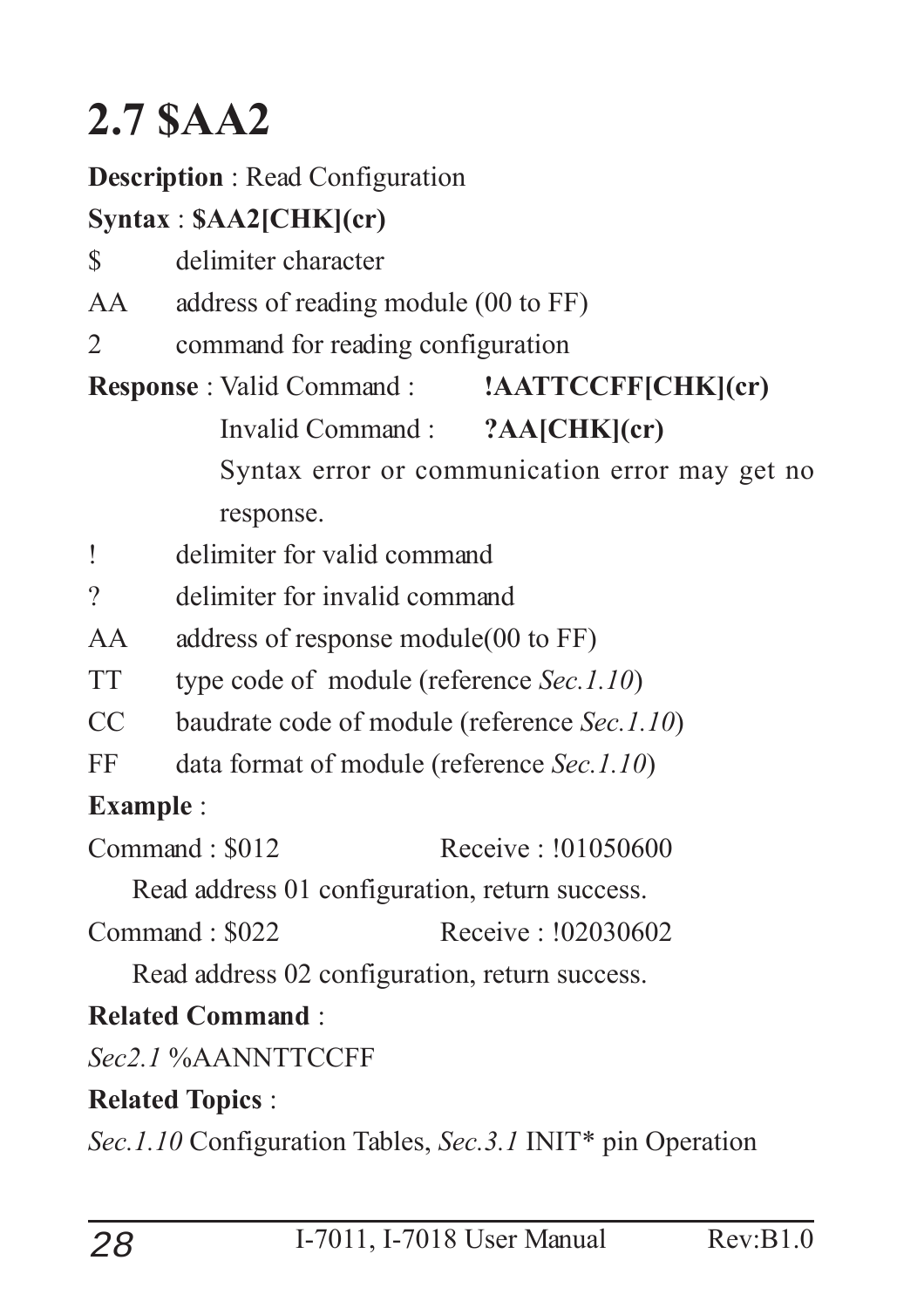### **2.8 \$AA3**

**Description** : Read CJC Temperature

#### **Syntax** : **\$AA3[CHK](cr)**

- \$ delimiter character
- AA address of reading module (00 to FF)
- 3 command for reading CJC temperature

**Response** : Valid Command : **>(Data)[CHK](cr)** Invalid Command : **?AA[CHK](cr)** Syntax error or communication error may get no response. > delimiter for valid command

- ? delimiter for invalid command
- AA address of response module(00 to FF)
- (Data) CJC temperature in degree Celsius.

#### **Example** :

Command : \$033 Receive : >+0025.4

Read address 03 CJC temperature, return 25.4°C.

#### **Related Command** :

*Sec.2.14* \$AA9(Data)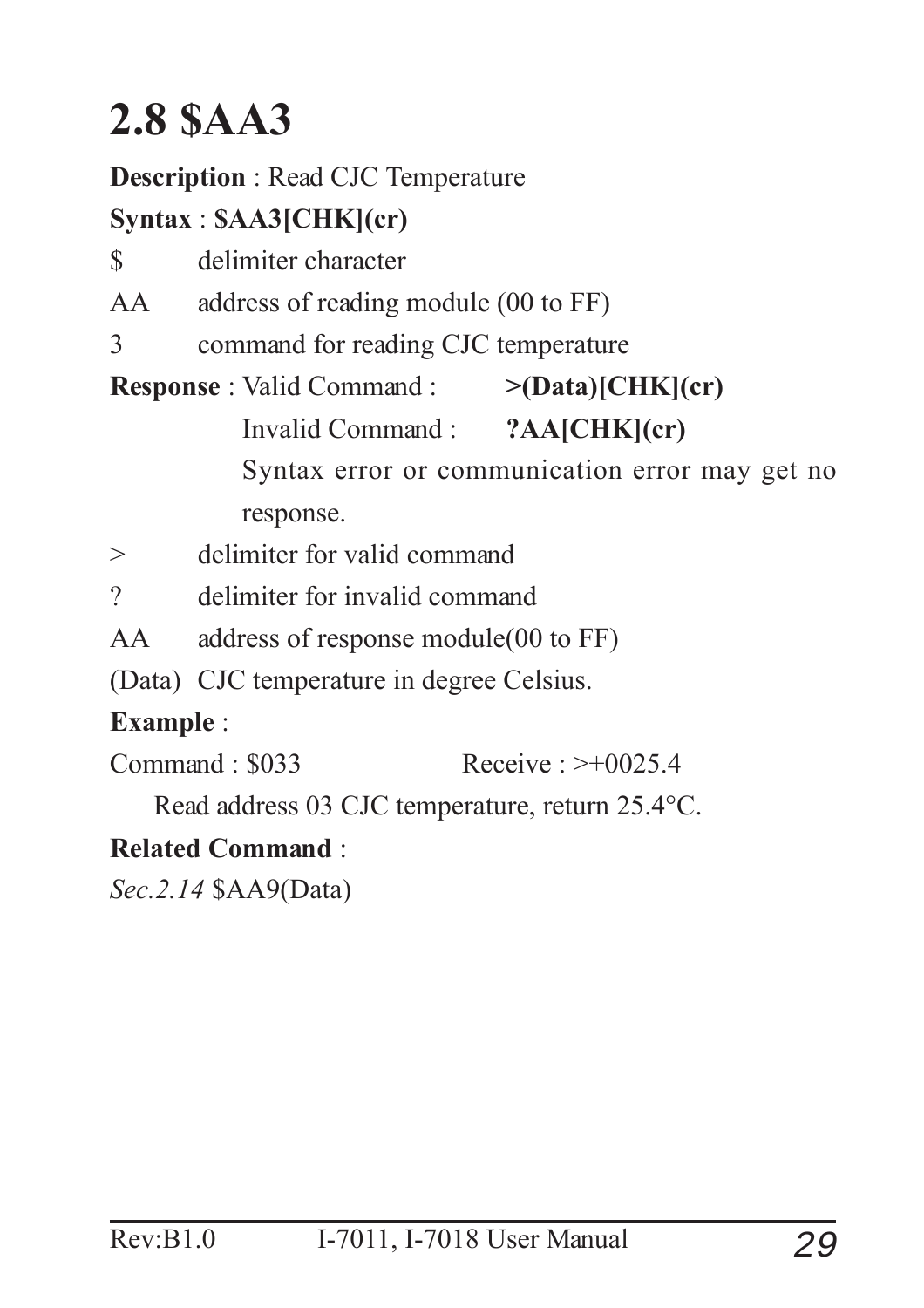### **2.9 \$AA4**

#### **Description** : Read Synchronized Data

#### **Syntax** : **\$AA4[CHK](cr)**

- \$ delimiter character
- AA address of reading module (00 to FF)
- 4 command for reading synchronized data

#### **Response** : Valid Command : **>AAS(Data)[CHK](cr)** Invalid Command : **?AA[CHK](cr)** Syntax error or communication error may get no response.

- ! delimiter for valid command
- ? delimiter for invalid command or the module does not receive command #\*\* before the command \$AA4.
- AA address of response module(00 to FF)
- S status of synchronized data,  $1 =$  first time reading,  $0 =$  has been readed
- (Data) synchronized data, format reference *Sec.1.10*

#### **Example** :

See example of *Sec.2.2* #\*\*

#### **Related Command** :

*Sec.2.2* #\*\*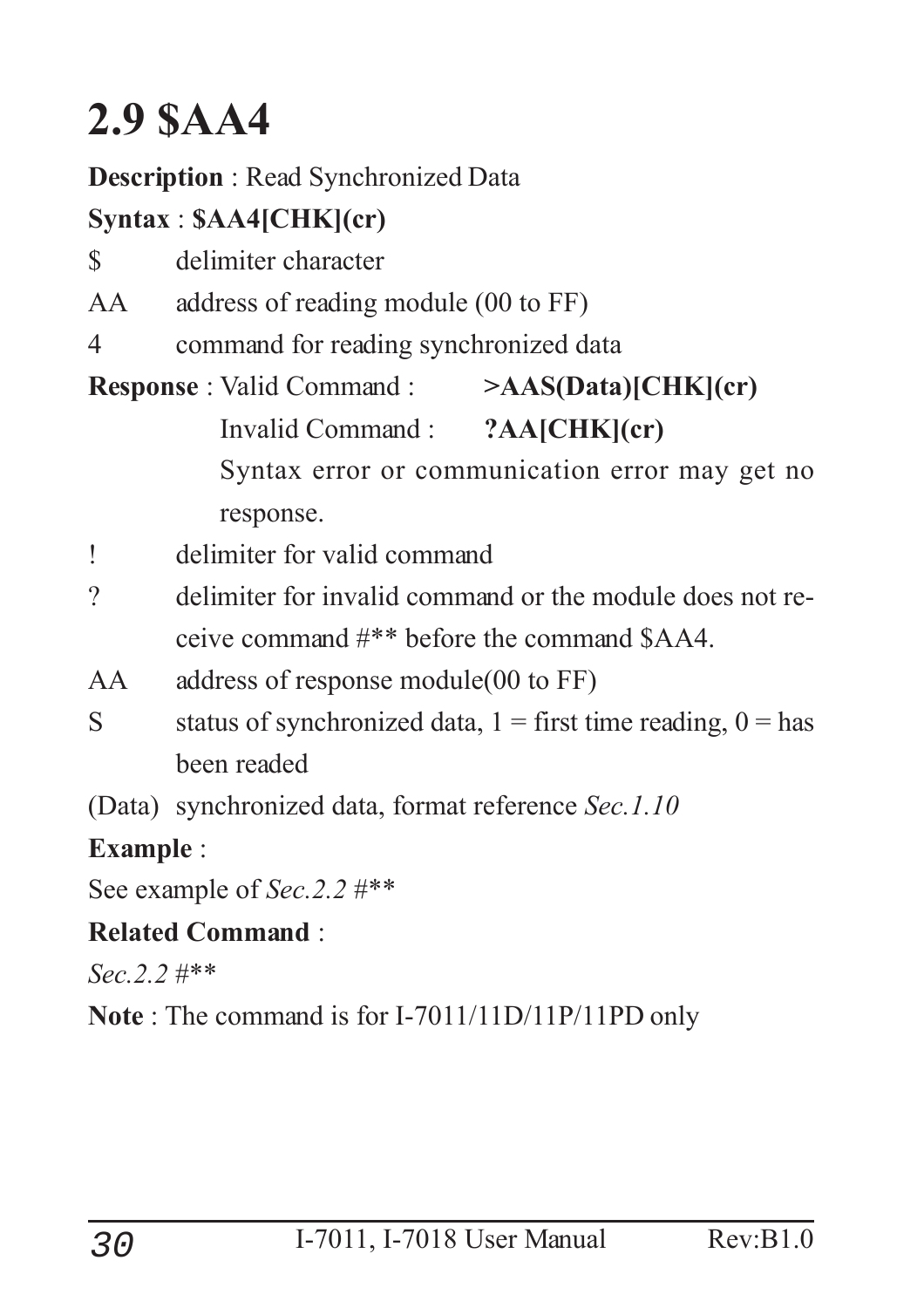### **2.10 \$AA5VV**

#### **Description** : Set Channel Enable

#### **Syntax** : **\$AA5VV[CHK](cr)**

- \$ delimiter character
- AA address of setting module (00 to FF)
- 5 command for settting channel enable
- VV channel enable/disable, 00 is all disabled, and FF is all enabled.

**Response** : Valid Command : **!AA[CHK](cr)**

Invalid Command : **?AA[CHK](cr)**

Syntax error or communication error may get no response.

- ! delimiter for valid command
- ? delimiter for invalid command
- AA address of response module(00 to FF)

#### **Example** :

Command : \$0155A Receive : !01

Set address 01 enable channel 1,3,4,6 and disable channel 0,2,

5,7, return success.

Command : \$016 Receive : !015A

Read address 01 channel status, return channel 1,3,4,6 enable and channel 0,2,5,7 disable.

#### **Related Command** :

*Sec.2.11* \$AA6

**Note** : The command is for I-7018/18P only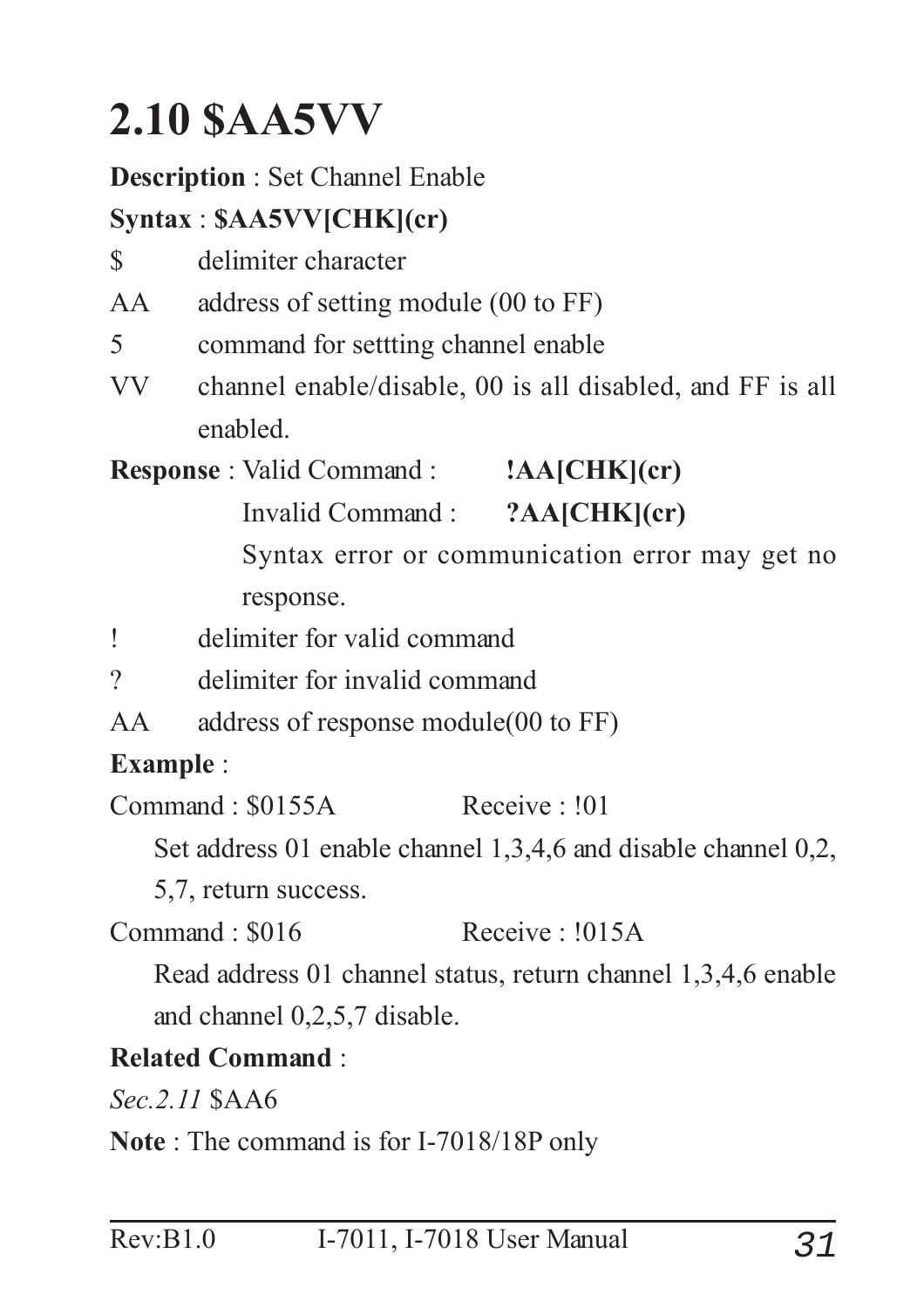### **2.11 \$AA6**

#### **Description** : Read Channel Status

#### **Syntax** : **\$AA6[CHK](cr)**

- \$ delimiter character
- AA address of reading module (00 to FF)
- 6 command for reading channel status

#### **Response** : Valid Command : **!AAVV[CHK](cr)** Invalid Command : **?AA[CHK](cr)** Syntax error or communication error may get no response.

- ! delimiter for valid command
- ? delimiter for invalid command
- AA address of response module(00 to FF)
- VV channel enable/disable, 00 is all disabled, and FF is all enabled.

#### **Example** :

Command : \$015A5 Receive : !01

Set address 01 enable channel 0,2,5,7 and disable channel 1,3,

4,6 , return success.

 $Common<sub>1</sub> \cdot $016$  Receive :  $101A5$ 

Read address 01 channel status, return channel 0,2,5,7 enable and channel 1,3,4,6 disable.

#### **Related Command** :

*Sec2.10* \$AA5VV

**Note** : The command is for I-7018/18P only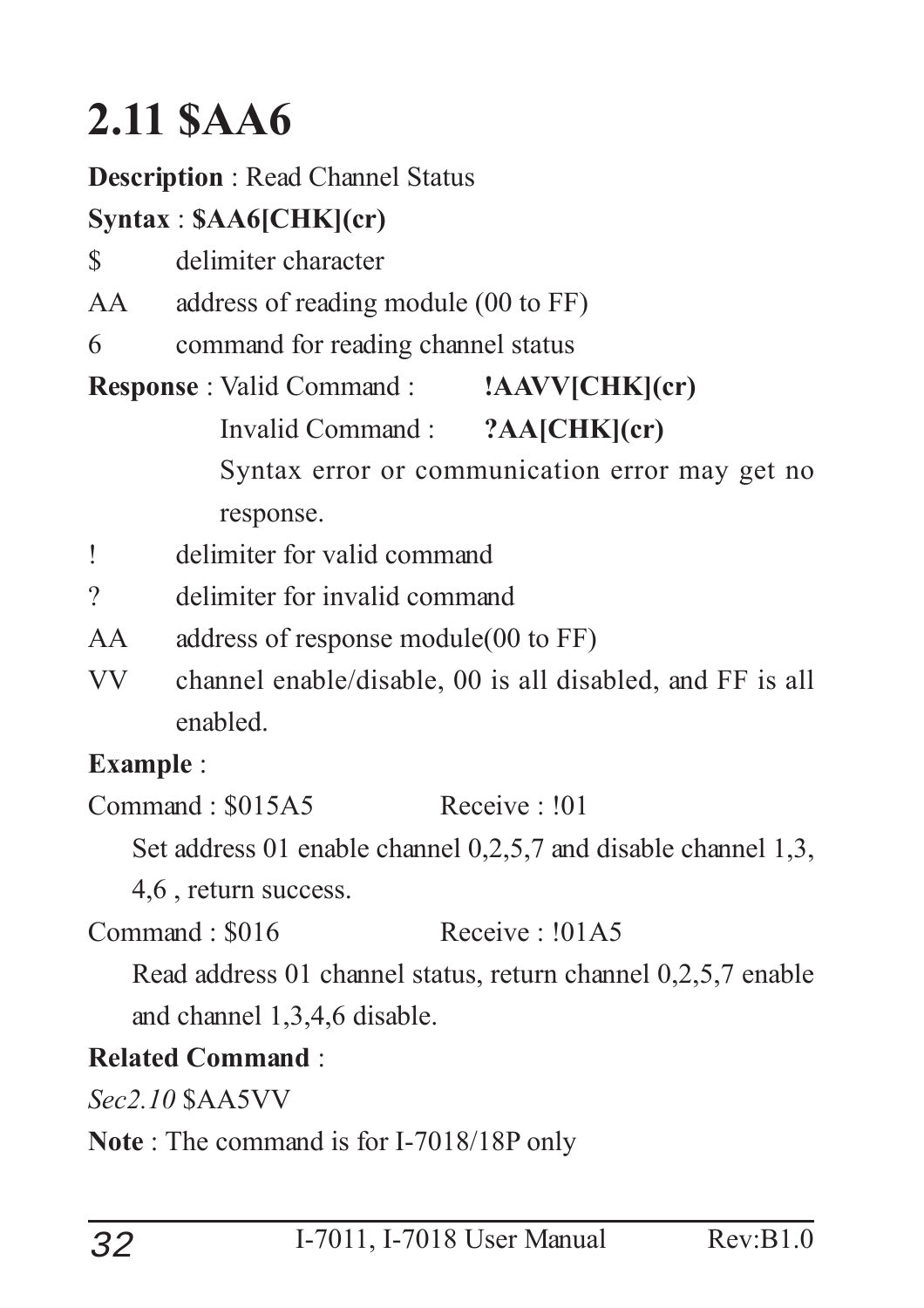### **2.12 \$AA8**

#### **Description** : Read LED Configuration

#### **Syntax** : **\$AA8[CHK](cr)**

- \$ delimiter character
- AA address of reading module (00 to FF)
- 8 command for setting LED configuration

**Response** : Valid Command : **!AAV[CHK](cr)** Invalid Command : **?AA[CHK](cr)** Syntax error or communication error may get no response.

- ! delimiter for valid command
- ? delimiter for invalid command
- AA address of response module(00 to FF)
- V LED configuration

1=module control, 2=host control

#### **Example** :

Command : \$018 Receive : !011

Read address 01 LED configuration, return module control.

Command : \$028 Receive : !012

Read address 02 LED configuration, return host control.

#### **Related Command** :

*Sec2.13* \$AA8V, *Sec2.18* \$AAZ(Data)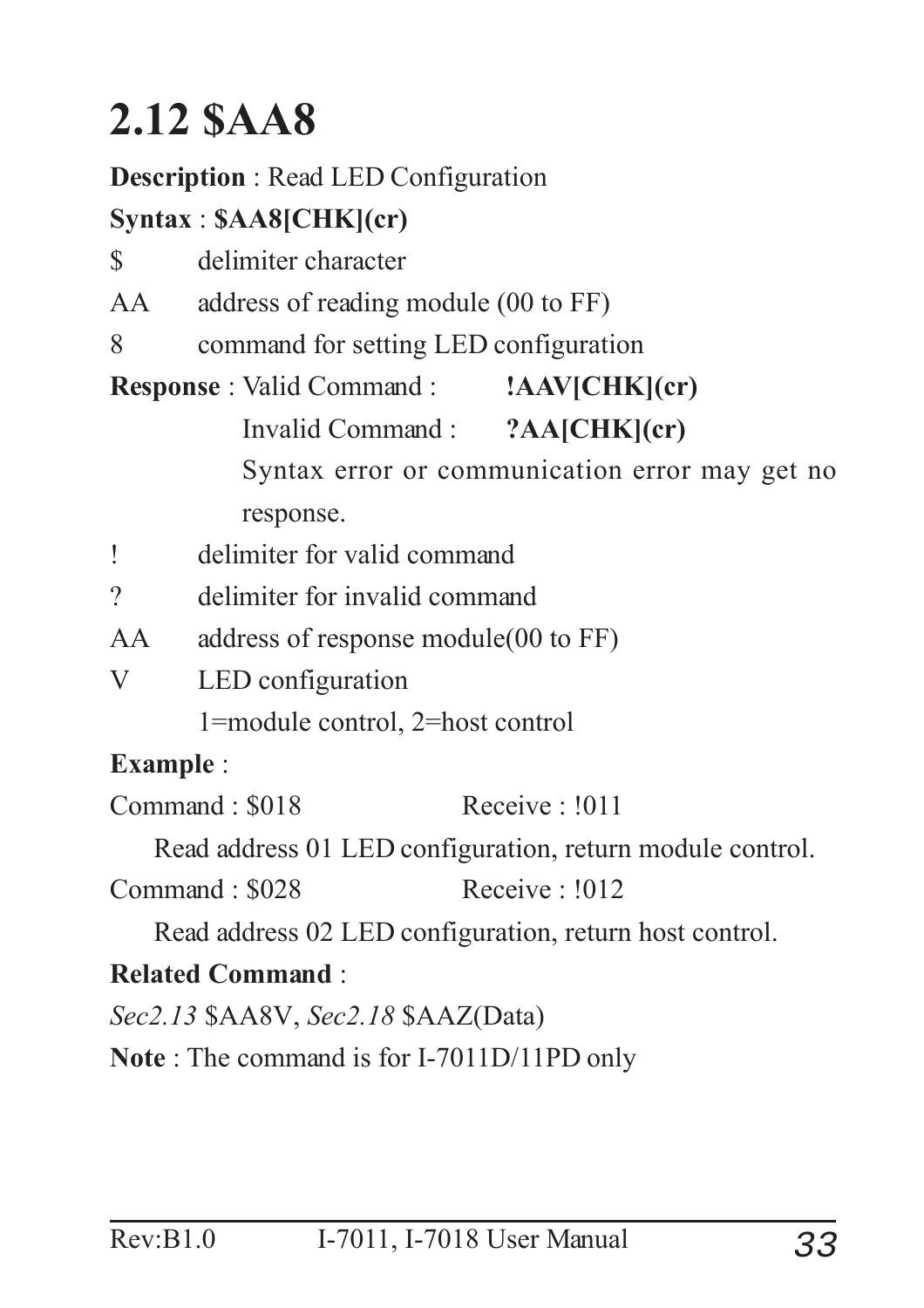### **2.13 \$AA8V**

#### **Description** : Set LED Configuration

#### **Syntax** : **\$AA8V[CHK](cr)**

\$ delimiter character

AA address of setting module (00 to FF)

8 command for setting LED configuration

V 1=Set LED to module, 2=Set LED to host

**Response** : Valid Command : **!AA[CHK](cr)**

Invalid Command : **?AA[CHK](cr)**

Syntax error or communication error may get no response.

! delimiter for valid command

? delimiter for invalid command

AA address of response module(00 to FF)

#### **Example** :

Command : \$0182 Receive : !01

Set address 01 LED to host control, return success.

Command : \$0281 Receive : !02

Set address 02 LED to module control, return success.

#### **Related Command** :

*Sec2.12* \$AA8, *Sec2.18* \$AAZ(Data)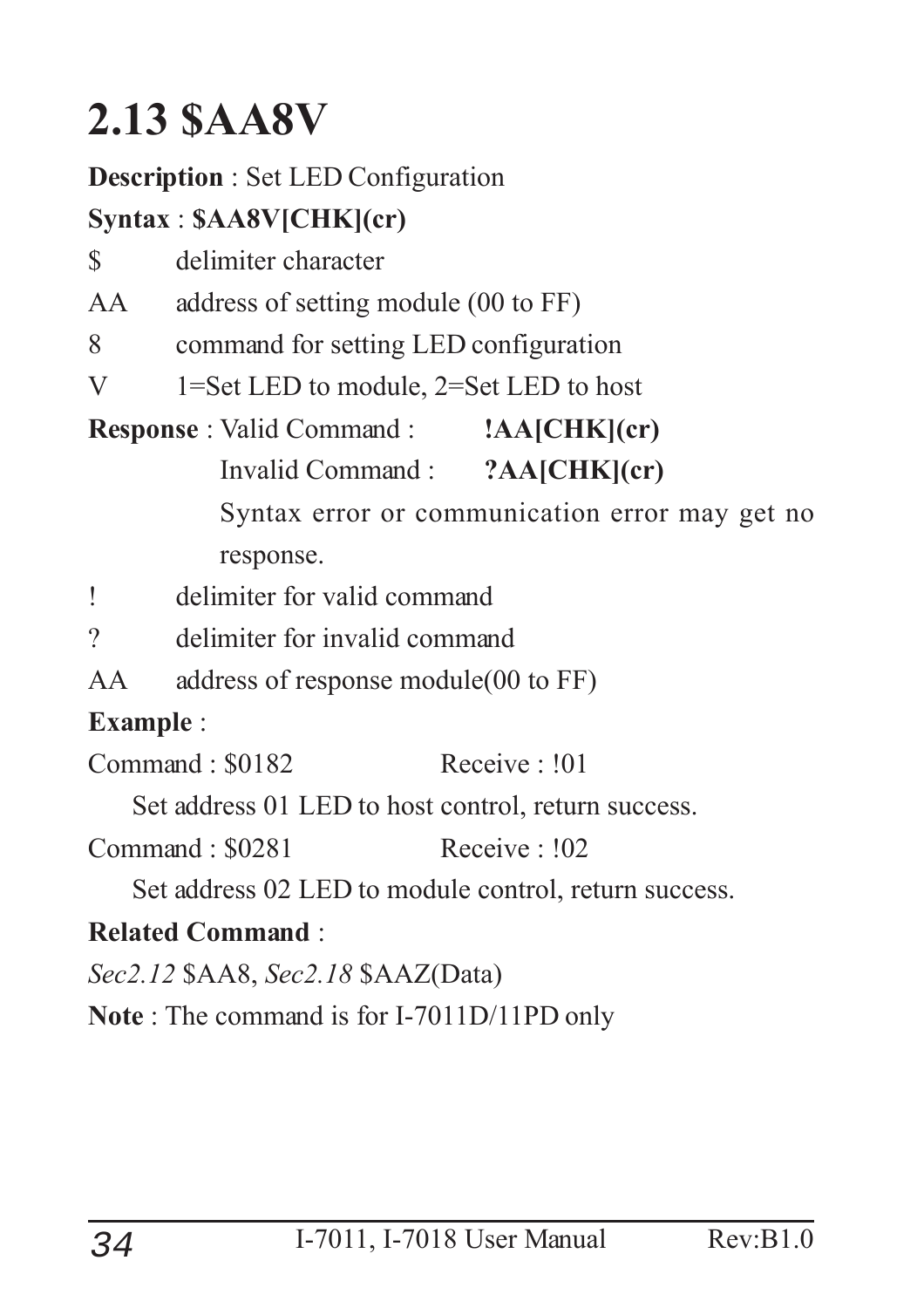### **2.14 \$AA9(Data)**

#### **Description** : Set CJC Offset Value

#### **Syntax** : **\$AA9(Data)[CHK](cr)**

- \$ delimiter character
- AA address of setting module (00 to FF)
- 9 command for setting CJC offset value
- (Data) CJC offset value comprises a sign and 4 hexadecimal digits, from  $-1000$  to  $+1000$ , each count is  $0.01^{\circ}$ C.

**Response** : Valid Command : **!AA[CHK](cr)** Invalid Command : **?AA[CHK](cr)** Syntax error or communication error may get no response.

- ! delimiter for valid command
- ? delimiter for invalid command
- AA address of response module (00 to FF)

#### **Example** :

Command : \$019+0010 Receive : !01

Set address 01 CJC offset increase 16 counts (+0.16°C), return success.

#### **Related Command** :

*Sec.2.8* \$AA3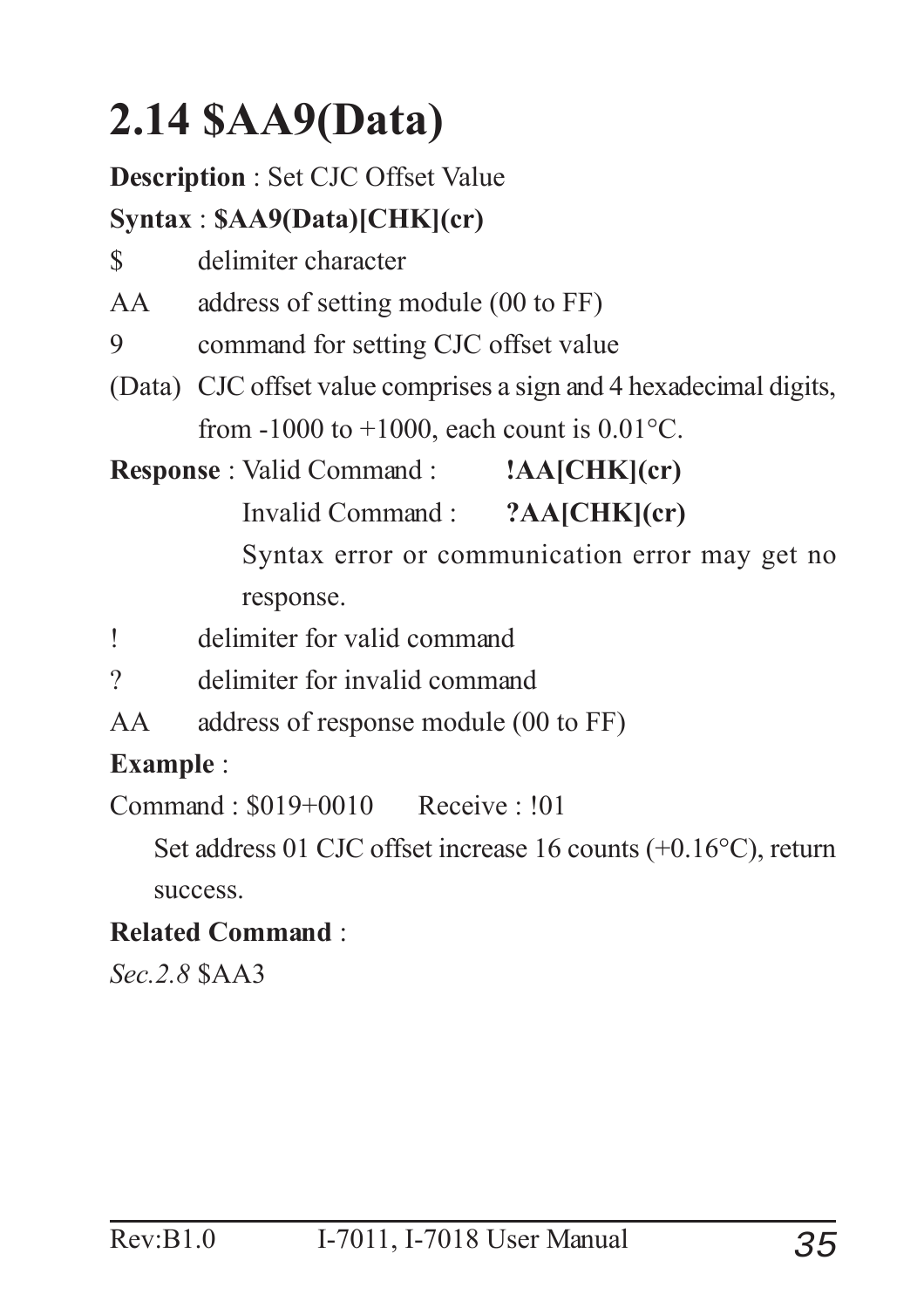### **2.15 \$AAB**

#### **Description** : Thremocouple Open Detection

#### **Syntax** : **\$AAB[CHK](cr)**

- \$ delimiter character
- AA address of reading module (00 to FF)
- B command for reading thremocouple open status

#### **Response** : Valid Command : **!AAS[CHK](cr)** Invalid Command : **?AA[CHK](cr)** Syntax error or communication error may get no response.

- ! delimiter for valid command
- ? delimiter for invalid command
- AA address of response module(00 to FF)
- S 0=close-loop detection
	- 1=open-circuit detection, need to check the thermocouple

#### **Example** :

Command : \$01B Receive : !010

Read address 01 thermocouple open status, return the thermocouple is close-loop.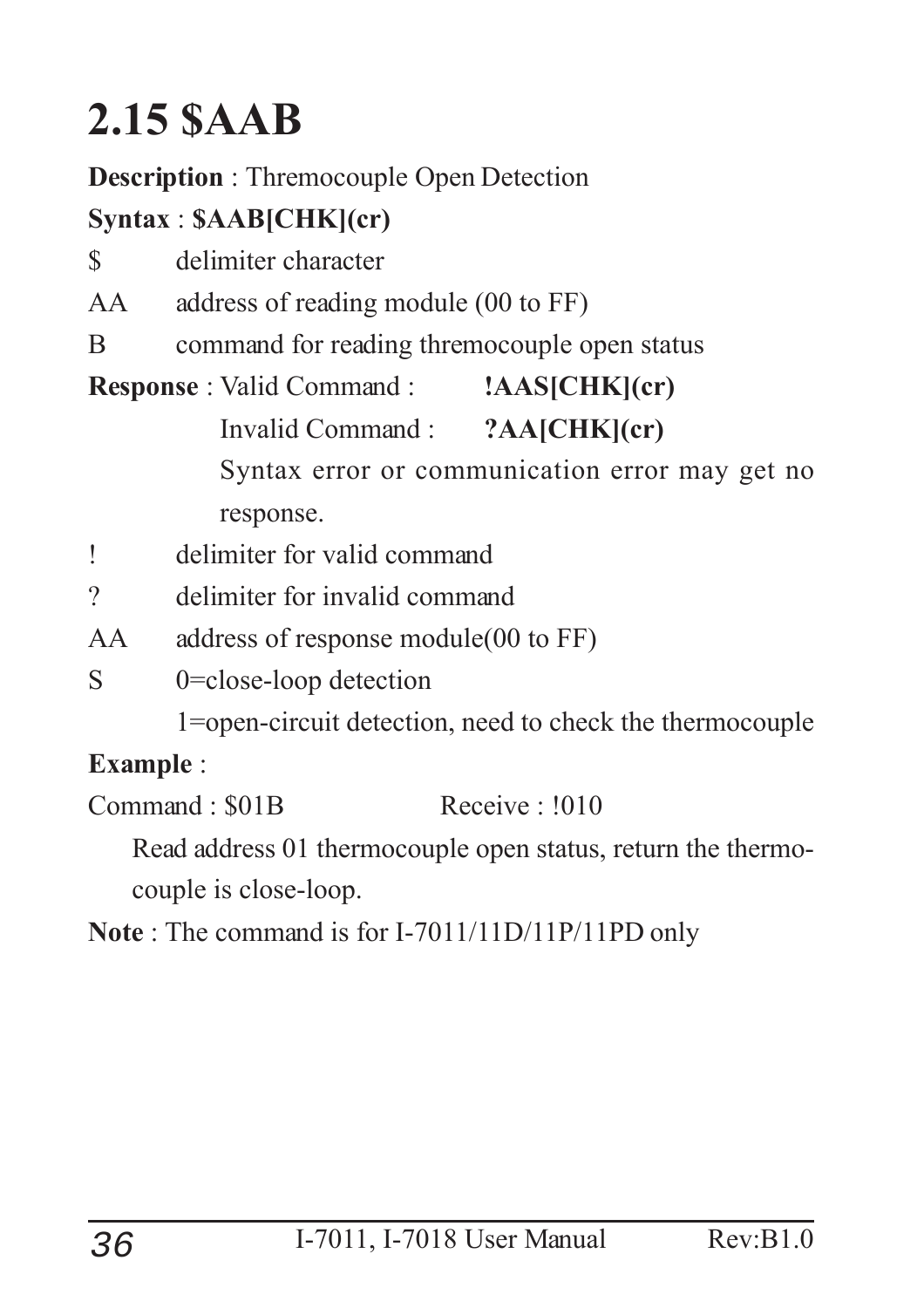### **2.16 \$AAF**

**Description** : Read Firmware Version

#### **Syntax** : **\$AAF[CHK](cr)**

- \$ delimiter character
- AA address of reading module (00 to FF)
- F command for reading firmware version

**Response** : Valid Command : **!AA(Data)[CHK](cr)** Invalid Command : **?AA[CHK](cr)** Syntax error or communication error may get no response.

! delimiter for valid command

? delimiter for invalid command

AA address of response module(00 to FF)

(Data) firmware version of module

#### **Example** :

Command : \$01F Receive : !01A2.0

Read address 01 firmware version, return version A2.0.

Command : \$02F Receive : 101B1.1

Read address 02 firmware version, return version B1.1.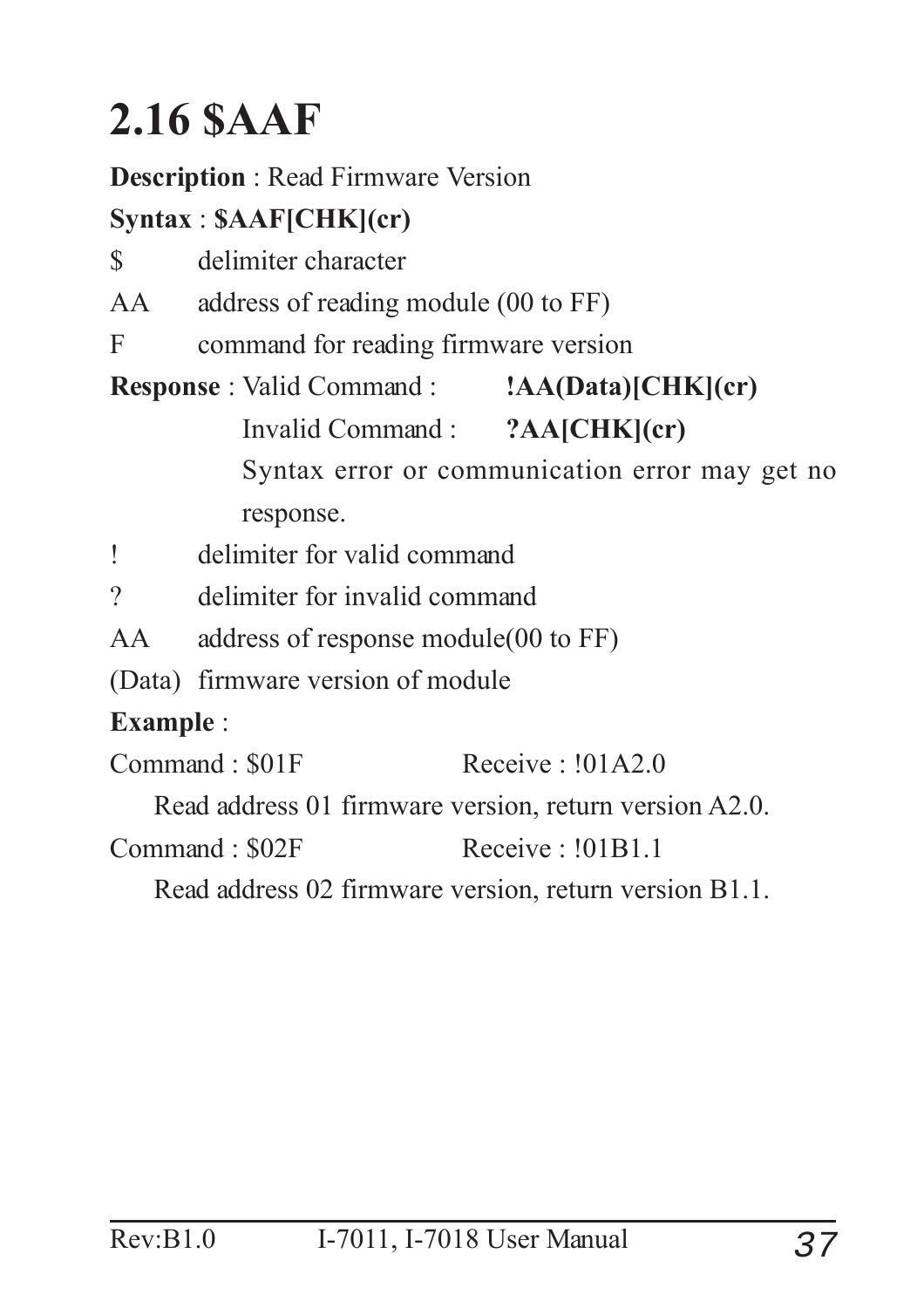### **2.17 \$AAM**

#### **Description** : Read Module Name

#### **Syntax** : **\$AAM[CHK](cr)**

- \$ delimiter character
- AA address of reading module (00 to FF)
- M command for reading module name

#### **Response** : Valid Command : **!AA(Data)[CHK](cr)** Invalid Command : **?AA[CHK](cr)** Syntax error or communication error may get no response.

- ! delimiter for valid command
- ? delimiter for invalid command
- AA address of response module(00 to FF)
- (Data) Name of module

#### **Example** :

Command : \$01M Receive : !017018

Read address 01 module name, return name 7018.

Command : \$03M Receive : !037011D

Read address 03 module name, return name 7011D.

#### **Related Command** :

*Sec.2.19* ~AAO(Data)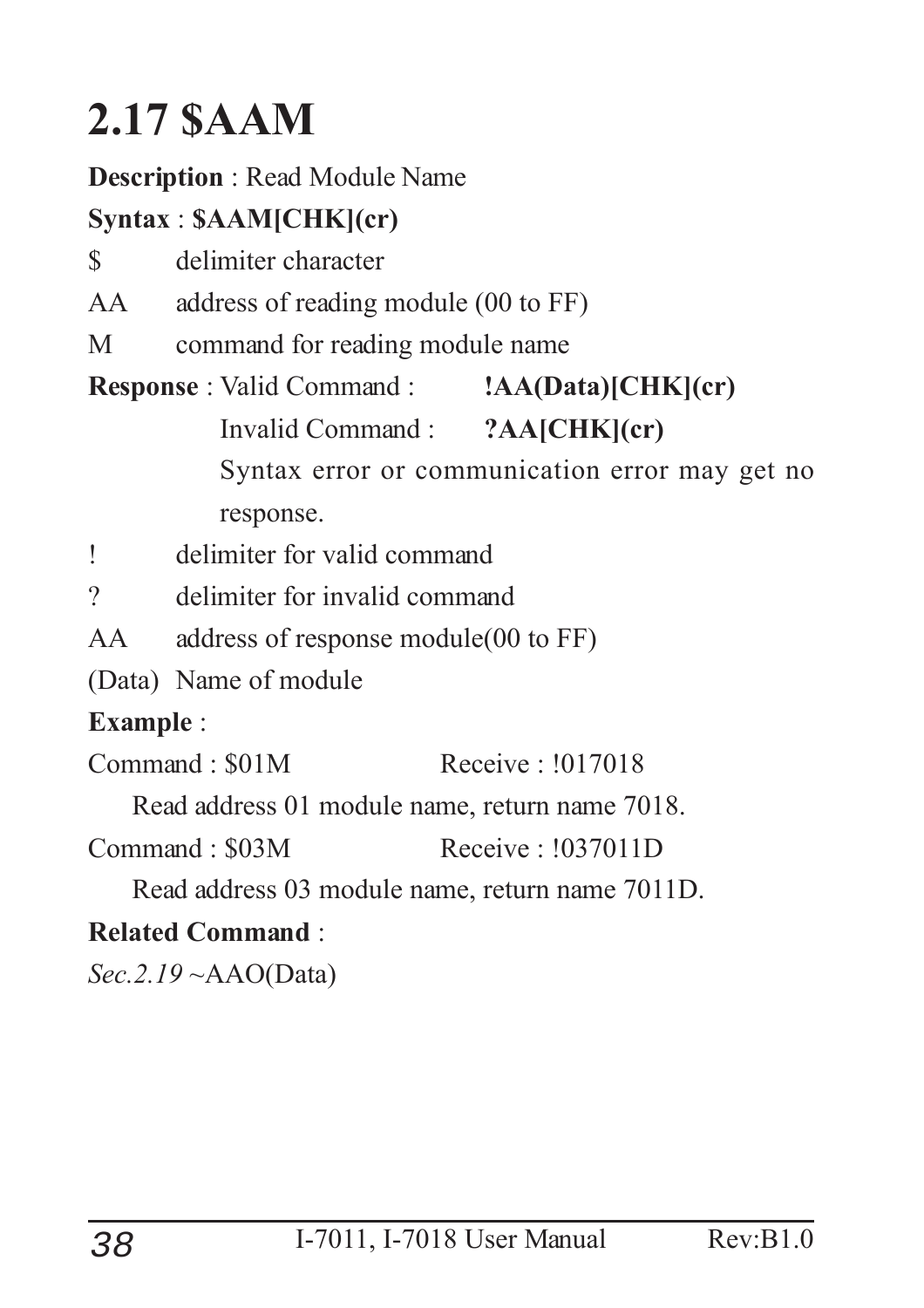### **2.18 \$AAZ(Data)**

#### **Description** : Set LED Data

#### **Syntax** : **\$AAZ(Data)[CHK](cr)**

\$ delimiter character

AA address of setting module (00 to FF)

Z command for setting LED data

(Data) data for show on the LED, from -19999. to +19999. The data need sign, 5 digits and decimal point.

**Response** : Valid Command : **!AA[CHK](cr)** Invalid Command : **?AA[CHK](cr)** Syntax error or communication error may get no response.

- ! delimiter for valid command
- ? delimiter for invalid command or LED not set to host control
- AA address of response module (00 to FF)

#### **Example** :

Command  $\cdot$  \$01Z+123.45 Receive  $\cdot$  !01

Send address 01 LED data +123.45, return success.

```
Command : $02Z+512.34 Receive : ?02
```
Send address 02 LED data +512.34, return the LED is not setting in the host mode.

#### **Related Command** :

*Sec.2.12* \$AA8, *Sec2.13* \$AA8V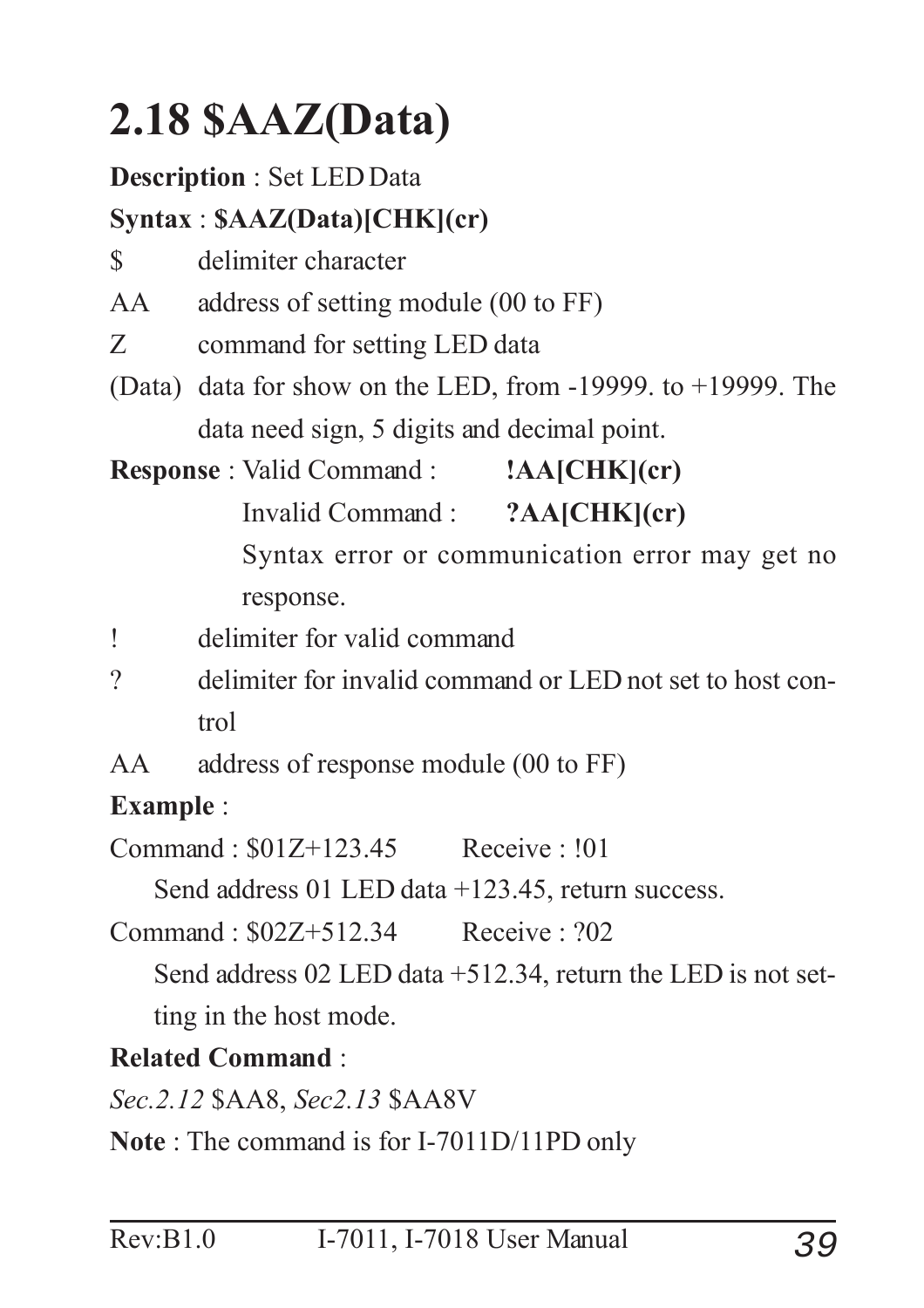### **2.19 ~AAO(Data)**

#### **Description** : Set Module Name

#### **Syntax** : **~AAO(Data)[CHK](cr)**

delimiter character

AA address of setting module (00 to FF)

O command for setting module name

(Data) new name for module, max 6 characters

#### **Response** : Valid Command : **!AA[CHK](cr)**

Invalid Command : **?AA[CHK](cr)**

Syntax error or communication error may get no response.

! delimiter for valid command

- ? delimiter for invalid command
- AA address of response module(00 to FF)

#### **Example** :

Command : ~01O7018 Receive : !01

Set address 01 module name to 7018, return success.

Command : \$01M Receive : !017018

Read address 01 module name, return 7018.

#### **Related Command** :

*Sec.2.17* \$AAM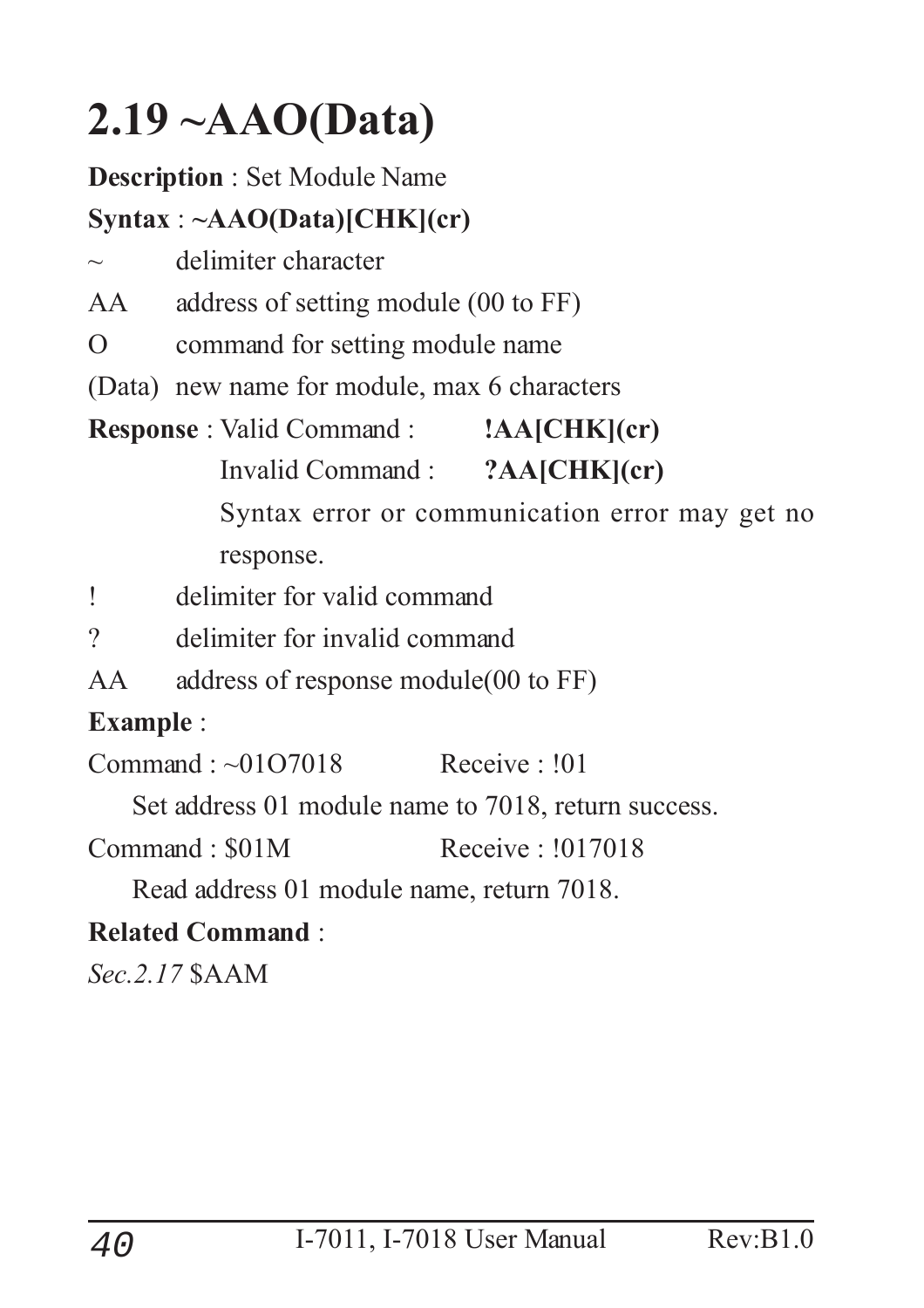### **2.20 ~AAEV**

#### **Description** : Enable/Disable Calibration

#### **Syntax** : **~AAEV[CHK](cr)**

| delimiter character |
|---------------------|
|                     |

AA address of setting module (00 to FF)

E command for enable/disable calibration

V 1=enable calibration, 0=disable calibration

**Response** : Valid Command : **!AA[CHK](cr)**

Invalid Command : **?AA[CHK](cr)**

Syntax error or communication error may get no response.

! delimiter for valid command

? delimiter for invalid command

AA address of response module(00 to FF)

#### **Example** :

 $Commonard \cdot $010$  Receive  $.201$ 

Perform address 01 span calibration, return it is not ready for calibration.

 $Commonard \cdot \sim 01E1$  Receive  $\cdot 101$ 

Set address 01 to enable calibration, return success.

Command : \$010 Receive : !01

Preform address 01 span calibration, return success.

#### **Related Command** :

*Sec.2.5* \$AA0, *Sec.2.6* \$AA1

#### **Related Topic** :

*Sec.1.9* Calibration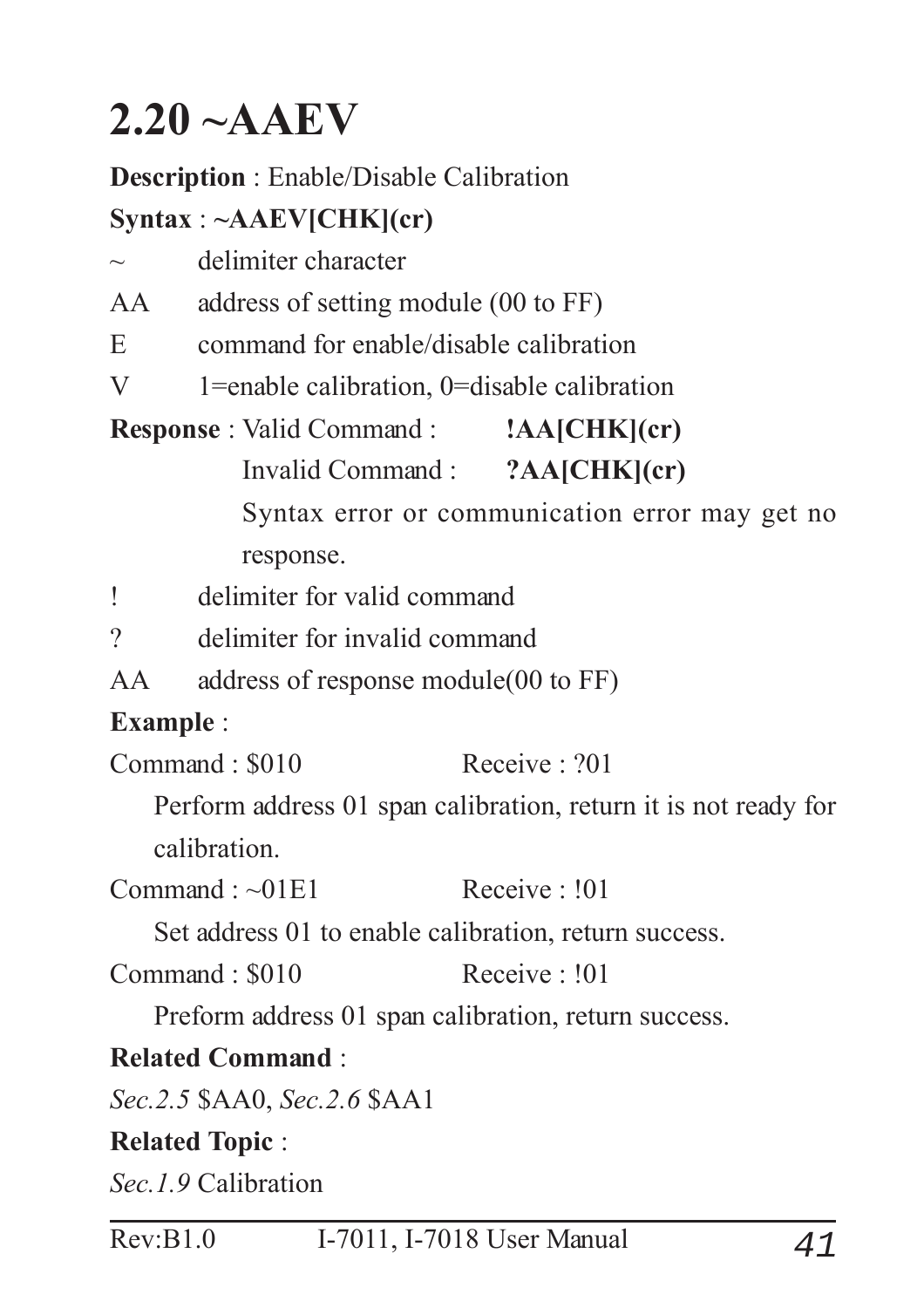### **2.21 @AADI**

#### **Description** : Read Digital I/O and Alarm Status

#### **Syntax** : **@AADI[CHK](cr)**

- @ delimiter character
- AA address of reading module (00 to FF)
- DI command for reading digital I/O and alarm status

#### **Response** :Valid Command : **!AASOOII[CHK](cr)** Invalid Command : **?AA[CHK](cr)** Syntax error or communication error may get no response.

- ! delimiter for valid command
- ? delimiter for invalid command
- AA address of response module(00 to FF)
- S alarm enable status, 0=alarm disable, 1=momentary alarm enabled, 2=latch alarm enabled.
- OO digital output status, 00=DO0 off, DO1 off, 01=DO0 on, DO1 off, 02=DO0 off, DO1 on, 03=OD0 on, DO1 on.
- II digital input status, 00=input low level, 01=input high level.

#### **Example** :

Command : @01DI Receive : !0100001

Read address 01 digital I/O status, return alarm disable, digital outputs all off, and digital input high level.

Command : @02DI Receive : !0210100

Read address 02 digital I/O status, return momentary alarm enable, high alarm is clear, low alarm is set, and digital input is high.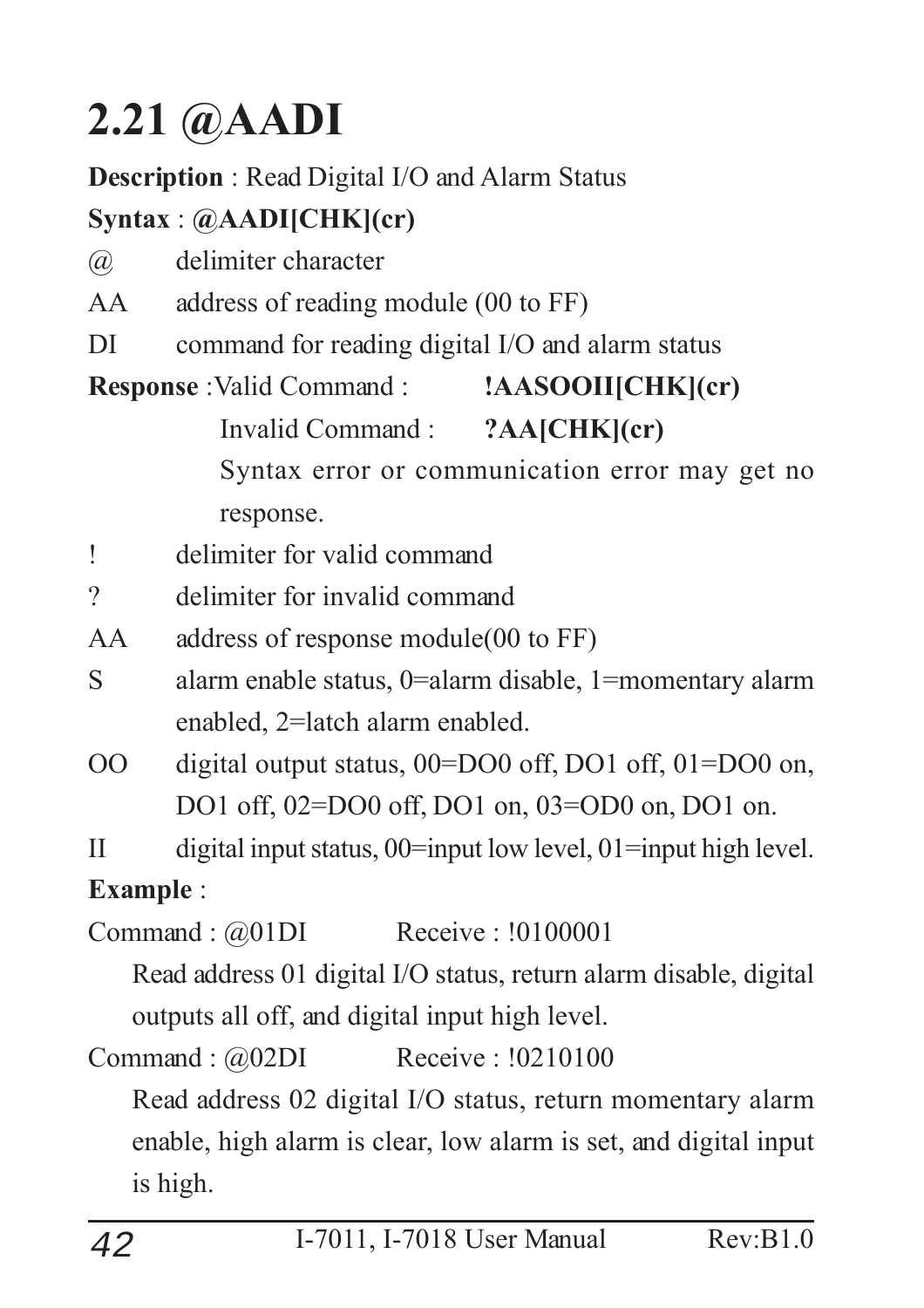#### **Related Command** :

*Sec.2.22* @AADO(Data), *Set.2.23* @AAEAT, *Sec.2.26* @AADA **Related Topic** :

*Sec.3.4* Digital Input and Event Counter, *Sec.3.5* Digital Output,

*Sec.3.6* High/Low Alarm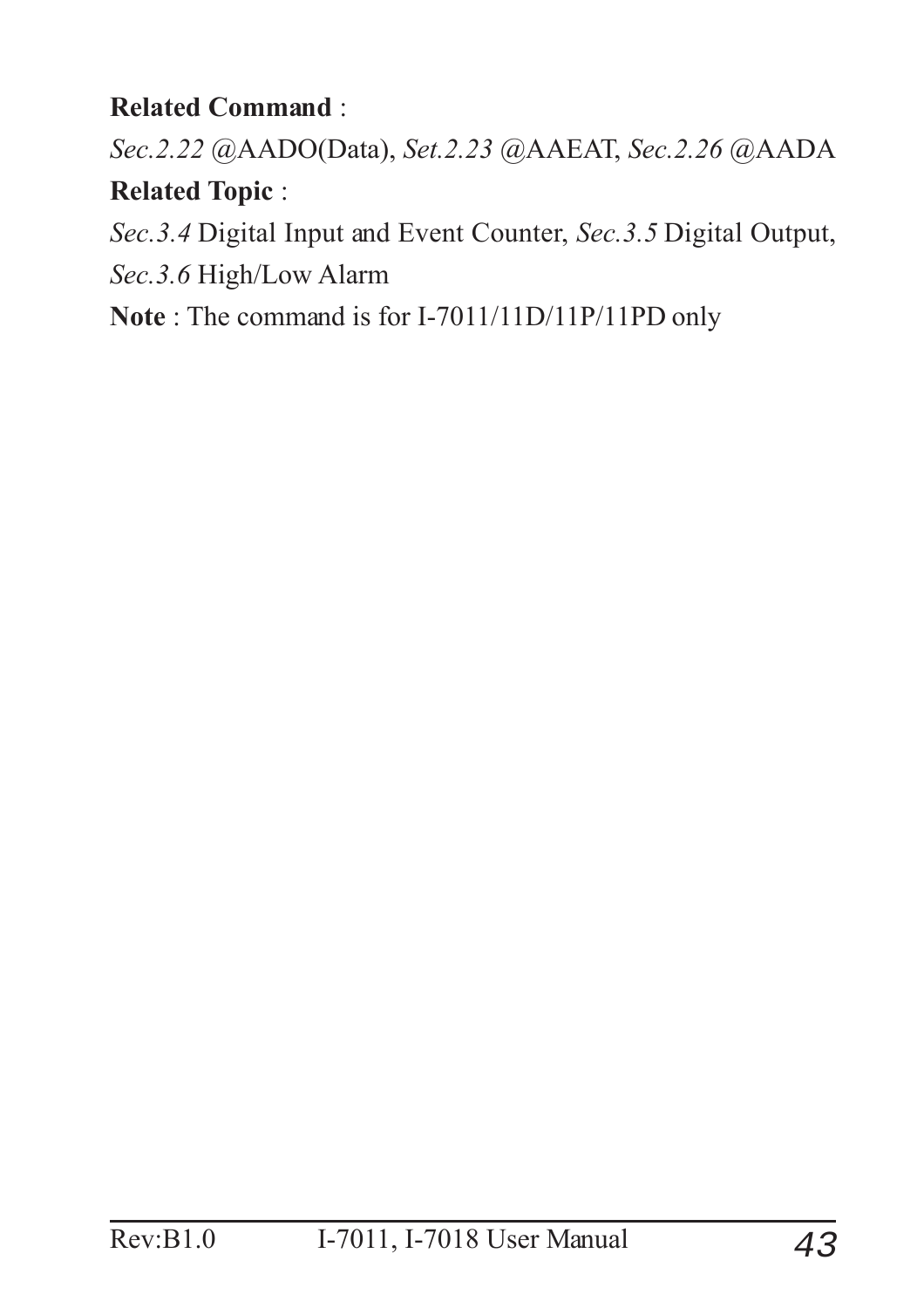### **2.22 @AADO(Data)**

#### **Description** : Set Digital Output

#### **Syntax** : **@AADI[CHK](cr)**

- @ delimiter character
- AA address of setting module (00 to FF)
- DO command for setting digital output
- (Data) output value, 00=DO0 off, DO1 off, 01=DO0 on, DO1 off, 02=DO0 off, DO1 on, 03=DO0 on, DO1 on
- **Response** : Valid Command : **!AA[CHK](cr)**
	- Invalid Command : **?AA[CHK](cr)**

Syntax error or communication error may get no response.

- ! delimiter for valid command
- ? delimiter for invalid command. While the alarm is enabled, the command will return invalid.
- AA address of response module(00 to FF)

#### **Example** :

Command :  $@01DO00$  Receive : !01

Set address 01 digital output 00, return success.

#### **Related Command** :

*Sec.2.21* @AADI, *Set.2.23* @AAEAT, *Sec.2.26* @AADA

#### **Related Topic** :

*Sec.3.5* Digital Output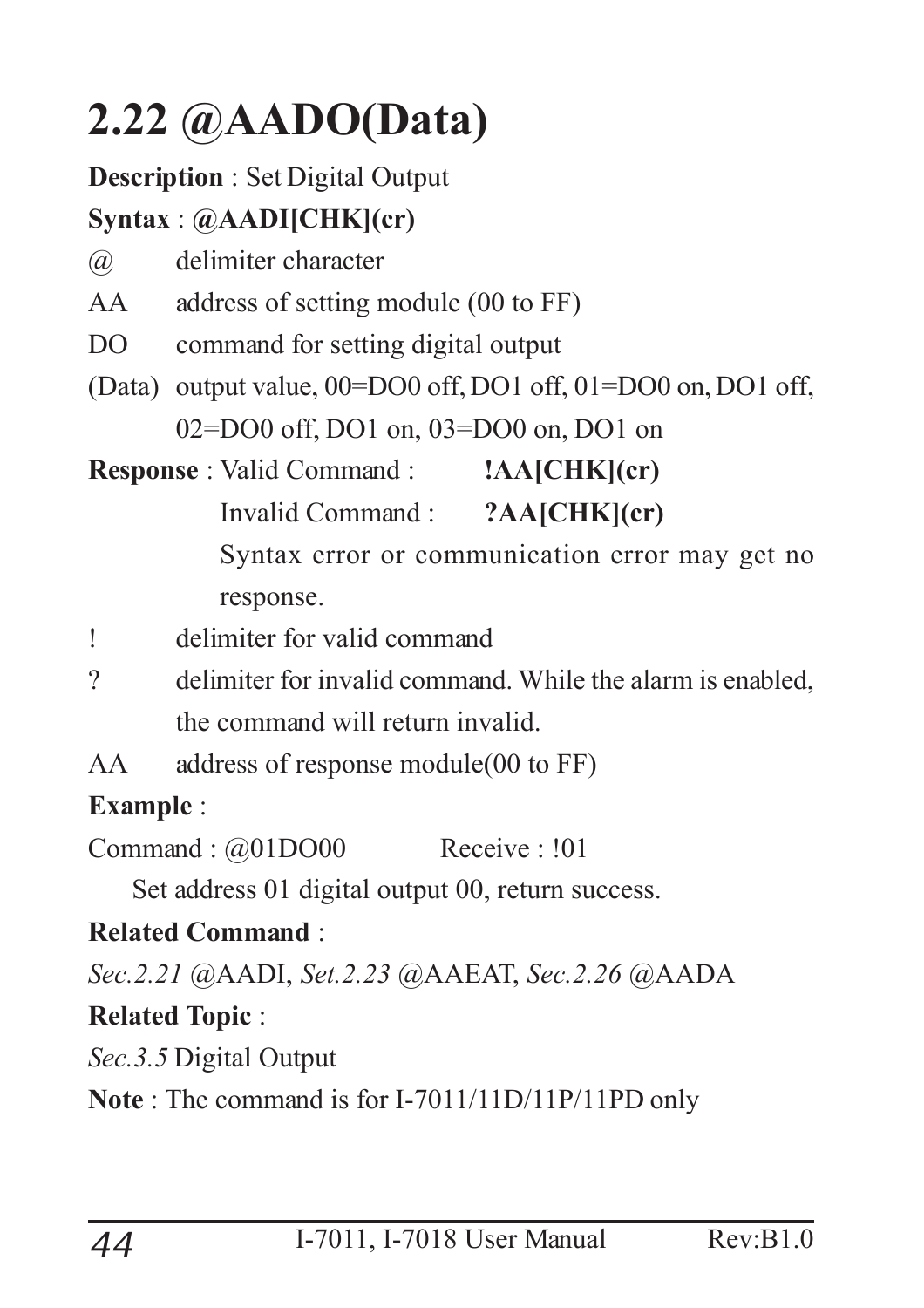### **2.23 @AAEAT**

#### **Description** : Enable Alarm

#### **Syntax** : **@AAEAT[CHK](cr)**

@ delimiter character

AA address of setting module (00 to FF)

EA command for enable alarm.

T alarm type, M=momentary alarm, L=latch alarm.

**Response** : Valid Command : **!AA[CHK](cr)**

Invalid Command : **?AA[CHK](cr)**

Syntax error or communication error may get no response.

! delimiter for valid command

? delimiter for invalid command

AA address of response module(00 to FF)

#### **Example** :

Command : @01EAM Receive : ?01

Set address 01 momentary alarm, return success.

#### **Related Command** :

*Sec.2.26* @AADA, *Sec.2.27* @AACA

#### **Related Topic** :

*Sec.3.6* High/Low Alarm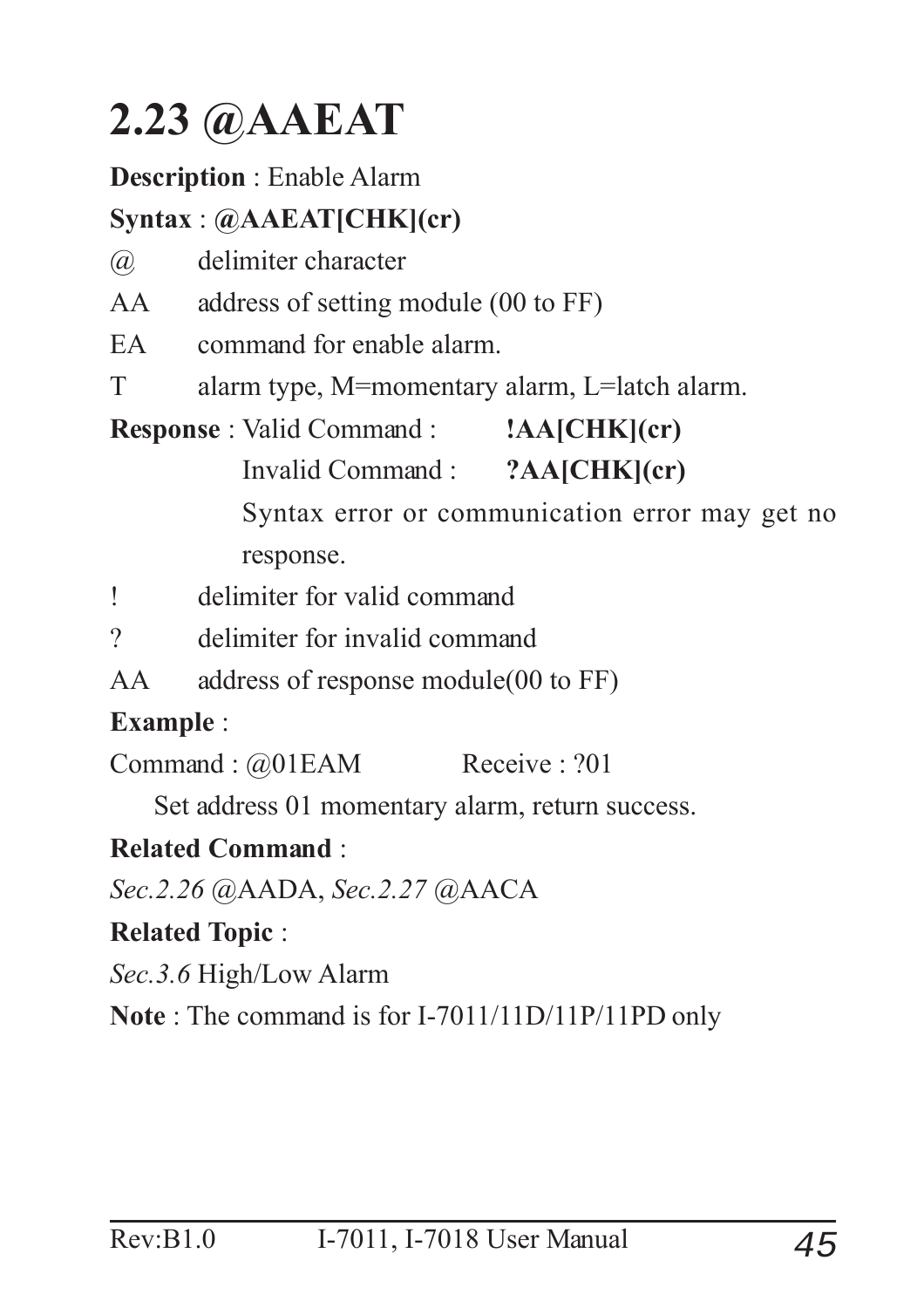### **2.24 @AAHI(Data)**

#### **Description** : Set High Alarm

#### **Syntax** : **@AADI[CHK](cr)**

@ delimiter character

AA address of setting module (00 to FF)

HI command for setting high alarm value

(Data) high alarm values, data format is in engineer unit format.

#### **Response** : Valid Command : **!AA[CHK](cr)**

Invalid Command : **?AA[CHK](cr)**

Syntax error or communication error may get no response.

! delimiter for valid command

- ? delimiter for invalid command
- AA address of response module(00 to FF)

#### **Example** :

Command : @01HI+2.5000 Receive : !01

Set address 01 high alarm +2.5000, return success.

#### **Related Command** :

*Sec.2.23* @AAEAT, *Sec.2.28* @AARH

#### **Related Topic** :

*Sec.3.6* High/Low Alarm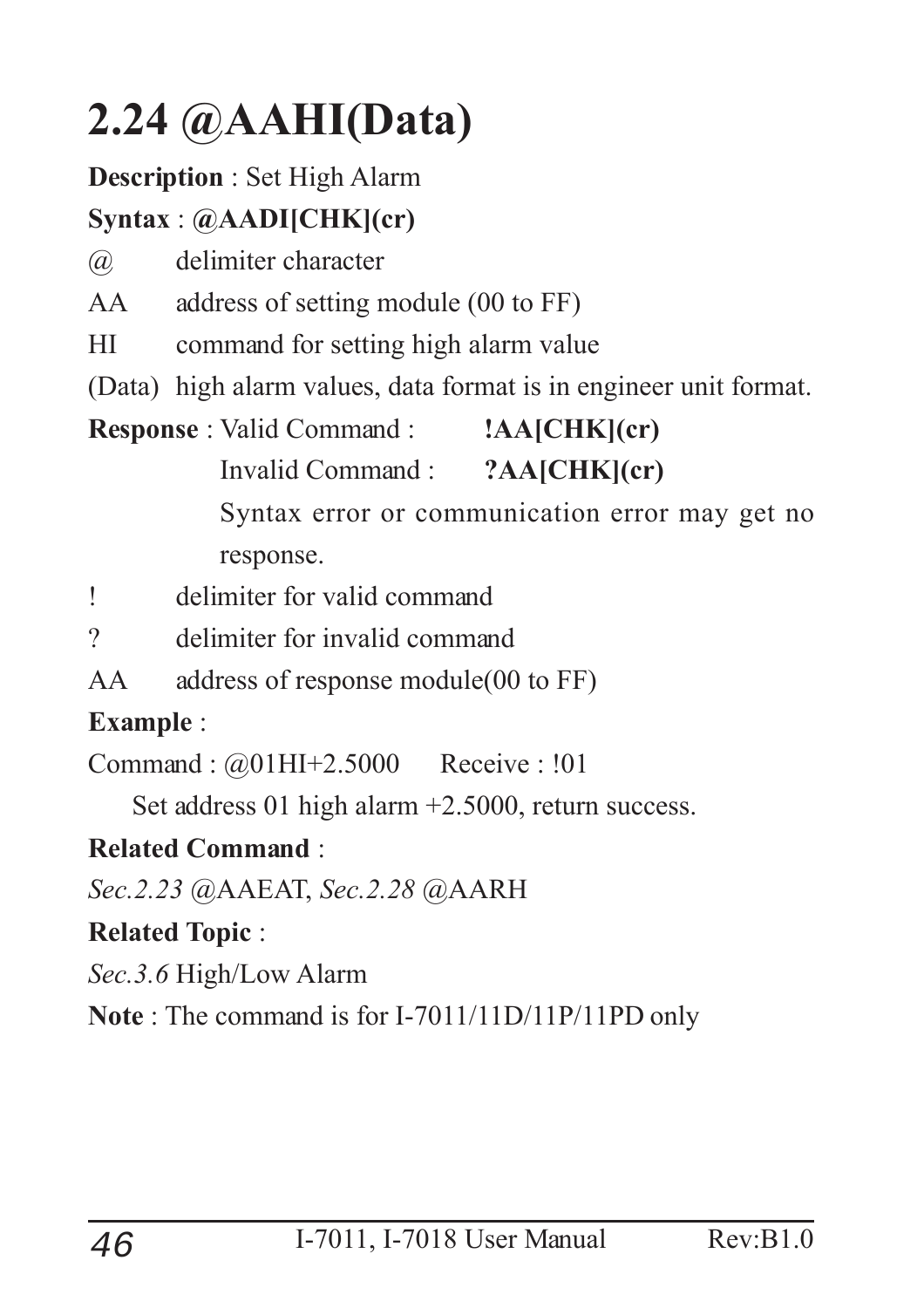### **2.25 @AALO(Data)**

#### **Description** : Set Low Alarm

#### **Syntax** : **@AADI[CHK](cr)**

@ delimiter character

AA address of setting module (00 to FF)

- LO command for setting high alarm value
- (Data) high alarm values, data format is in engineer unit format.
- **Response** : Valid Command : **!AA[CHK](cr)**

Invalid Command : **?AA[CHK](cr)**

Syntax error or communication error may get no response.

! delimiter for valid command

- ? delimiter for invalid command
- AA address of response module(00 to FF)

#### **Example** :

Command : @01LO-2.5000 Receive : !01

Set address 01 low alarm -2.5000, return success.

#### **Related Command** :

*Sec.2.23* @AAEAT, *Sec.2.29* @AARL

#### **Related Topic** :

*Sec.3.6* High/Low Alarm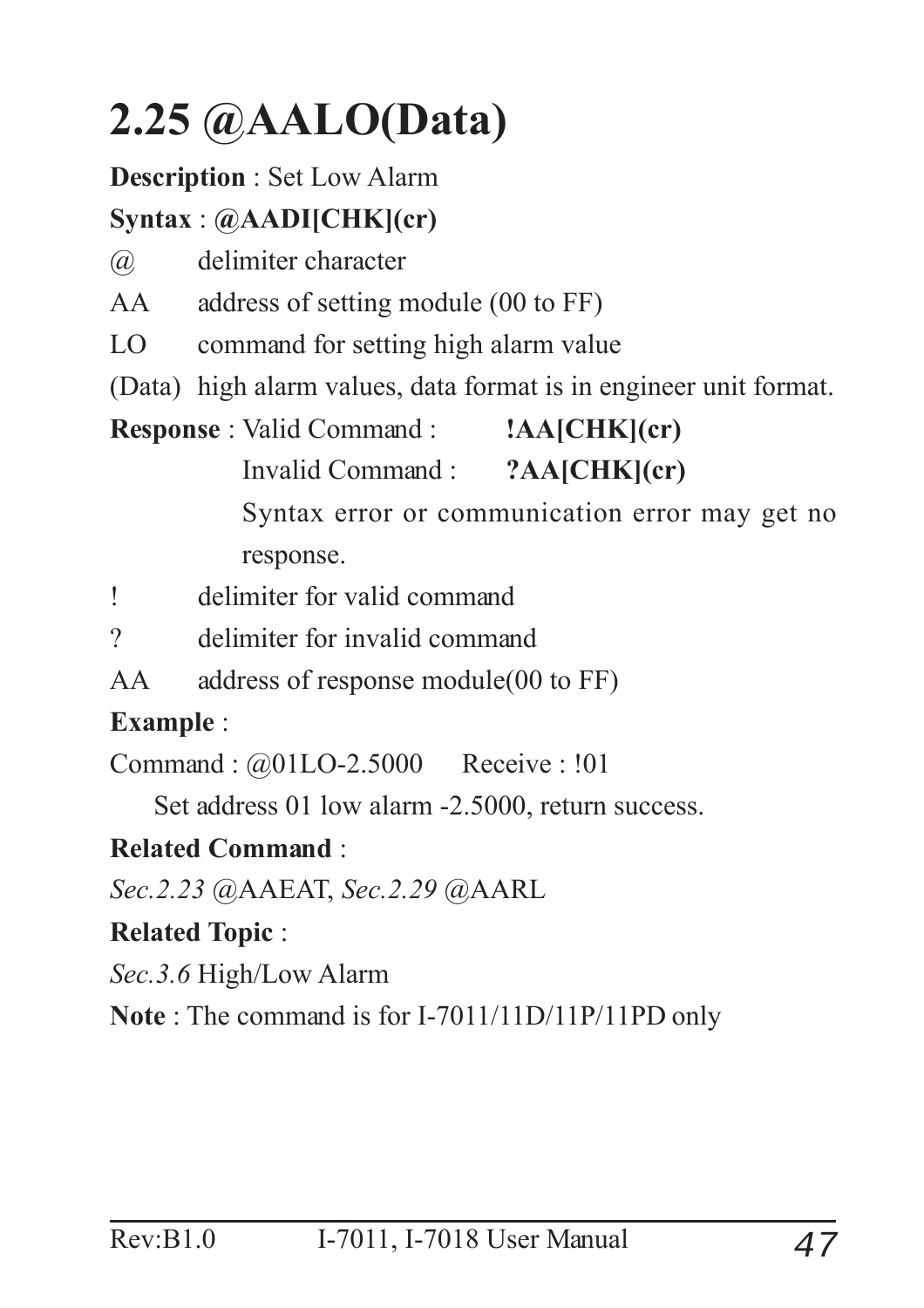### **2.26 @AADA**

#### **Description** : Disable Alarm

#### **Syntax** : **@AADA[CHK](cr)**

- @ delimiter character
- AA address of setting module (00 to FF)
- DA command for disable alarm

#### **Response** : Valid Command : **!AA[CHK](cr)** Invalid Command : **?AA[CHK](cr)** Syntax error or communication error may get no

response.

- ! delimiter for valid command
- ? delimiter for invalid command
- AA address of response module(00 to FF)

#### **Example** :

Command : @01DA Receive : !01

Disable address 01 alarm, return success.

#### **Related Command** :

*Sec.2.23* @AAEAT

#### **Related Topic** :

*Sec.3.6* High/Low Alarm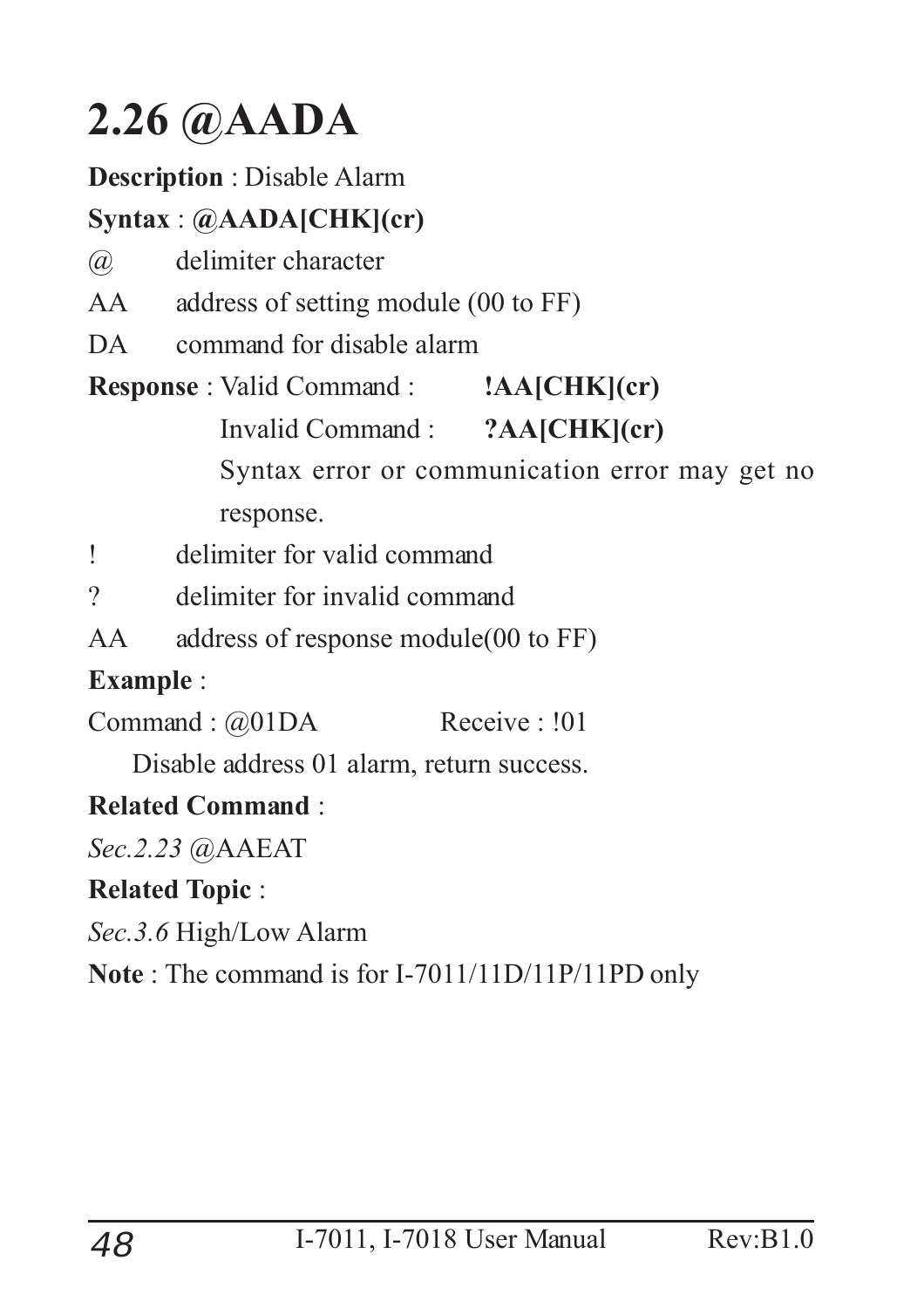### **2.27 @AACA**

#### **Description** : Clear Latch Alarm

#### **Syntax** : **@AACA[CHK](cr)**

- @ delimiter character
- AA address of setting module (00 to FF)
- CA command for clear latch alarm

**Response** : Valid Command : **!AA[CHK](cr)**

Invalid Command : **?AA[CHK](cr)**

Syntax error or communication error may get no response.

! delimiter for valid command

? delimiter for invalid command

AA address of response module(00 to FF)

#### **Example** :

Command : @01DI Receive : !0120101

Read address 01 digital input, return latch alarm mode, low alarm is set.

Command :  $@01CA$  Receive : !01

Clear address 01 latch alarm, return success.

Command : @01DI Receive : !0120001

Read address 01 digital input, return latch alarm mode, both alarms are clear.

#### **Related Command** :

*Sec.2.21* @AADI, *Sec.2.23* @AAEAT, *Sec.2.26* @AADA **Related Topic** :

*Sec.3.6* High/Low Alarm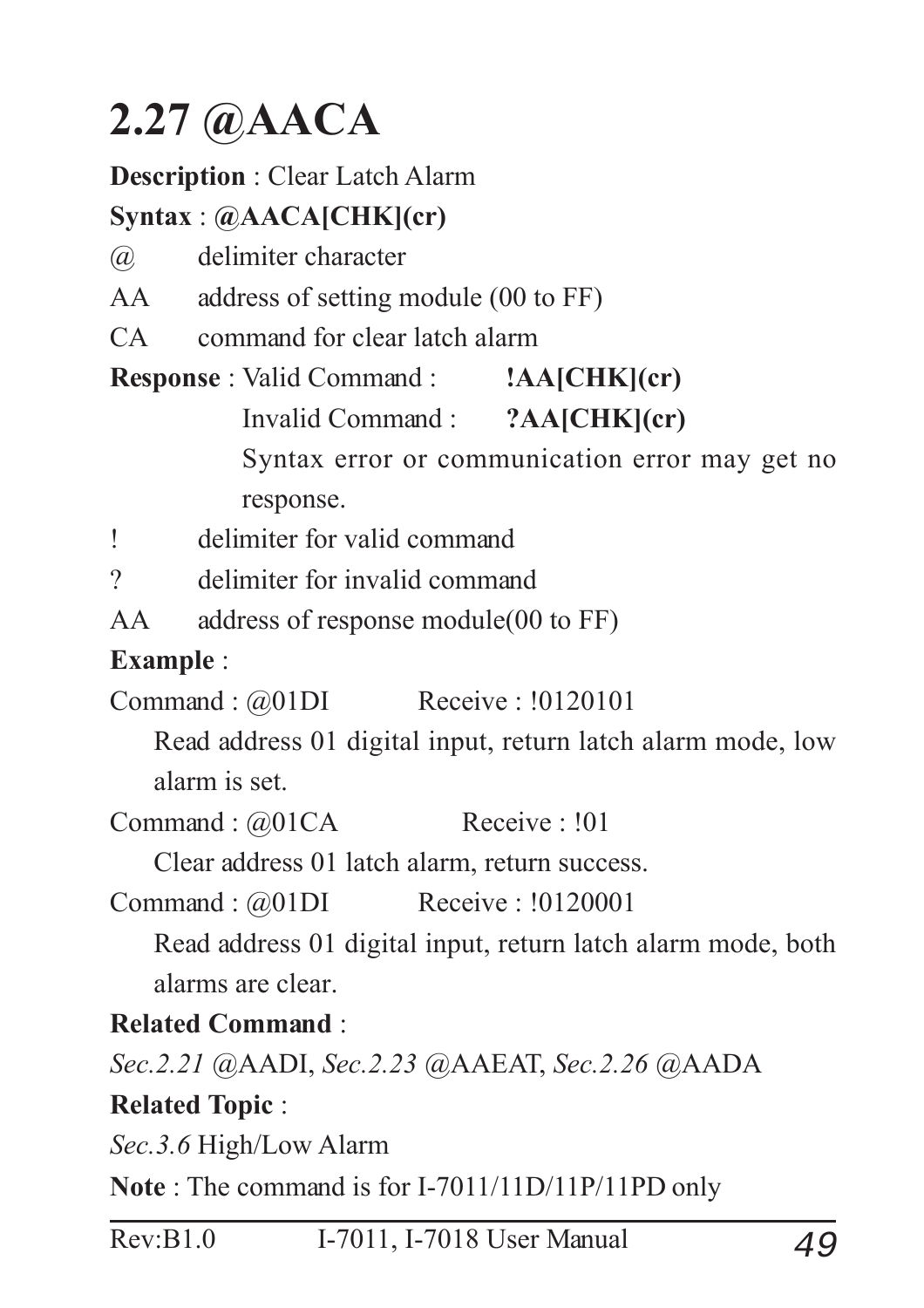### **2.28 @AARH**

#### **Description** : Read High Alarm

#### **Syntax** : **@AARH[CHK](cr)**

- @ delimiter character
- AA address of reading module (00 to FF)
- RH command for reading high alarm

#### **Response** : Valid Command : **!AA(Data)[CHK](cr)** Invalid Command : **?AA[CHK](cr)** Syntax error or communication error may get no response.

! delimiter for valid command.

? delimiter for invalid command.

AA address of response module(00 to FF)

(Data) high alarm value in engineer unit format.

#### **Example** :

Command : @01RH Receive : !01+2.5000

Read address 01 high alarm, return +2.5000.

#### **Related Command** :

*Sec.2.24* @AAHI(Data)

#### **Related Topic** :

*Sec.3.6* High/Low Alarm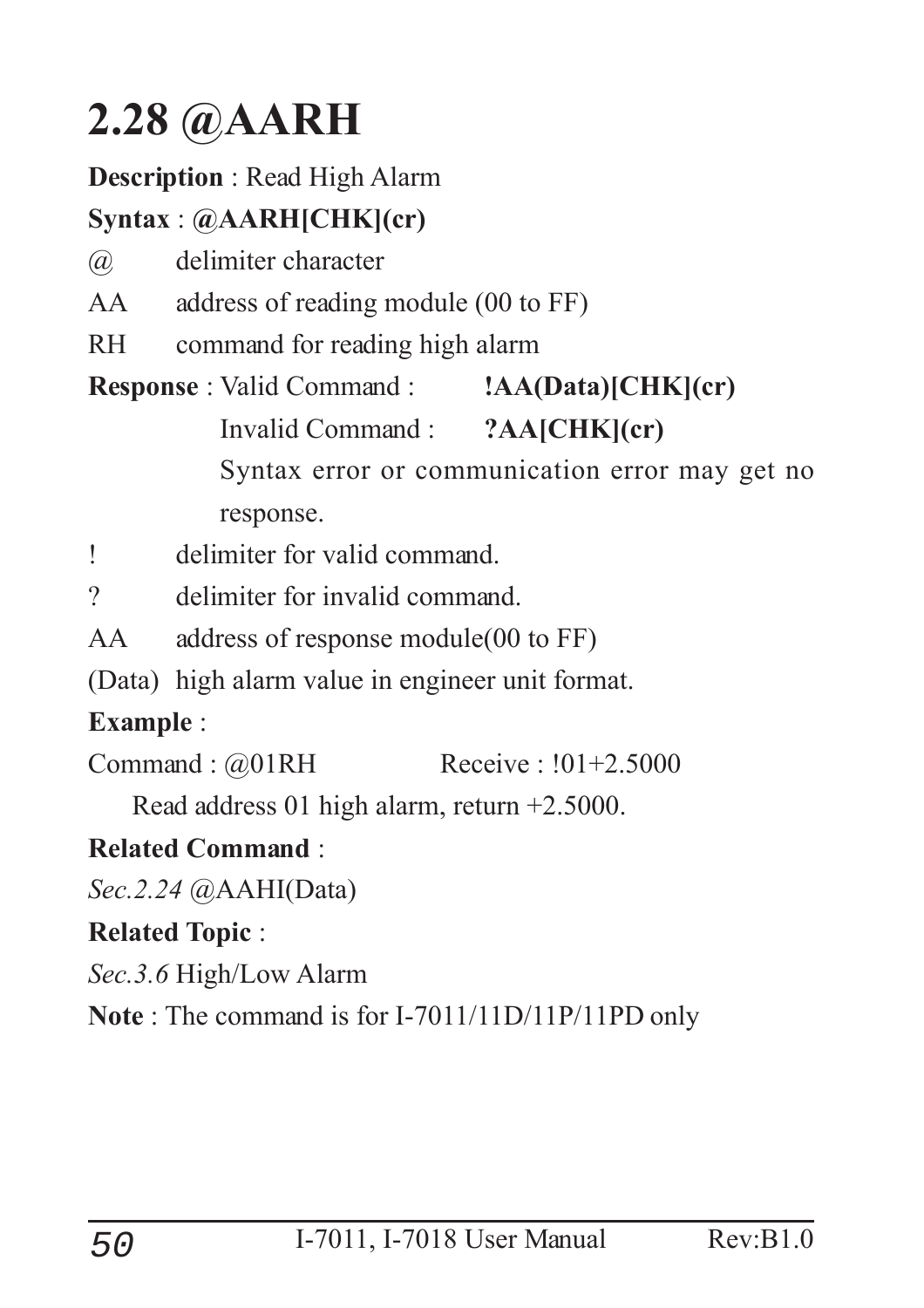### **2.29 @AARL**

#### **Description** : Read Low Alarm

#### **Syntax** : **@AARH[CHK](cr)**

- @ delimiter character
- AA address of reading module (00 to FF)
- RL command for reading low alarm

**Response** : Valid Command : **!AA(Data)[CHK](cr)** Invalid Command : **?AA[CHK](cr)** Syntax error or communication error may get no response.

! delimiter for valid command.

? delimiter for invalid command.

AA address of response module(00 to FF)

(Data) low alarm value in engineer unit format.

#### **Example** :

Command : @01RL Receive : !01-2.5000

Read address 01 low alarm, return -2.5000.

#### **Related Command** :

*Sec.2.25* @AALO(Data)

#### **Related Topic** :

*Sec.3.6* High/Low Alarm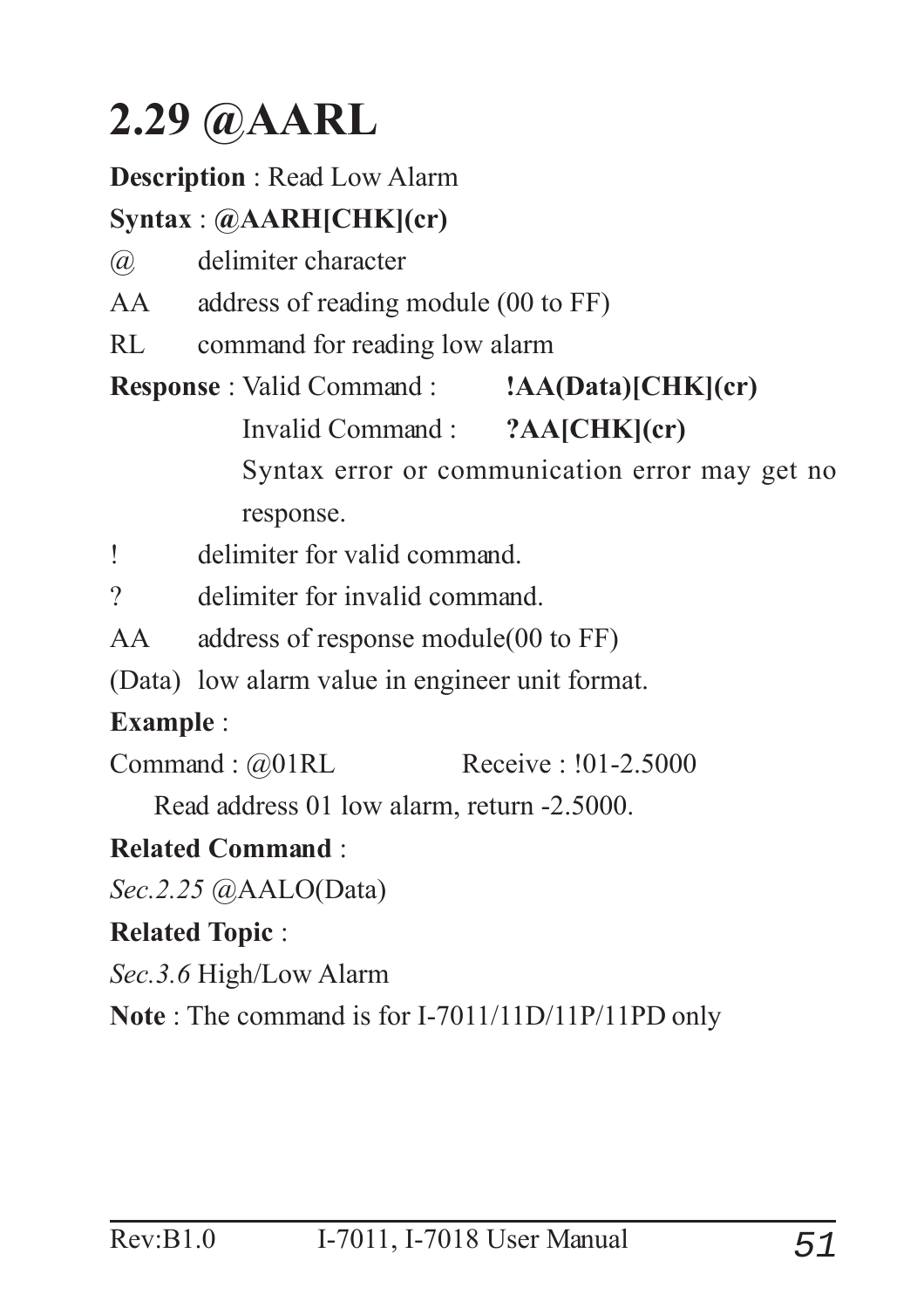### **2.30 @AARE**

#### **Description** : Read Event Counter

#### **Syntax** : **@AARE[CHK](cr)**

- @ delimiter character
- AA address of reading module (00 to FF)
- RE command for reading event counter

#### **Response** : Valid Command : **!AA(Data)[CHK](cr)** Invalid Command : **?AA[CHK](cr)** Syntax error or communication error may get no response.

! delimiter for valid command

? delimiter for invalid command

AA address of response module(00 to FF)

(Data) event counter value, from 00000 to 65535.

#### **Example** :

Command : @01RE Receive : !0101234

Read address 01 event counter, return 1234.

#### **Related Command** :

*Sec.2.31* @AACE

#### **Related Topic** :

*Sec.3.4* Digital Input and Event Counter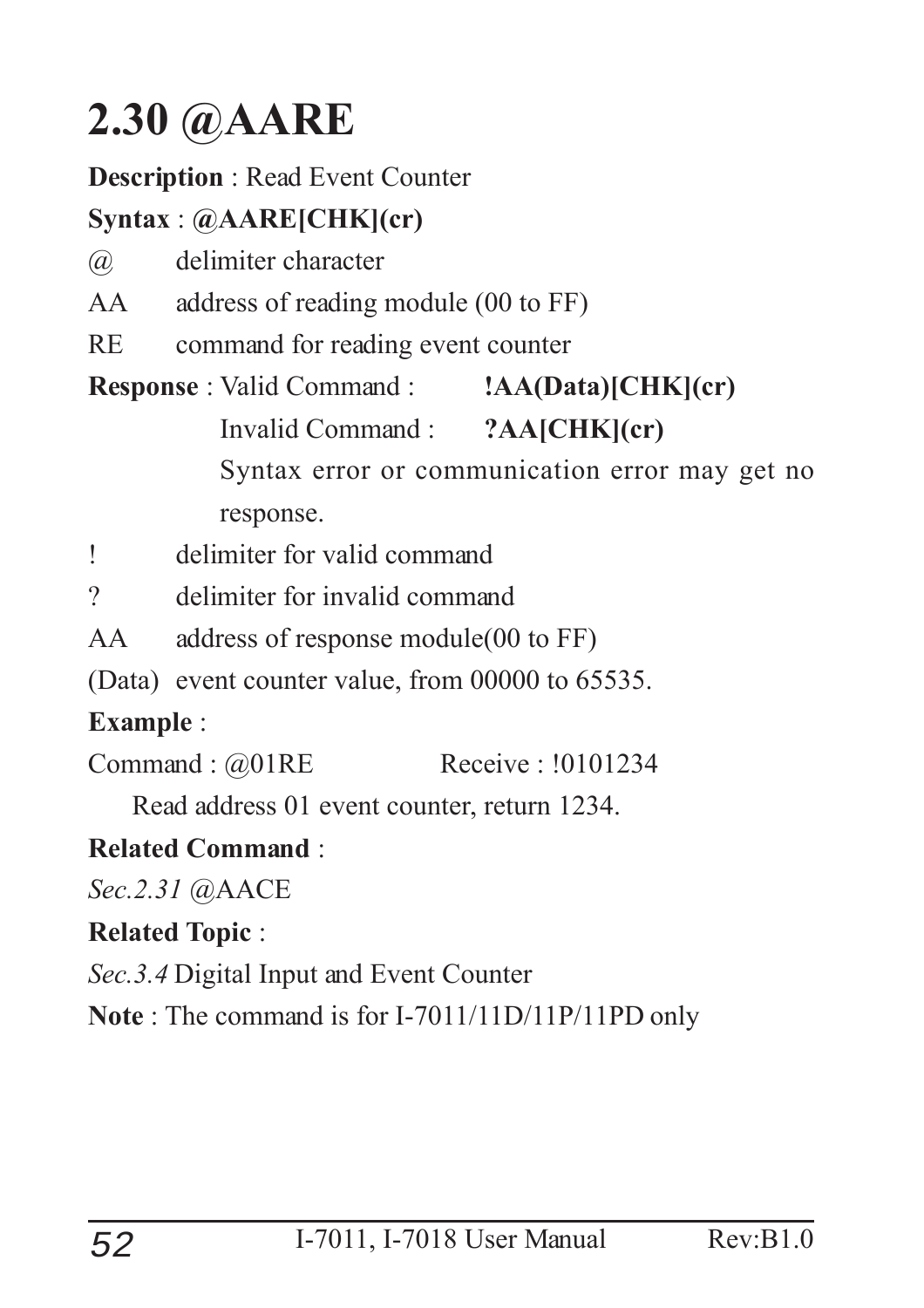### **2.31 @AACE**

#### **Description** : Clear Event Counter

#### **Syntax** : **@AACE[CHK](cr)**

- @ delimiter character
- AA address of setting module (00 to FF)
- CE command for clear event counter

**Response** : Valid Command : **!AA[CHK](cr)** Invalid Command : **?AA[CHK](cr)** Syntax error or communication error may get no response.

! delimiter for valid command

? delimiter for invalid command

AA address of response module(00 to FF)

#### **Example** :

Command : @01RE Receive : !0101234

Read address 01 event counter, return 1234.

Command :  $@01CE$  Receive : !01

Clear address 01 event counter, return success.

Command : @01RE Receive : !0100000

Read address 01 event counter, return 0.

#### **Related Command** :

*Sec.2.30* @AARE

#### **Related Topic** :

*Sec.3.4* Digital Input and Event Counter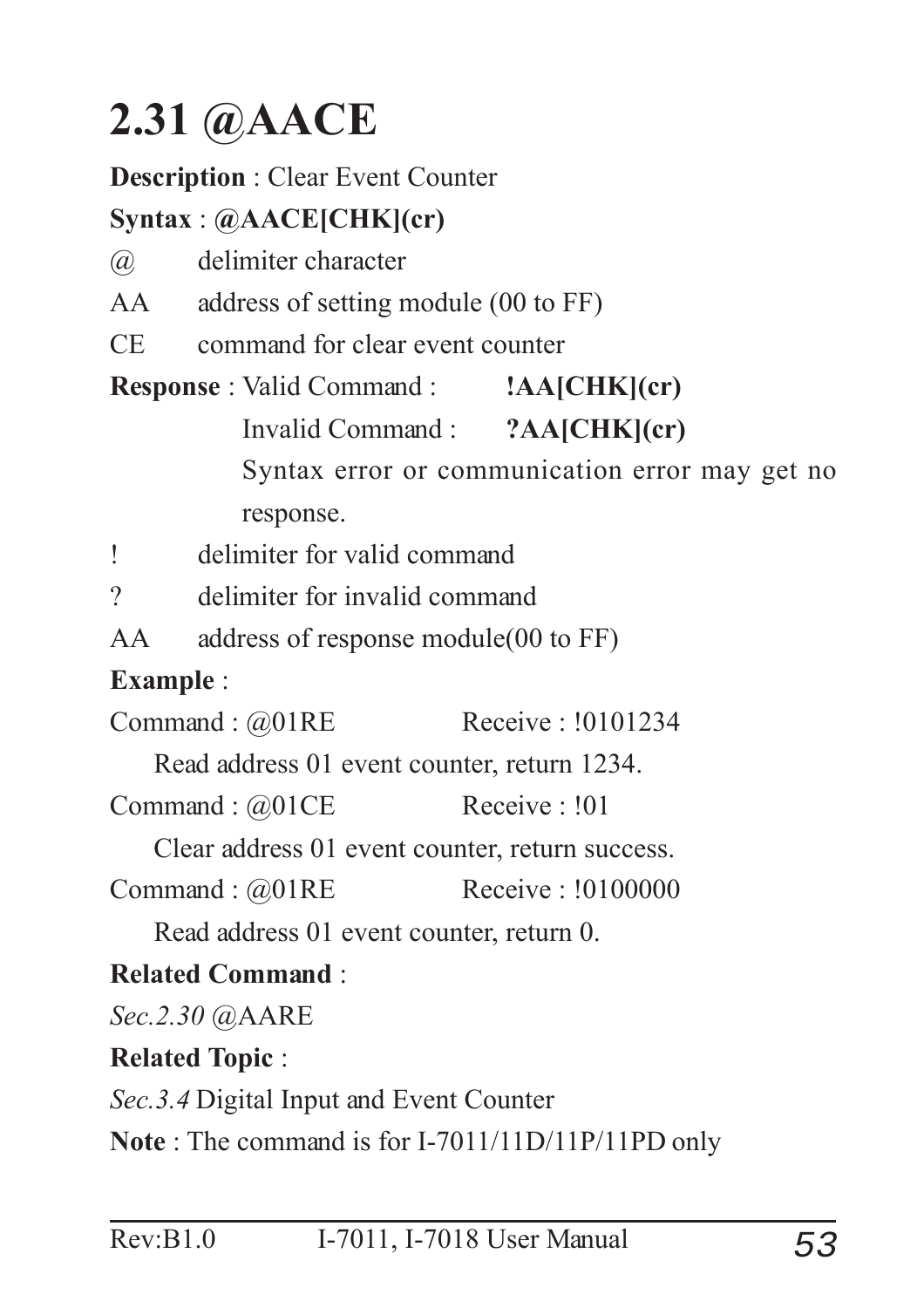### $2.32 -$ \*\*

#### **Description** : Host OK.

Host sends this command to all modules for broadcasting the information "Host OK".

#### $\text{Syntax}: \sim^* \text{[CHK]}(\text{cr})$

 $\sim$  delimiter character

\*\* command for all modules

**Response** : No response.

#### **Example** :

Command :  $\sim$ \*\* No response

Send Host OK to all modules

#### **Related Command** :

*Sec.2.33* ~AA0, *Sec.2.34* ~AA1, *Sec.2.35* ~AA2, *Sec.2.36*

~AA3EVV, *Sec.2.37* ~AA4, *Sec.2.38* ~AA5PSS

#### **Related Topic** :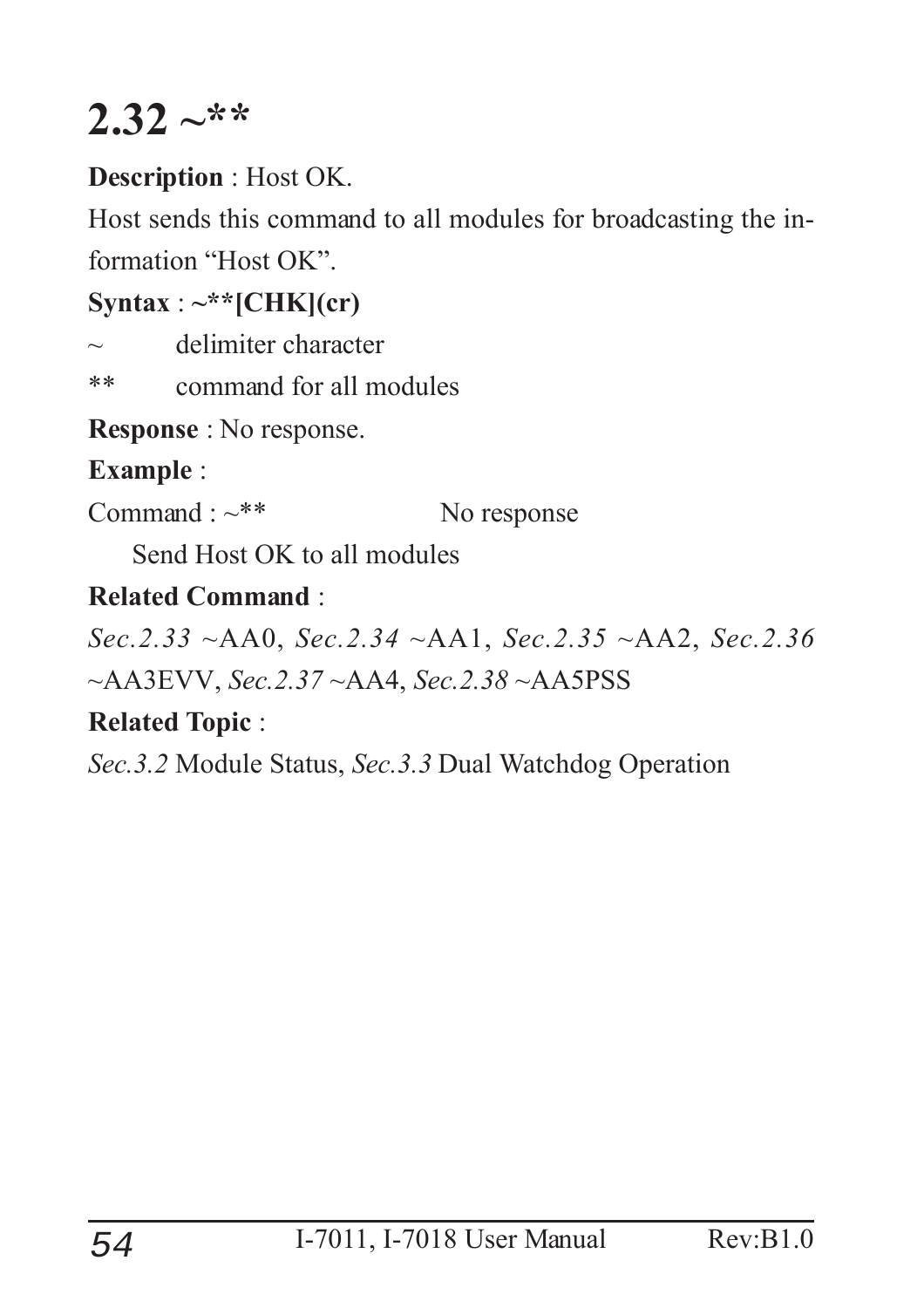### **2.33 ~AA0**

#### **Description** : Read Module Status

#### **Syntax** : **~AA0[CHK](cr)**

- delimiter character
- AA address of reading module (00 to FF)
- 0 command for reading module status
- **Response** : Valid Command : **!AASS[CHK](cr)** Invalid Command : **?AA[CHK](cr)** Syntax error or communication error may get no response.
- ! delimiter for valid command
- ? delimiter for invalid command
- AA address of response module(00 to FF)
- SS Module Status. The status will store into EEPROM and only may reset by the command ~AA1.

| $\ast$ | Reserved |  |  | $*\cap$ | Reserved |  |
|--------|----------|--|--|---------|----------|--|

\*1 : Host watchdog status, 0=Disable, 1=Enable

\*2 : Host watchdog timeout flag, 0=Clear, 1=Set

#### **Example** :

 $Commonard \cdot \sim 010$  Receive  $\cdot 10104$ 

Read address 02 module status, return 04, host watchdog timeout flag is set.

#### **Related Command** :

*Sec.2.34* ~AA1

#### **Related Topic** :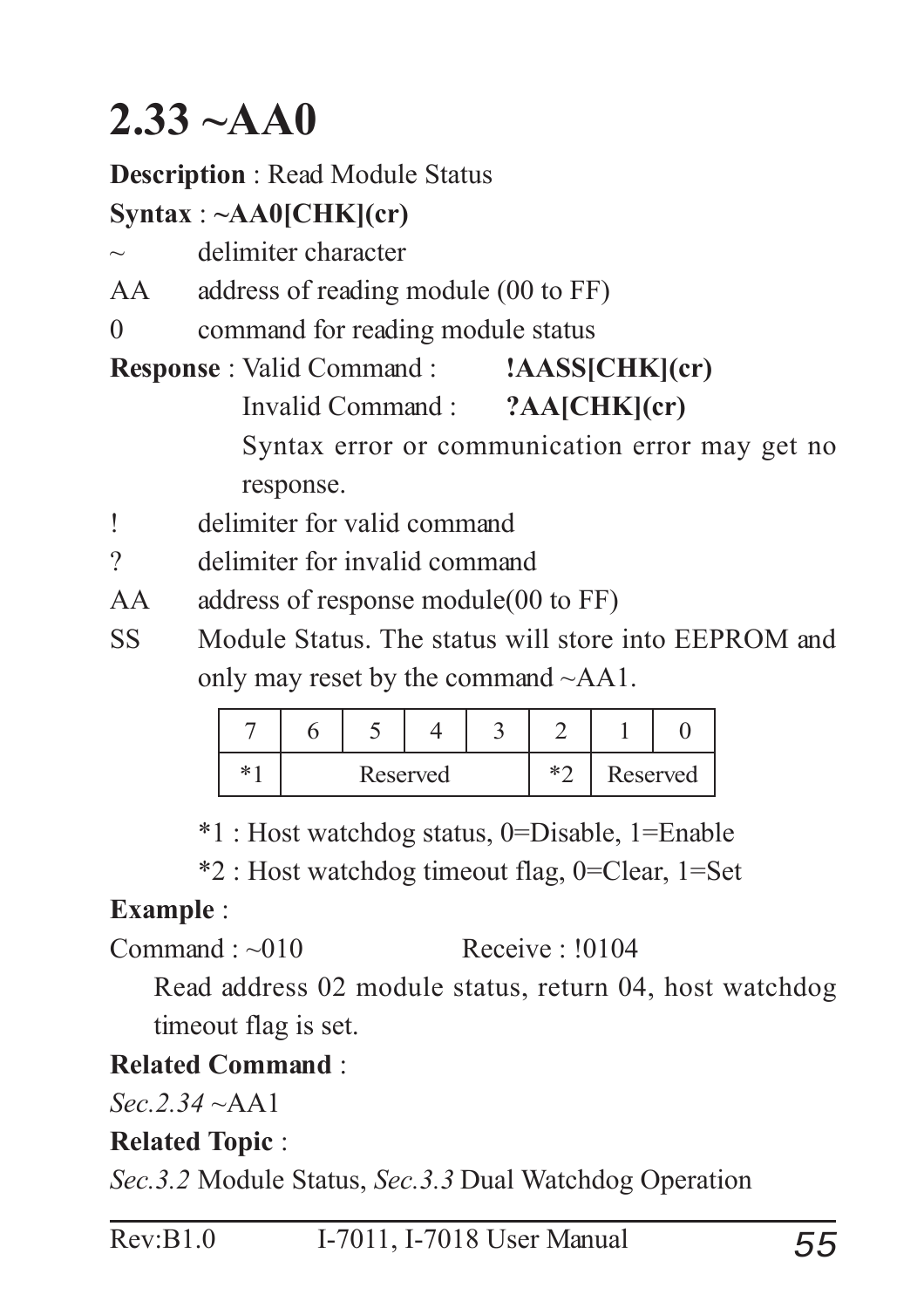### **2.34 ~AA1**

**Description** : Reset Module Status

#### **Syntax** : **~AA1[CHK](cr)**

- $\sim$  delimiter character
- AA address of setting module (00 to FF)
- 1 command for reset module status

|  | <b>Response: Valid Command:</b> | $ AA CHK $ (cr) |
|--|---------------------------------|-----------------|
|  |                                 | _____________   |

```
Invalid Command : ?AA[CHK](cr)
```
Syntax error or communication error may get no response.

! delimiter for valid command

? delimiter for invalid command

```
AA address of response module(00 to FF)
```
#### **Example** :

 $Commonad : ~010$  Receive :  $10104$ 

Read address 01 module status, return 04, host watchdog timeout flag is set.

 $Common and \cdot \sim 011$  Receive  $\cdot 101$ 

Reset address 01 module status, return success.

```
Commonard : ~010 Receive : 10100
```
Read address 01 module status, return 00, Module Status is clear.

#### **Related Command** :

*Sec.2.32* ~\*\*, *Sec.2.33* ~AA0

#### **Related Topic** :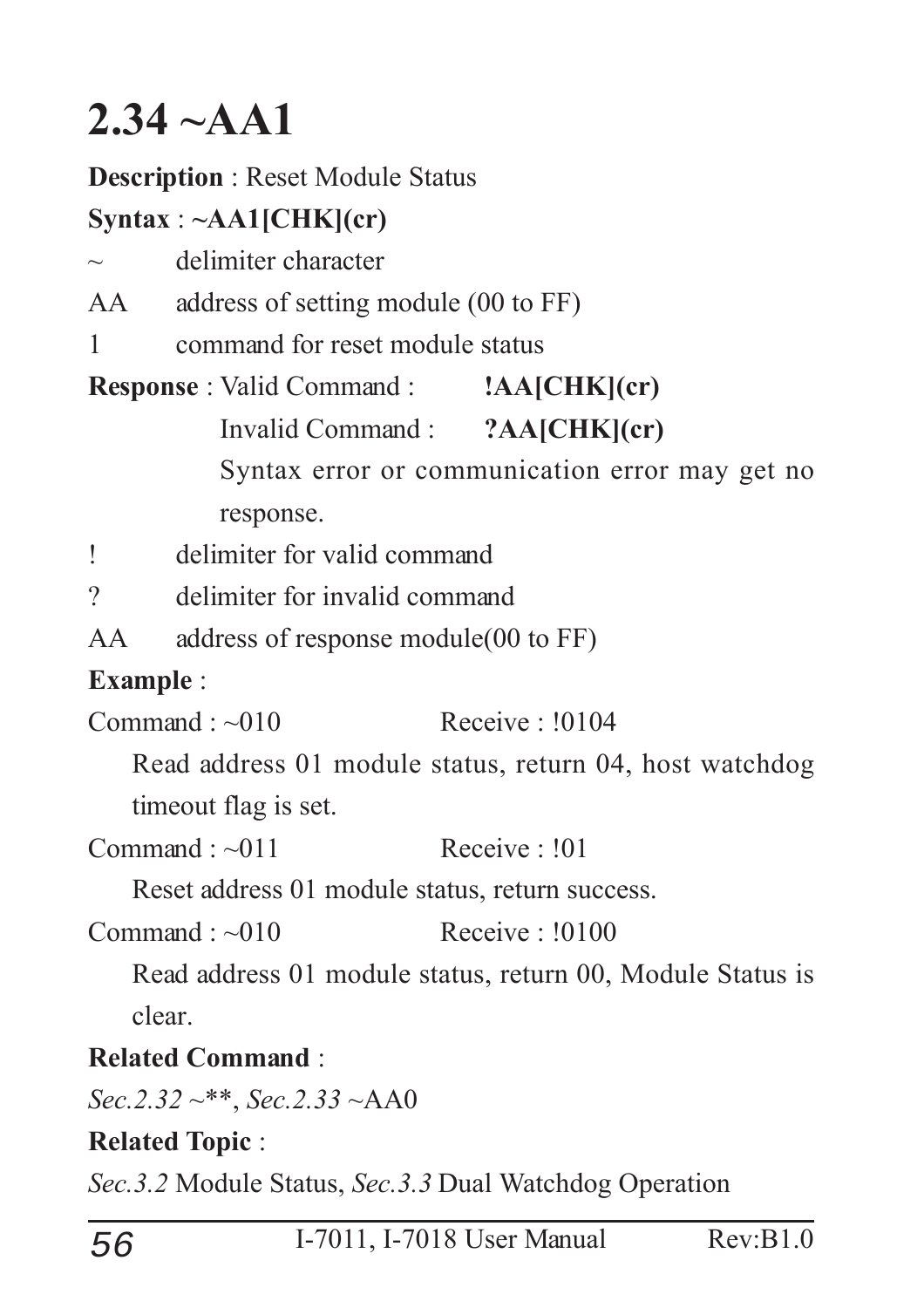### **2.35 ~AA2**

**Description** : Read Host Watchdog Timeout Interval

#### **Syntax** : **~AA2[CHK](cr)**

| $\sim$ | delimiter character |  |
|--------|---------------------|--|
|        |                     |  |

- AA address of reading module (00 to FF)
- 2 command for reading host watchdog timeout interval

### **Response** : Valid Command : **!AAVV[CHK](cr)** Invalid Command : **?AA[CHK](cr)**

Syntax error or communication error may get no response.

- ! delimiter for valid command
- ? delimiter for invalid command
- AA address of response module(00 to FF)
- VV timeout interval in HEX format, each count for 0.1 second,  $01=0.1$  second and FF=25.5 seconds

#### **Example** :

 $Common and : ~012$  Receive :  $101FF$ 

Read address 01 host watchdog timeout interval, return FF,

host watchdog timeout interval is 25.5 seconds.

#### **Related Command** :

*Sec.2.32* ~\*\*, *Sec.2.36* ~AA3EVV

#### **Related Topic** :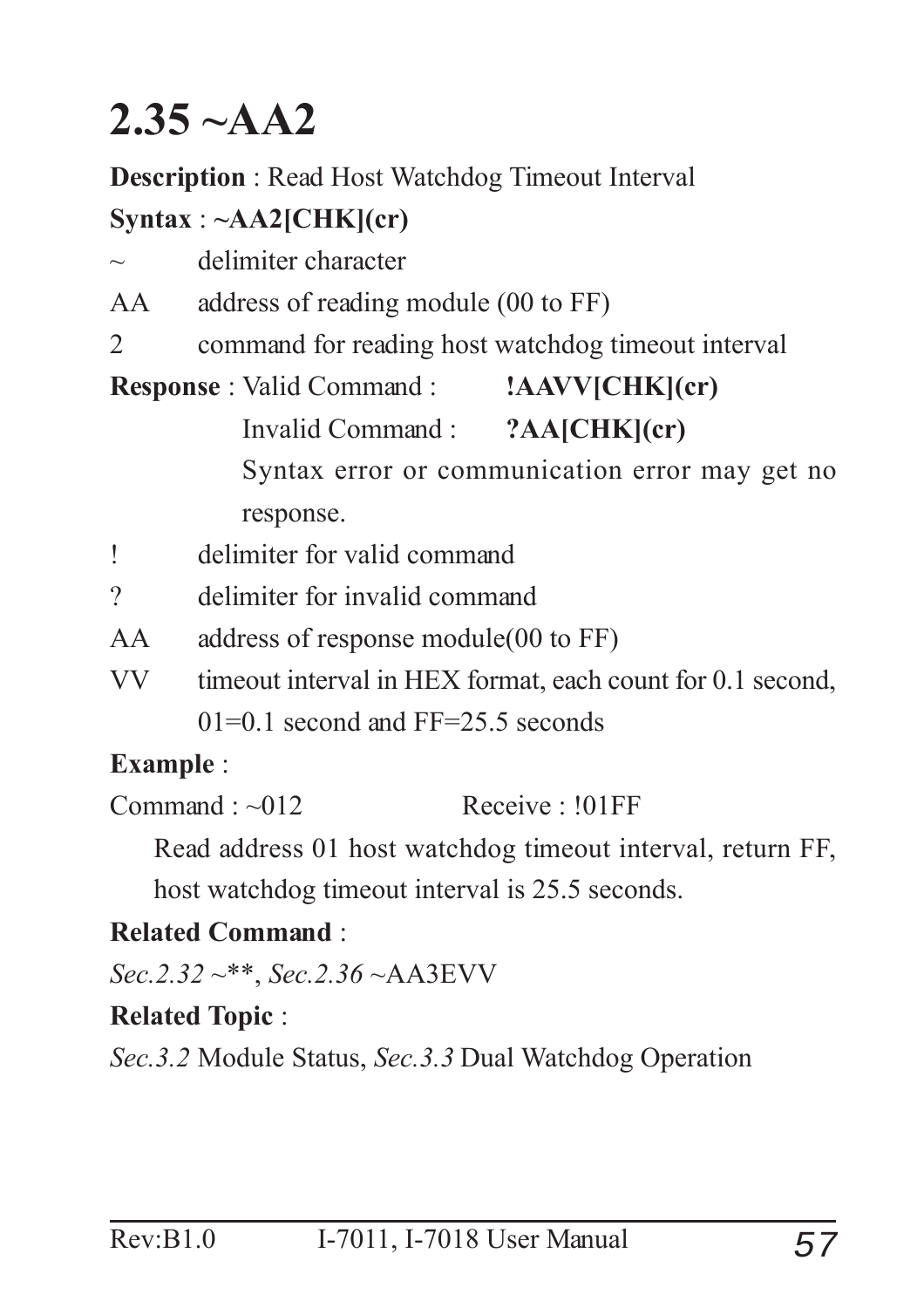### **2.36 ~AA3EVV**

**Description** : Set Host Watchdog Timeout Interval **Syntax** : **~AA3EVV[CHK](cr)**

 $\sim$  delimiter character

AA address of setting module (00 to FF)

- 3 command for set host watchdog timeout interval
- E 1=Enable/0=Disable host watchdog
- VV timeout value, from 01 to FF, each for 0.1 second

**Response** : Valid Command : **!AA[CHK](cr)**

Invalid Command : **?AA[CHK](cr)**

Syntax error or communication error may get no response.

! delimiter for valid command

- ? delimiter for invalid command
- AA address of response module(00 to FF)

#### **Example** :

 $Commonad : ~013164$  Receive : 101

Set address 01 enable host watchdog and timeout interval is 64

(10.0 seconds), return success.

 $Common and  $\sim 012$  *Receive*  $\sim 10164$$ 

Read address 01 host watchdog timeout interval, return timeout interval is 64 (10.0 seconds).

#### **Related Command** :

*Sec.2.32* ~\*\*, *Sec.2.35* ~AA2

#### **Related Topic** :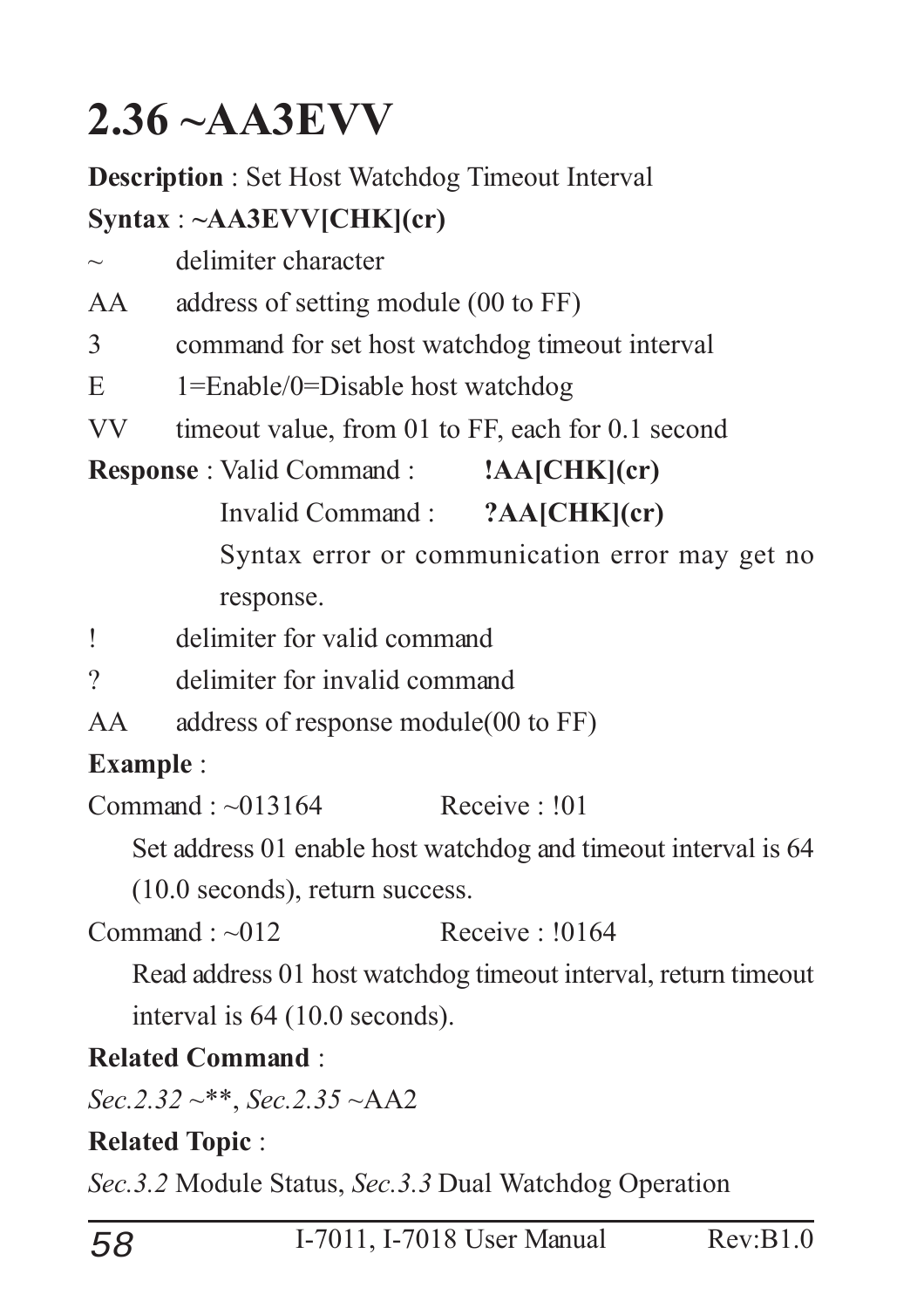### **2.37 ~AA4**

**Description** : Read PowerOn Value and Safe Value

#### **Syntax** : **~AA4[CHK](cr)**

| $\sim$                                         | delimiter character                                      |  |  |  |  |  |
|------------------------------------------------|----------------------------------------------------------|--|--|--|--|--|
| AA                                             | address of reading module (00 to FF)                     |  |  |  |  |  |
| 4                                              | command for reading PowerOn Value and Safe Value         |  |  |  |  |  |
|                                                | <b>Response</b> : Valid Command: <b>AAPPSS(CHK)</b> (cr) |  |  |  |  |  |
|                                                | Invalid Command : ?AA[CHK](cr)                           |  |  |  |  |  |
| Syntax error or communication error may get no |                                                          |  |  |  |  |  |
|                                                | response.                                                |  |  |  |  |  |
|                                                | delimiter for valid command                              |  |  |  |  |  |
| $\gamma$                                       | delimiter for invalid command                            |  |  |  |  |  |
|                                                |                                                          |  |  |  |  |  |

AA address of response module(00 to FF)

- PP PowerOn Value,  $00 = DO0$  off, DO1 off, 01=DO0 on, DO1 off, 02=DO0 off, DO1 on, 03=DO0 on, DO1 on
- SS Safe Value, data format is same as PP

#### **Example** :

 $Common<sub>14</sub> <sup>14</sup> <sup>16</sup> <sup>1010000</sup>$ 

Read address 01 PowerOn/Safe Value, return PowerOn Value

is DO0 off, DO1 off, Safe Value is DO0 off, DO1 off.

#### **Related Command** :

*Sec.2.38* ~AA5PPSS

#### **Related Topic** :

*Sec.3.2* Module Status, *Sec.3.3* Dual Watchdog Operation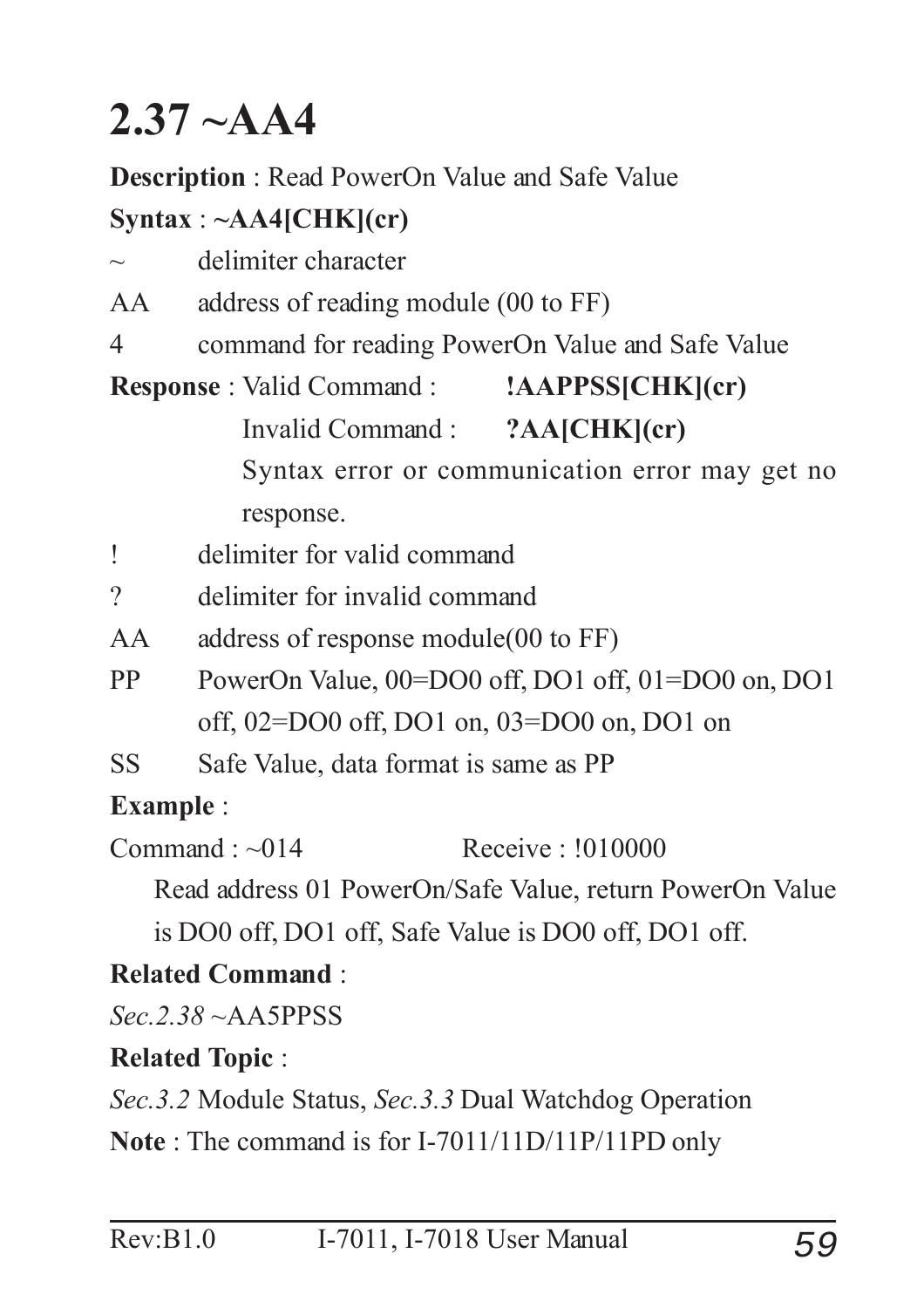### **2.38 ~AA5PPSS**

**Description** : Set PowerOn Value and Safe Value

#### **Syntax** : **~AA5PPSS[CHK](cr)**

 $\sim$  delimiter character

AA address of setting module (00 to FF)

- 5 command for setting PowerOn Value and Safe Value
- PP PowerOn Value,  $00=DO0$  off, DO1 off, 01=DO0 on, DO1 off, 02=DO0 off, DO1 on, 03=DO0 on, DO1 on
- SS Safe Value, data format is same as PP

**Response** : Valid Command : **!AA[CHK](cr)** Invalid Command : **?AA[CHK](cr)** Syntax error or communication error may get no response.

- ! delimiter for valid command
- ? delimiter for invalid command
- AA address of response module(00 to FF)

#### **Example** :

 $Commonad \cdot \sim 0150003$  Receive  $\cdot 101$ 

Set address 01 PowerOn Value is DO0 off, DO1 off, Safe Value

is DO0 on, DO1 on, return success.

#### **Related Command** :

*Sec.2.37* ~AA4

#### **Related Topic** :

*Sec.3.2* Module Status, *Sec.3.3* Dual Watchdog Operation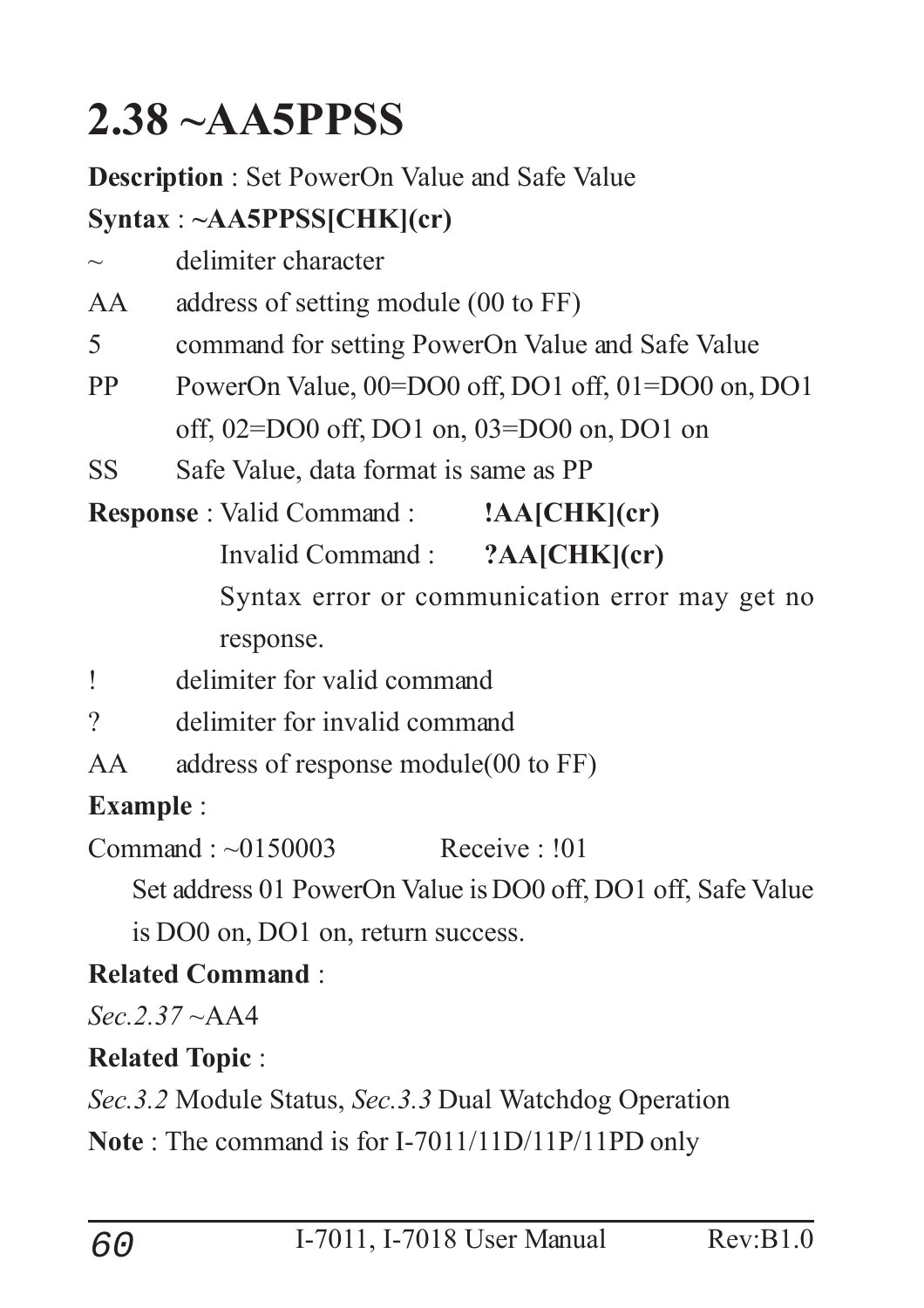# **3. Application Note 3.1 INIT\* pin Operation**

Each I-7000 module has a build-in EEPROM to store configuration information such as address, type, baudrate and other information. Sometimes, user may forget the configuration of the module. Therefore, the I-7000 have a special mode named "**INIT mode**", to help user to resolve the problem. The "**INIT mode**" is setting as **Address=00, baudrate=9600bps, no checksum**

To enable INIT mode, please follow these steps:

Step1. Power off the module

Step2. Connect the INIT\* pin with the GND pin.

Step3. Power on

Step4. Send command \$002(cr) in 9600bps to read the configuration stored in the module's EEPROM.

Refer to "**7000 Bus Converter User Manual**" *Sec.5.1* and "**Getting Start**" for more information.

### **3.2 Module Status**

**PowerOn Reset** or **Module Watchdog Reset** will let all output goto **PowerOn Value**. And the module may accept the host's command to change the output value.

**Host Watchdog Timeout** will let all digital output goto **Safe Value**.The host watchdog timeout flag is set, and the output command will be ignored. The module's LED will go to flash and user must reset the Module Status via command to restore normal operation.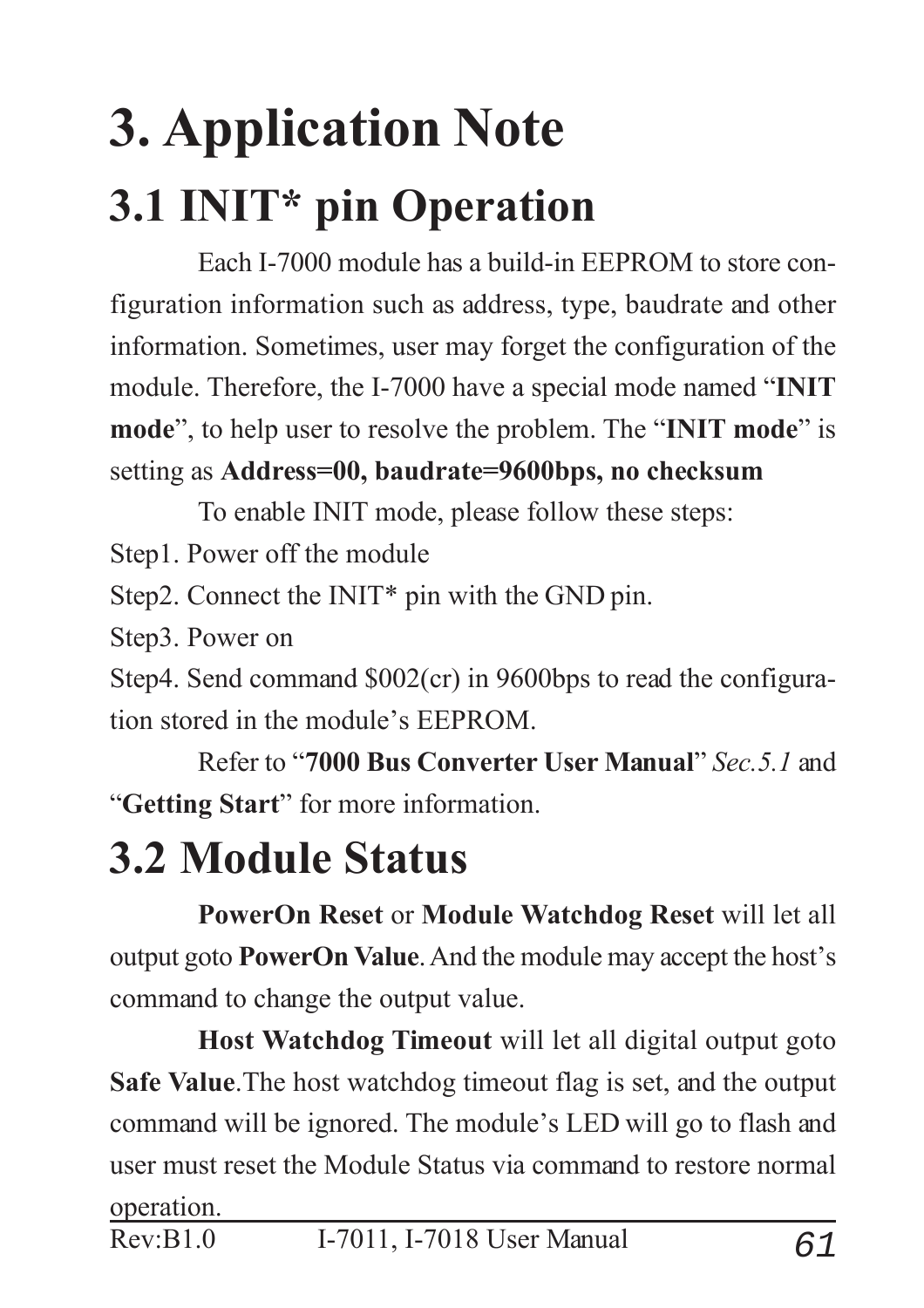### **3.3 Dual Watchdog Operation**

#### **Dual Watchdog = Module Watchdog + Host Watchdog**

The Module Watchdog is a hardware reset circuit to monitor the module's operating status. While working in harsh or noisy environment, the module may be down by the external signal. The circuit may let the module to work continues and never halt.

The Host Watchdog is a software function to monitor the host's operating status. Its purpose is to prevent the network/communication from problem or host halt. While the timeout occurred, the module will turn the all output into safe state to prevent from unexpected problem of controlled target.

The I-7000 module with Dual Watchdog may let the control system more reliable and stable.

## **3.4 Digital Input and Event Counter**

The digital input DI0 may work as event counter. The counter updates while the input changes from high level to low level. The counter is 16-bit width and useful for low speed count, frequency is lower than 50Hz.

### **3.5 Digital Output**

When the module power on, the host watchdog timeout flag is checked first. If the status is set, the digital outputs (DO0 and DO1) of module will set to Safe Value. If the flag is clear, the digital outputs will set to PowerOn Value.

If the host watchdog timeout flag is set, the module will ignore the digital output command @AADO(Data).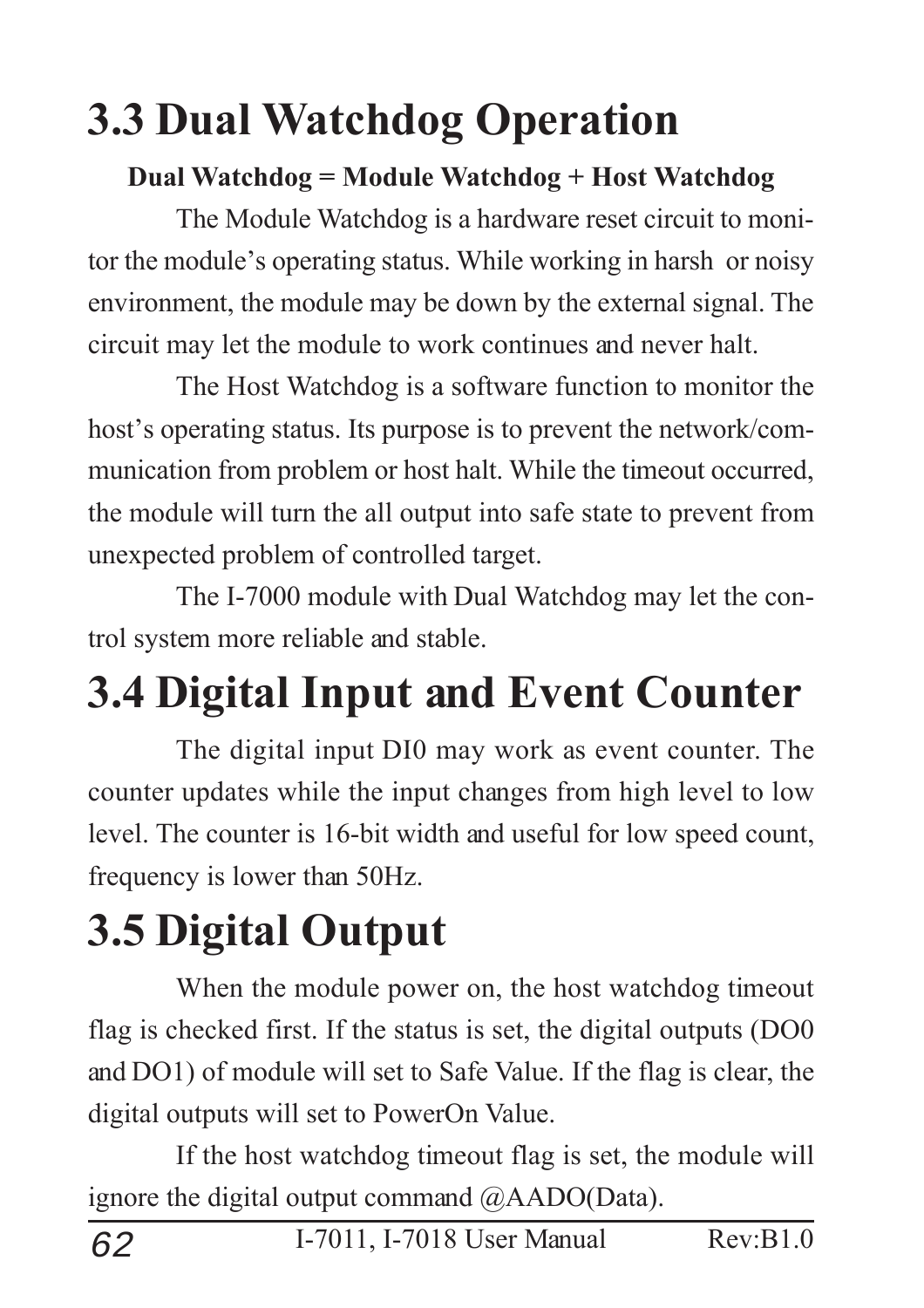### **3.6 High/Low Alarm**

Some analog input modules, like I-7011, equip with the high/low alarm function. When the alarm function is enabled, the digital output DO0 is the low alarm indicator, DO1 is the high alarm indicator, and the digital output command for changing digital outputs DO0, DO1 is ignored. The alarm function is to compare the analog input value with given high alarm value and low alarm value. And there are two alarm types as follows :

**Momentary alarm :** the alarm status is cleared while the analog input is not over the alarm value. If Analog Input Value > High Alarm, DO1(High alarm) is on, else DO1 is off.

If Analog Input Value < Low Alarm, DO0(Low alarm) is on, else DO0 is off.

Latch Alarm : the alarm is cleared only the user send command to clear.

If Analog Input Value > High Alarm, DO1(High alarm) is on, else if Analog Input Value < Low Alarm, DO0(Low alarm) is on.

### **3.7 Thermocouple Measurement**

When two wires composed of dissimilar metal are joined at one end and heated, the open circuit voltage is a function of the junction temperature and the composition of the two metals. All dissimilar metals exhibit this effect. The voltage is called "Seebeck voltage". For small changes in temperature the Seebeck voltage is linearly proportional to temperature.